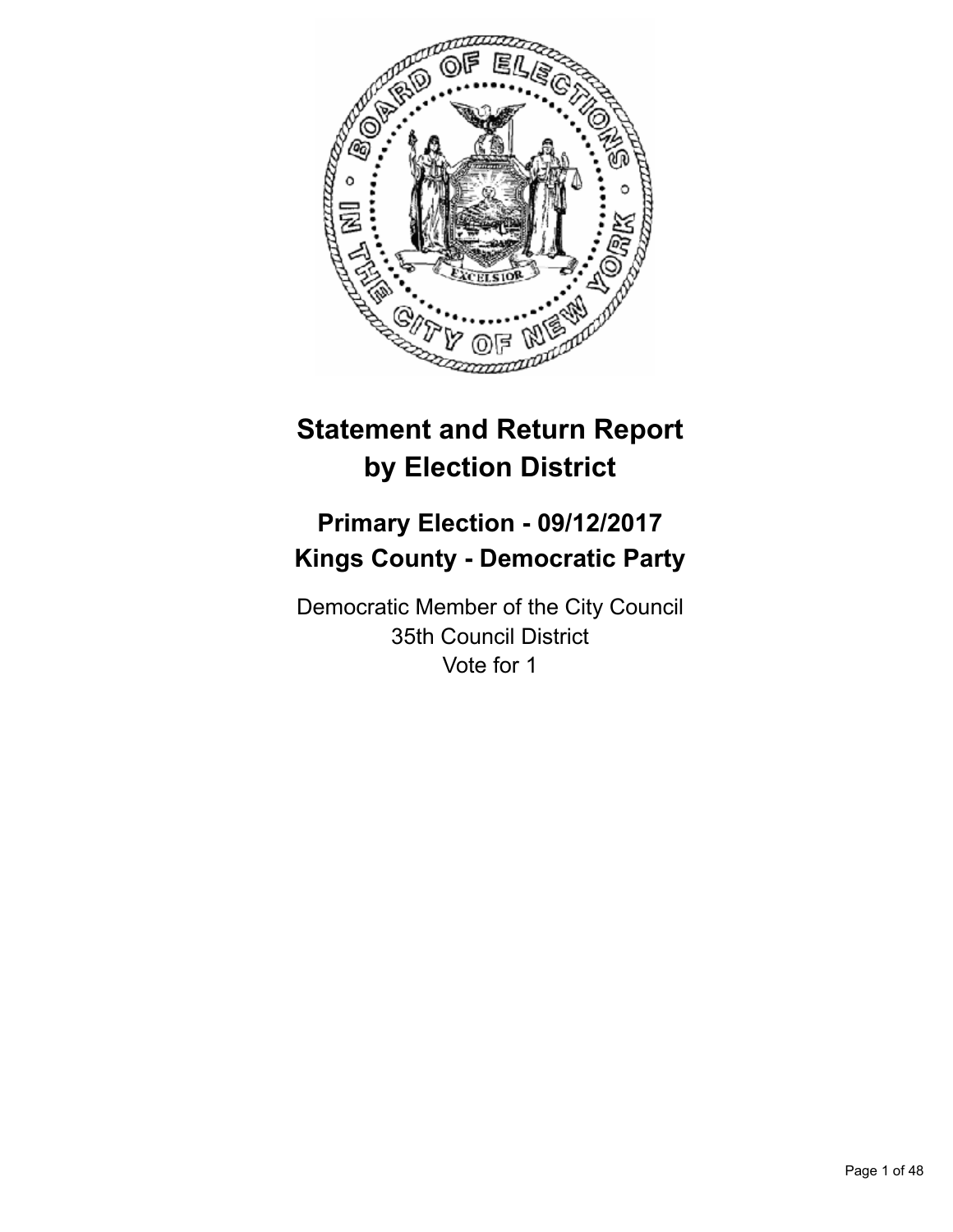

| <b>PUBLIC COUNTER</b>                                    | 76             |
|----------------------------------------------------------|----------------|
| <b>MANUALLY COUNTED EMERGENCY</b>                        | 0              |
| ABSENTEE / MILITARY                                      | 5              |
| AFFIDAVIT                                                | $\overline{2}$ |
| <b>Total Ballots</b>                                     | 83             |
| Less - Inapplicable Federal/Special Presidential Ballots | 0              |
| <b>Total Applicable Ballots</b>                          | 83             |
| EDE S. FOX                                               | 30             |
| LAURIE A. CUMBO                                          | 46             |
| <b>JABARI BRISPORT (WRITE-IN)</b>                        |                |
| JOHN DOE (WRITE-IN)                                      |                |
| <b>Total Votes</b>                                       | 78             |
| Unrecorded                                               | 5              |

## **035/43**

| <b>PUBLIC COUNTER</b>                                    | 179 |
|----------------------------------------------------------|-----|
| <b>MANUALLY COUNTED EMERGENCY</b>                        | 0   |
| ABSENTEE / MILITARY                                      | 0   |
| <b>AFFIDAVIT</b>                                         | 4   |
| <b>Total Ballots</b>                                     | 183 |
| Less - Inapplicable Federal/Special Presidential Ballots | 0   |
| <b>Total Applicable Ballots</b>                          | 183 |
| EDE S. FOX                                               | 55  |
| LAURIE A. CUMBO                                          | 106 |
| ADAM MEAGHER (WRITE-IN)                                  |     |
| CAROLYN J. GROSSMAN (WRITE-IN)                           | 1   |
| <b>JABARI BRISPORT (WRITE-IN)</b>                        |     |
| <b>Total Votes</b>                                       | 164 |
| Unrecorded                                               | 19  |

| <b>PUBLIC COUNTER</b>                                    | 167 |
|----------------------------------------------------------|-----|
| <b>MANUALLY COUNTED EMERGENCY</b>                        | 0   |
| ABSENTEE / MILITARY                                      | 0   |
| AFFIDAVIT                                                | 2   |
| <b>Total Ballots</b>                                     | 169 |
| Less - Inapplicable Federal/Special Presidential Ballots | 0   |
| <b>Total Applicable Ballots</b>                          | 169 |
| EDE S. FOX                                               | 69  |
| LAURIE A. CUMBO                                          | 74  |
| <b>JABARI BRISPORT (WRITE-IN)</b>                        | 2   |
| SCOTT A MITHEL (WRITE-IN)                                | 1   |
| UNATTRIBUTABLE WRITE-IN (WRITE-IN)                       |     |
| <b>Total Votes</b>                                       | 147 |
| Unrecorded                                               | 22  |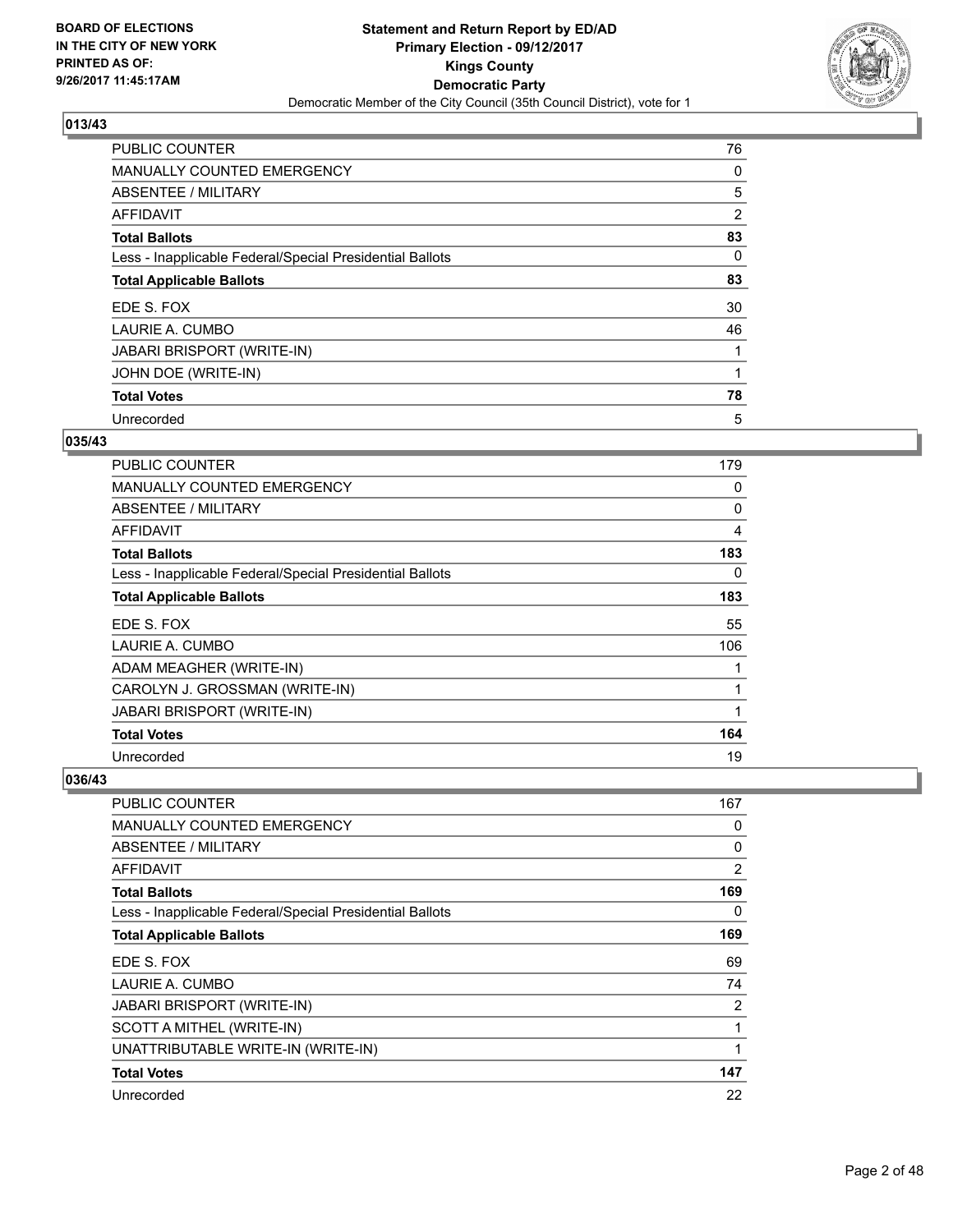

| <b>PUBLIC COUNTER</b>                                    | 157 |
|----------------------------------------------------------|-----|
| MANUALLY COUNTED EMERGENCY                               | 0   |
| ABSENTEE / MILITARY                                      | 3   |
| <b>AFFIDAVIT</b>                                         | 6   |
| <b>Total Ballots</b>                                     | 166 |
| Less - Inapplicable Federal/Special Presidential Ballots | 0   |
| <b>Total Applicable Ballots</b>                          | 166 |
| EDE S. FOX                                               | 71  |
| LAURIE A. CUMBO                                          | 75  |
| <b>JABARI BRISPORT (WRITE-IN)</b>                        |     |
| JAMEL ROBINSON (WRITE-IN)                                |     |
| <b>Total Votes</b>                                       | 148 |
| Unrecorded                                               | 18  |

#### **038/43**

| <b>PUBLIC COUNTER</b>                                    | 242 |
|----------------------------------------------------------|-----|
| <b>MANUALLY COUNTED EMERGENCY</b>                        | 0   |
| ABSENTEE / MILITARY                                      | 6   |
| AFFIDAVIT                                                |     |
| <b>Total Ballots</b>                                     | 249 |
| Less - Inapplicable Federal/Special Presidential Ballots | 0   |
| <b>Total Applicable Ballots</b>                          | 249 |
| EDE S. FOX                                               | 97  |
| LAURIE A. CUMBO                                          | 129 |
| <b>JABARI BRISPORT (WRITE-IN)</b>                        |     |
| <b>Total Votes</b>                                       | 227 |
| Unrecorded                                               | 22  |

| <b>PUBLIC COUNTER</b>                                    | 222 |
|----------------------------------------------------------|-----|
| <b>MANUALLY COUNTED EMERGENCY</b>                        | 0   |
| ABSENTEE / MILITARY                                      | 4   |
| <b>AFFIDAVIT</b>                                         | 4   |
| <b>Total Ballots</b>                                     | 230 |
| Less - Inapplicable Federal/Special Presidential Ballots | 0   |
| <b>Total Applicable Ballots</b>                          | 230 |
| EDE S. FOX                                               | 108 |
| LAURIE A. CUMBO                                          | 106 |
| BRIAN CUNNINGHAM (WRITE-IN)                              |     |
| <b>Total Votes</b>                                       | 215 |
| Unrecorded                                               | 15  |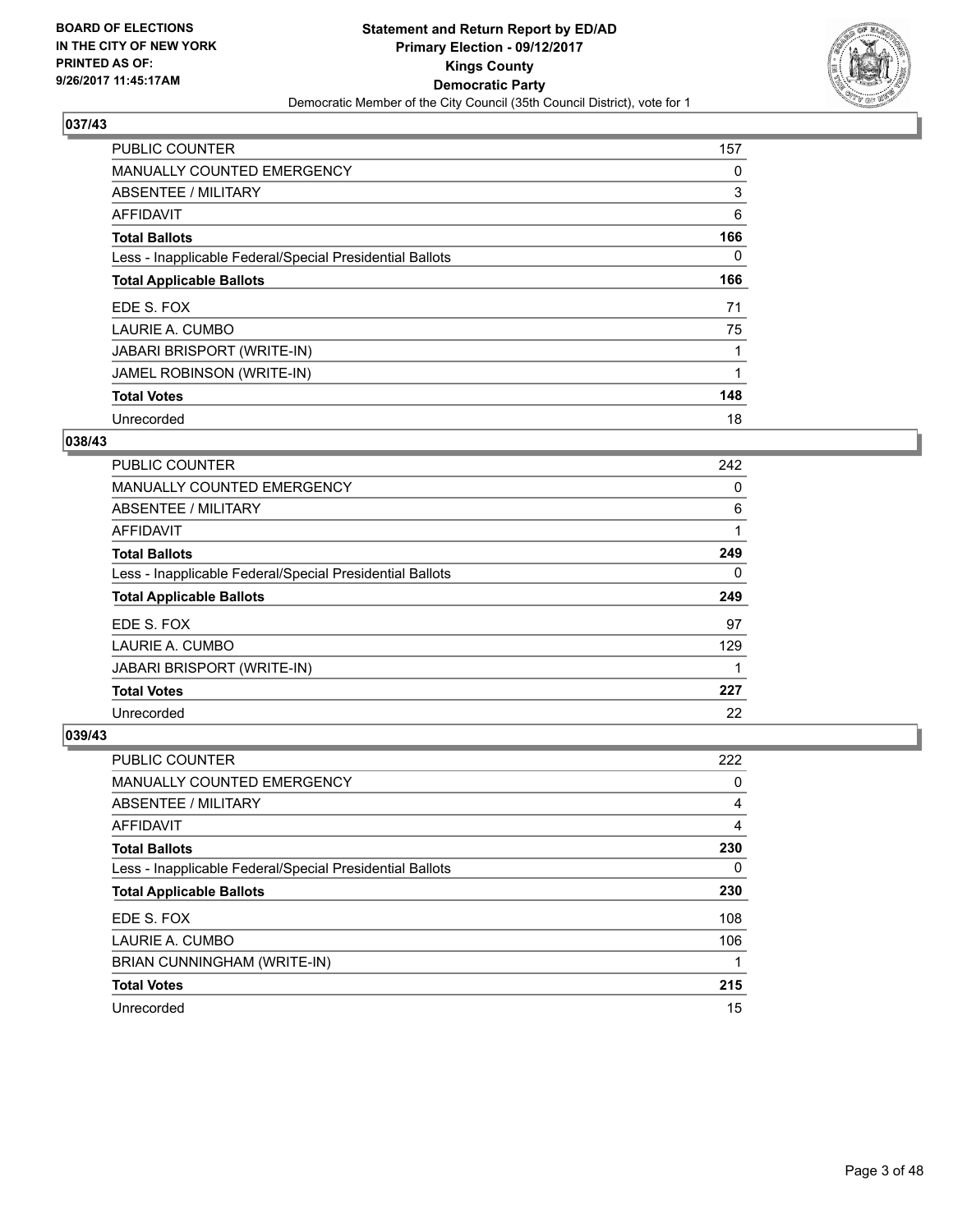

| PUBLIC COUNTER                                           | 81           |
|----------------------------------------------------------|--------------|
| <b>MANUALLY COUNTED EMERGENCY</b>                        | 0            |
| ABSENTEE / MILITARY                                      | 3            |
| AFFIDAVIT                                                |              |
| <b>Total Ballots</b>                                     | 85           |
| Less - Inapplicable Federal/Special Presidential Ballots | $\mathbf{0}$ |
| <b>Total Applicable Ballots</b>                          | 85           |
| EDE S. FOX                                               | 39           |
| LAURIE A. CUMBO                                          | 41           |
| <b>Total Votes</b>                                       | 80           |
| Unrecorded                                               | 5            |

#### **041/43**

| <b>PUBLIC COUNTER</b>                                    | 114            |
|----------------------------------------------------------|----------------|
| <b>MANUALLY COUNTED EMERGENCY</b>                        | 0              |
| ABSENTEE / MILITARY                                      | 3              |
| AFFIDAVIT                                                | $\overline{2}$ |
| <b>Total Ballots</b>                                     | 119            |
| Less - Inapplicable Federal/Special Presidential Ballots | 0              |
| <b>Total Applicable Ballots</b>                          | 119            |
| EDE S. FOX                                               | 52             |
| LAURIE A. CUMBO                                          | 55             |
| <b>JABARI BRISPORT (WRITE-IN)</b>                        | 3              |
| <b>Total Votes</b>                                       | 110            |
| Unrecorded                                               | 9              |

| <b>PUBLIC COUNTER</b>                                    | 139            |
|----------------------------------------------------------|----------------|
| <b>MANUALLY COUNTED EMERGENCY</b>                        | 0              |
| ABSENTEE / MILITARY                                      | $\overline{2}$ |
| AFFIDAVIT                                                | $\overline{2}$ |
| <b>Total Ballots</b>                                     | 143            |
| Less - Inapplicable Federal/Special Presidential Ballots | 0              |
| <b>Total Applicable Ballots</b>                          | 143            |
| EDE S. FOX                                               | 55             |
|                                                          |                |
| LAURIE A. CUMBO                                          | 81             |
| HORACE BELAFONTE (WRITE-IN)                              |                |
| <b>JABARI BRISPORT (WRITE-IN)</b>                        | $\overline{2}$ |
| UNATTRIBUTABLE WRITE-IN (WRITE-IN)                       |                |
| <b>Total Votes</b>                                       | 140            |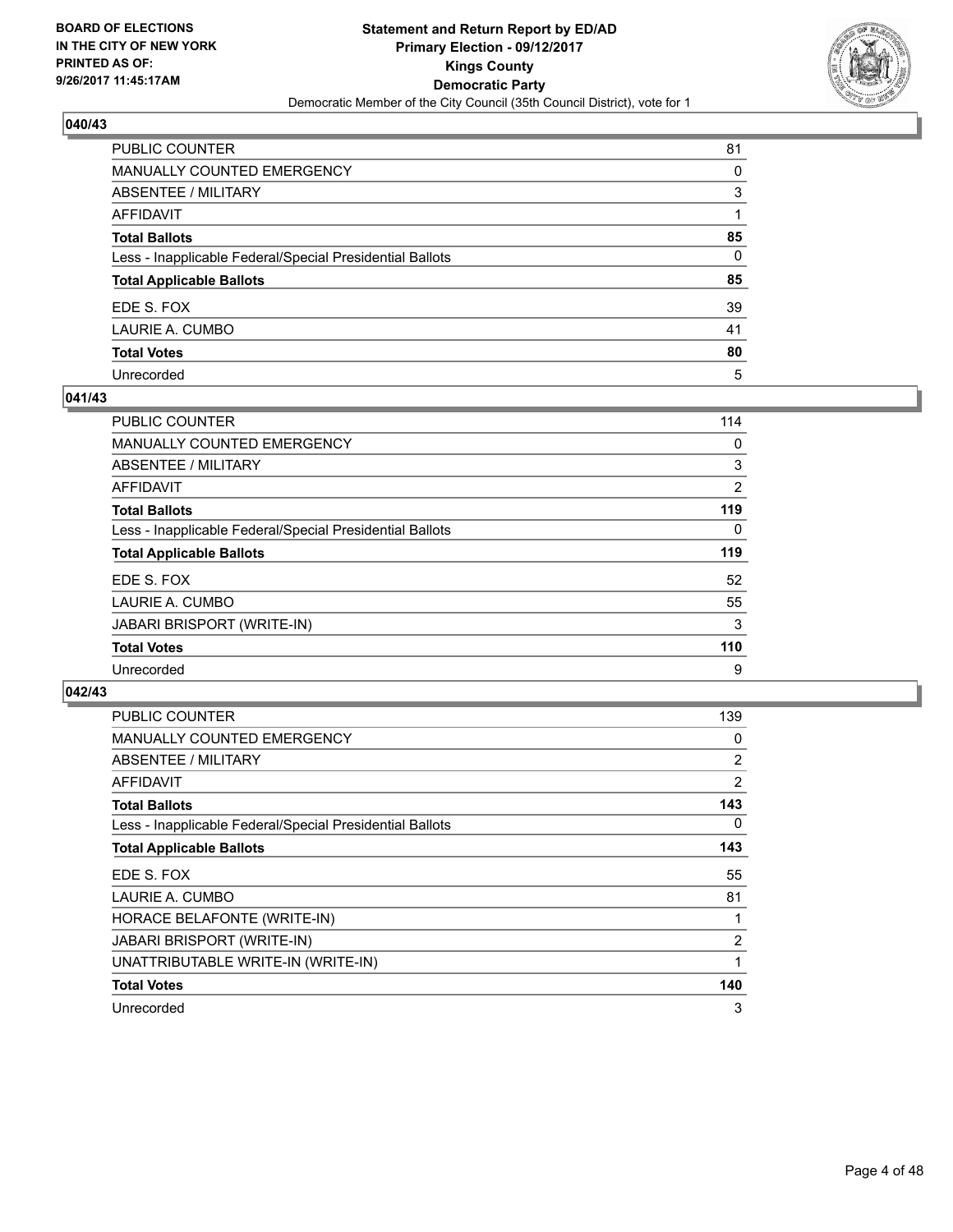

| PUBLIC COUNTER                                           | 142            |
|----------------------------------------------------------|----------------|
| <b>MANUALLY COUNTED EMERGENCY</b>                        | 0              |
| ABSENTEE / MILITARY                                      | 0              |
| AFFIDAVIT                                                | 0              |
| <b>Total Ballots</b>                                     | 142            |
| Less - Inapplicable Federal/Special Presidential Ballots | 0              |
| <b>Total Applicable Ballots</b>                          | 142            |
| EDE S. FOX                                               | 52             |
| LAURIE A. CUMBO                                          | 75             |
| SCOTT A. HUTCHINS (WRITE-IN)                             | $\overline{2}$ |
| <b>Total Votes</b>                                       | 129            |
|                                                          |                |

### **044/43**

| <b>PUBLIC COUNTER</b>                                    | 132 |
|----------------------------------------------------------|-----|
| MANUALLY COUNTED EMERGENCY                               | 0   |
| ABSENTEE / MILITARY                                      | 3   |
| <b>AFFIDAVIT</b>                                         |     |
| <b>Total Ballots</b>                                     | 136 |
| Less - Inapplicable Federal/Special Presidential Ballots | 0   |
| <b>Total Applicable Ballots</b>                          | 136 |
| EDE S. FOX                                               | 51  |
| LAURIE A. CUMBO                                          | 71  |
| <b>JABARI BRISPORT (WRITE-IN)</b>                        |     |
| <b>Total Votes</b>                                       | 123 |
| Unrecorded                                               | 13  |

| <b>PUBLIC COUNTER</b>                                    | 270 |
|----------------------------------------------------------|-----|
| MANUALLY COUNTED EMERGENCY                               | 0   |
| ABSENTEE / MILITARY                                      | 5   |
| AFFIDAVIT                                                | 0   |
| <b>Total Ballots</b>                                     | 275 |
| Less - Inapplicable Federal/Special Presidential Ballots | 0   |
| <b>Total Applicable Ballots</b>                          | 275 |
| EDE S. FOX                                               | 55  |
| LAURIE A. CUMBO                                          | 193 |
| <b>JABARI BRISPORT (WRITE-IN)</b>                        | 2   |
| UNATTRIBUTABLE WRITE-IN (WRITE-IN)                       | 2   |
| <b>Total Votes</b>                                       | 252 |
| Unrecorded                                               | 23  |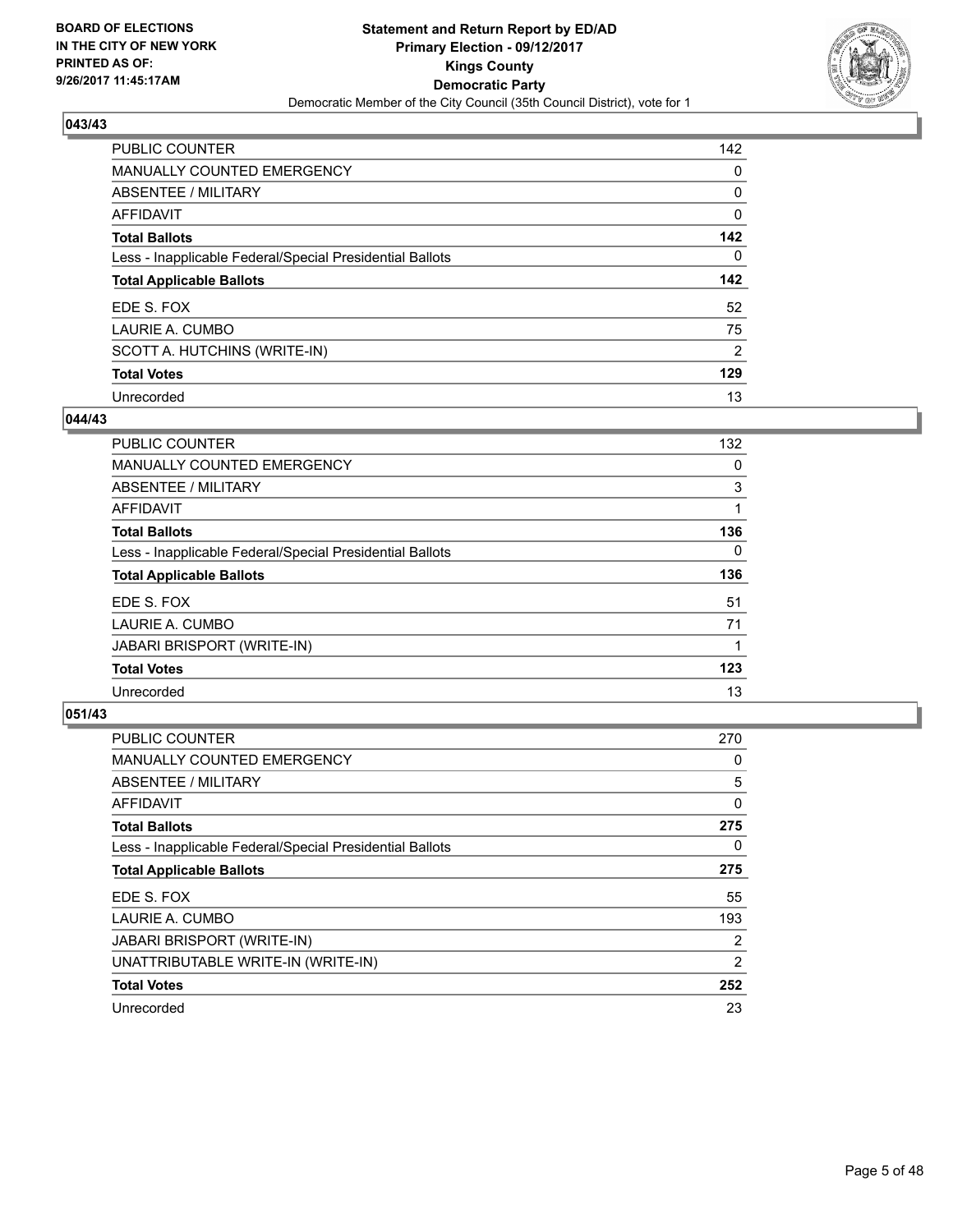

| <b>PUBLIC COUNTER</b>                                    | 64 |
|----------------------------------------------------------|----|
| <b>MANUALLY COUNTED EMERGENCY</b>                        | 0  |
| ABSENTEE / MILITARY                                      | 0  |
| AFFIDAVIT                                                | 0  |
| <b>Total Ballots</b>                                     | 64 |
| Less - Inapplicable Federal/Special Presidential Ballots | 0  |
| <b>Total Applicable Ballots</b>                          | 64 |
| EDE S. FOX                                               | 25 |
| LAURIE A. CUMBO                                          | 33 |
| YAAKOV BEHRMAN (WRITE-IN)                                |    |
| <b>Total Votes</b>                                       | 59 |
| Unrecorded                                               | 5  |

#### **058/43**

| <b>PUBLIC COUNTER</b>                                    | 80 |
|----------------------------------------------------------|----|
| <b>MANUALLY COUNTED EMERGENCY</b>                        | 0  |
| ABSENTEE / MILITARY                                      | 0  |
| AFFIDAVIT                                                | 0  |
| <b>Total Ballots</b>                                     | 80 |
| Less - Inapplicable Federal/Special Presidential Ballots | 0  |
| <b>Total Applicable Ballots</b>                          | 80 |
| EDE S. FOX                                               | 18 |
| LAURIE A. CUMBO                                          | 55 |
| <b>Total Votes</b>                                       | 73 |
| Unrecorded                                               | 7  |

| <b>PUBLIC COUNTER</b>                                    | 98             |
|----------------------------------------------------------|----------------|
| <b>MANUALLY COUNTED EMERGENCY</b>                        | 0              |
| ABSENTEE / MILITARY                                      | $\overline{2}$ |
| AFFIDAVIT                                                | 0              |
| <b>Total Ballots</b>                                     | 100            |
| Less - Inapplicable Federal/Special Presidential Ballots | $\Omega$       |
| <b>Total Applicable Ballots</b>                          | 100            |
| EDE S. FOX                                               | 30             |
| LAURIE A. CUMBO                                          | 63             |
| SCOTT A. HUTCHINS (WRITE-IN)                             |                |
| <b>Total Votes</b>                                       | 94             |
| Unrecorded                                               | 6              |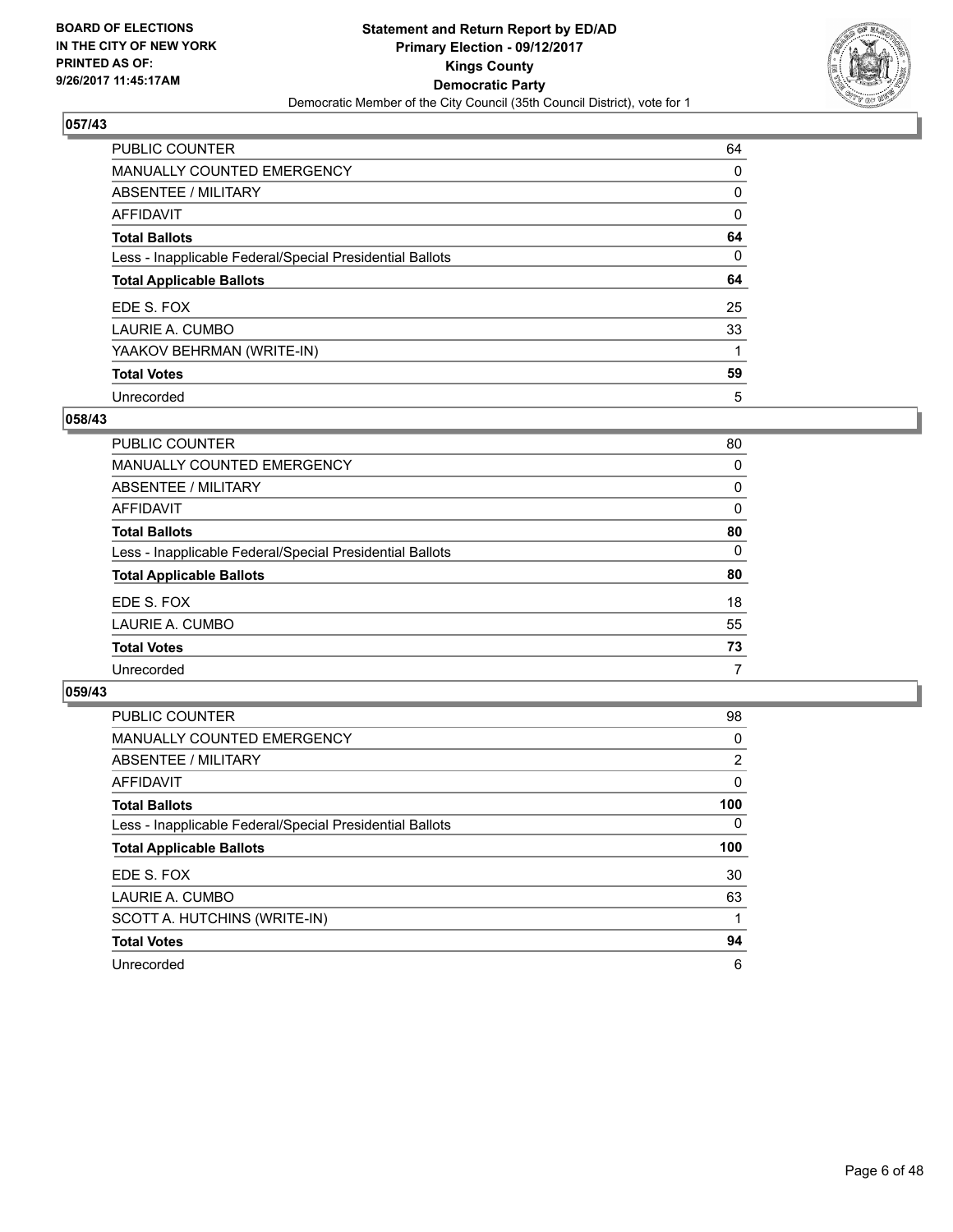

| PUBLIC COUNTER                                           | 71           |
|----------------------------------------------------------|--------------|
| MANUALLY COUNTED EMERGENCY                               | 0            |
| <b>ABSENTEE / MILITARY</b>                               | $\mathbf{0}$ |
| <b>AFFIDAVIT</b>                                         |              |
| <b>Total Ballots</b>                                     | 72           |
| Less - Inapplicable Federal/Special Presidential Ballots | $\mathbf{0}$ |
| <b>Total Applicable Ballots</b>                          | 72           |
| EDE S. FOX                                               | 23           |
| LAURIE A. CUMBO                                          | 45           |
| <b>Total Votes</b>                                       | 68           |
| Unrecorded                                               | 4            |

#### **061/43**

| <b>PUBLIC COUNTER</b>                                    | 133            |
|----------------------------------------------------------|----------------|
| <b>MANUALLY COUNTED EMERGENCY</b>                        | 0              |
| ABSENTEE / MILITARY                                      | $\overline{2}$ |
| AFFIDAVIT                                                | 2              |
| <b>Total Ballots</b>                                     | 137            |
| Less - Inapplicable Federal/Special Presidential Ballots | 0              |
| <b>Total Applicable Ballots</b>                          | 137            |
| EDE S. FOX                                               | 31             |
| LAURIE A. CUMBO                                          | 79             |
| SERITA PIERRE (WRITE-IN)                                 |                |
| <b>Total Votes</b>                                       | 111            |
| Unrecorded                                               | 26             |

| <b>PUBLIC COUNTER</b>                                    | 87       |
|----------------------------------------------------------|----------|
| MANUALLY COUNTED EMERGENCY                               | 0        |
| ABSENTEE / MILITARY                                      |          |
| AFFIDAVIT                                                | $\Omega$ |
| <b>Total Ballots</b>                                     | 88       |
| Less - Inapplicable Federal/Special Presidential Ballots | $\Omega$ |
| <b>Total Applicable Ballots</b>                          | 88       |
| EDE S. FOX                                               | 17       |
| LAURIE A. CUMBO                                          | 63       |
| <b>JABARI BRISPORT (WRITE-IN)</b>                        |          |
| <b>Total Votes</b>                                       | 81       |
| Unrecorded                                               | 7        |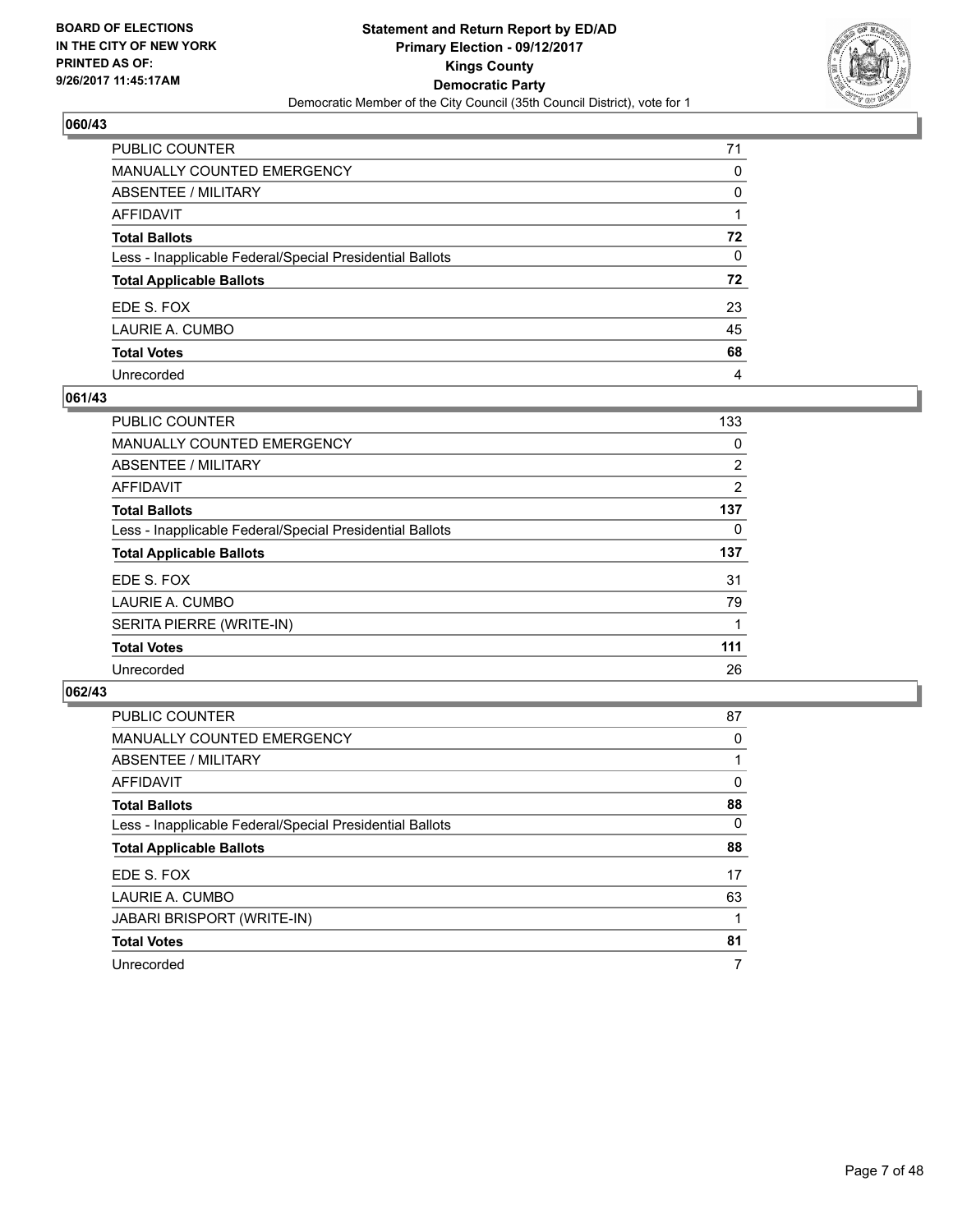

| PUBLIC COUNTER                                           | 58 |
|----------------------------------------------------------|----|
| <b>MANUALLY COUNTED EMERGENCY</b>                        | 0  |
| ABSENTEE / MILITARY                                      | 4  |
| AFFIDAVIT                                                | 0  |
| <b>Total Ballots</b>                                     | 62 |
| Less - Inapplicable Federal/Special Presidential Ballots | 0  |
| <b>Total Applicable Ballots</b>                          | 62 |
| EDE S. FOX                                               | 18 |
| LAURIE A. CUMBO                                          | 40 |
| <b>JABARI BRISPORT (WRITE-IN)</b>                        |    |
| <b>Total Votes</b>                                       | 59 |
| Unrecorded                                               | 3  |

#### **064/43**

| <b>PUBLIC COUNTER</b>                                    | 77             |
|----------------------------------------------------------|----------------|
| MANUALLY COUNTED EMERGENCY                               | 0              |
| ABSENTEE / MILITARY                                      | $\overline{2}$ |
| <b>AFFIDAVIT</b>                                         | 0              |
| <b>Total Ballots</b>                                     | 79             |
| Less - Inapplicable Federal/Special Presidential Ballots | 0              |
| <b>Total Applicable Ballots</b>                          | 79             |
| EDE S. FOX                                               | 19             |
| LAURIE A. CUMBO                                          | 54             |
| <b>JABARI BRISPORT (WRITE-IN)</b>                        |                |
| <b>Total Votes</b>                                       | 74             |
| Unrecorded                                               | 5              |

| <b>PUBLIC COUNTER</b>                                    | 79 |
|----------------------------------------------------------|----|
| MANUALLY COUNTED EMERGENCY                               | 0  |
| ABSENTEE / MILITARY                                      |    |
| AFFIDAVIT                                                |    |
| <b>Total Ballots</b>                                     | 81 |
| Less - Inapplicable Federal/Special Presidential Ballots | 0  |
| <b>Total Applicable Ballots</b>                          | 81 |
| EDE S. FOX                                               | 25 |
| LAURIE A. CUMBO                                          | 46 |
| <b>Total Votes</b>                                       | 71 |
| Unrecorded                                               | 10 |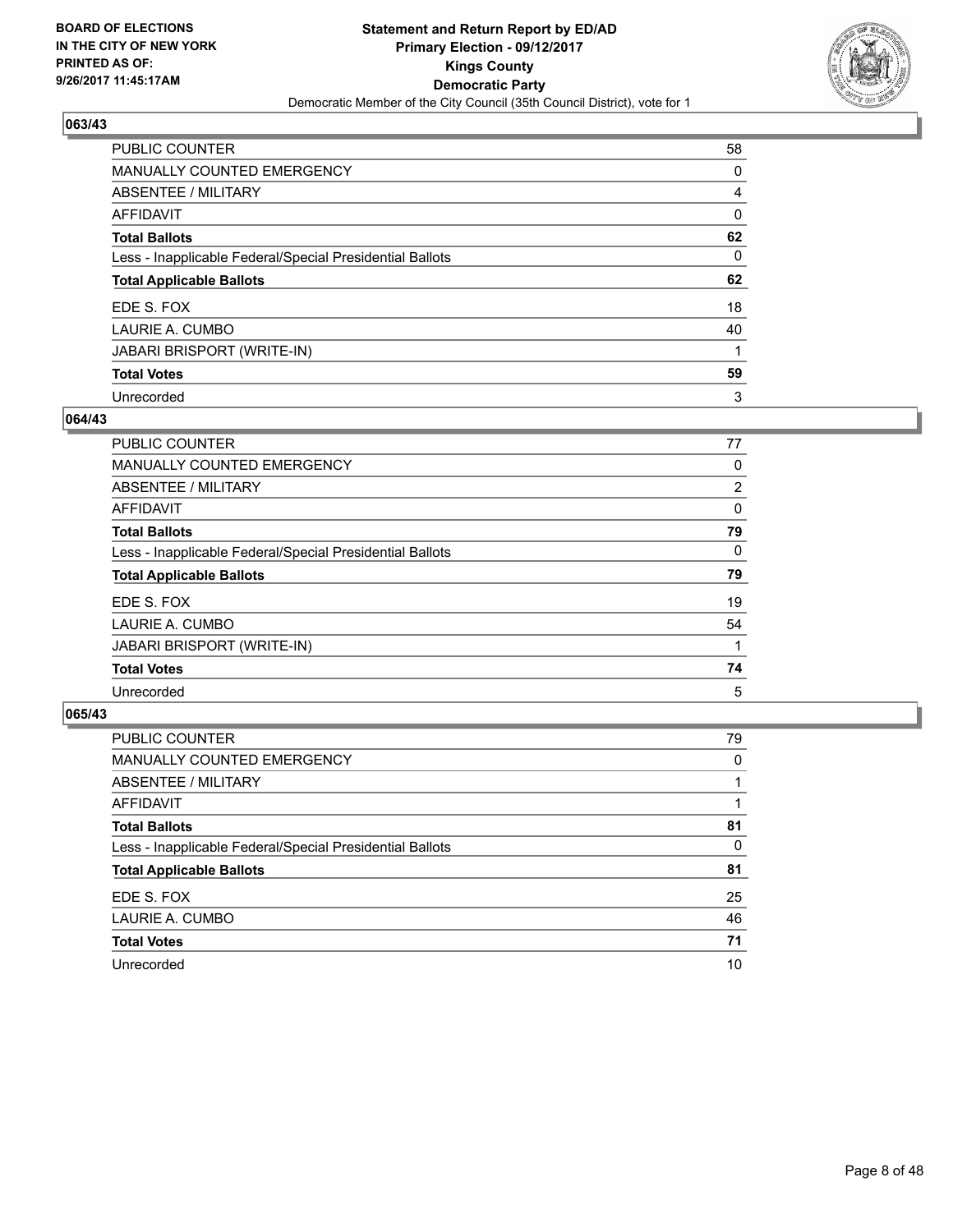

| <b>PUBLIC COUNTER</b>                                    | 101            |
|----------------------------------------------------------|----------------|
| <b>MANUALLY COUNTED EMERGENCY</b>                        | 0              |
| ABSENTEE / MILITARY                                      |                |
| AFFIDAVIT                                                | 3              |
| <b>Total Ballots</b>                                     | 105            |
| Less - Inapplicable Federal/Special Presidential Ballots | 0              |
| <b>Total Applicable Ballots</b>                          | 105            |
| EDE S. FOX                                               | 42             |
| LAURIE A. CUMBO                                          | 54             |
| <b>JABARI BRISPORT (WRITE-IN)</b>                        | $\overline{2}$ |
| PIA RAYMOND (WRITE-IN)                                   |                |
| <b>Total Votes</b>                                       | 99             |
| Unrecorded                                               | 6              |

## **084/43**

| <b>PUBLIC COUNTER</b>                                    | 39             |
|----------------------------------------------------------|----------------|
| <b>MANUALLY COUNTED EMERGENCY</b>                        | 0              |
| ABSENTEE / MILITARY                                      |                |
| <b>AFFIDAVIT</b>                                         | 0              |
| <b>Total Ballots</b>                                     | 40             |
| Less - Inapplicable Federal/Special Presidential Ballots | 0              |
| <b>Total Applicable Ballots</b>                          | 40             |
| EDE S. FOX                                               | 8              |
| LAURIE A. CUMBO                                          | 30             |
| <b>Total Votes</b>                                       | 38             |
| Unrecorded                                               | $\overline{2}$ |

| <b>PUBLIC COUNTER</b>                                    | 84 |
|----------------------------------------------------------|----|
| MANUALLY COUNTED EMERGENCY                               | 0  |
| ABSENTEE / MILITARY                                      | 2  |
| AFFIDAVIT                                                | 0  |
| <b>Total Ballots</b>                                     | 86 |
| Less - Inapplicable Federal/Special Presidential Ballots | 0  |
| <b>Total Applicable Ballots</b>                          | 86 |
| EDE S. FOX                                               | 31 |
| LAURIE A. CUMBO                                          | 51 |
| <b>Total Votes</b>                                       | 82 |
| Unrecorded                                               | 4  |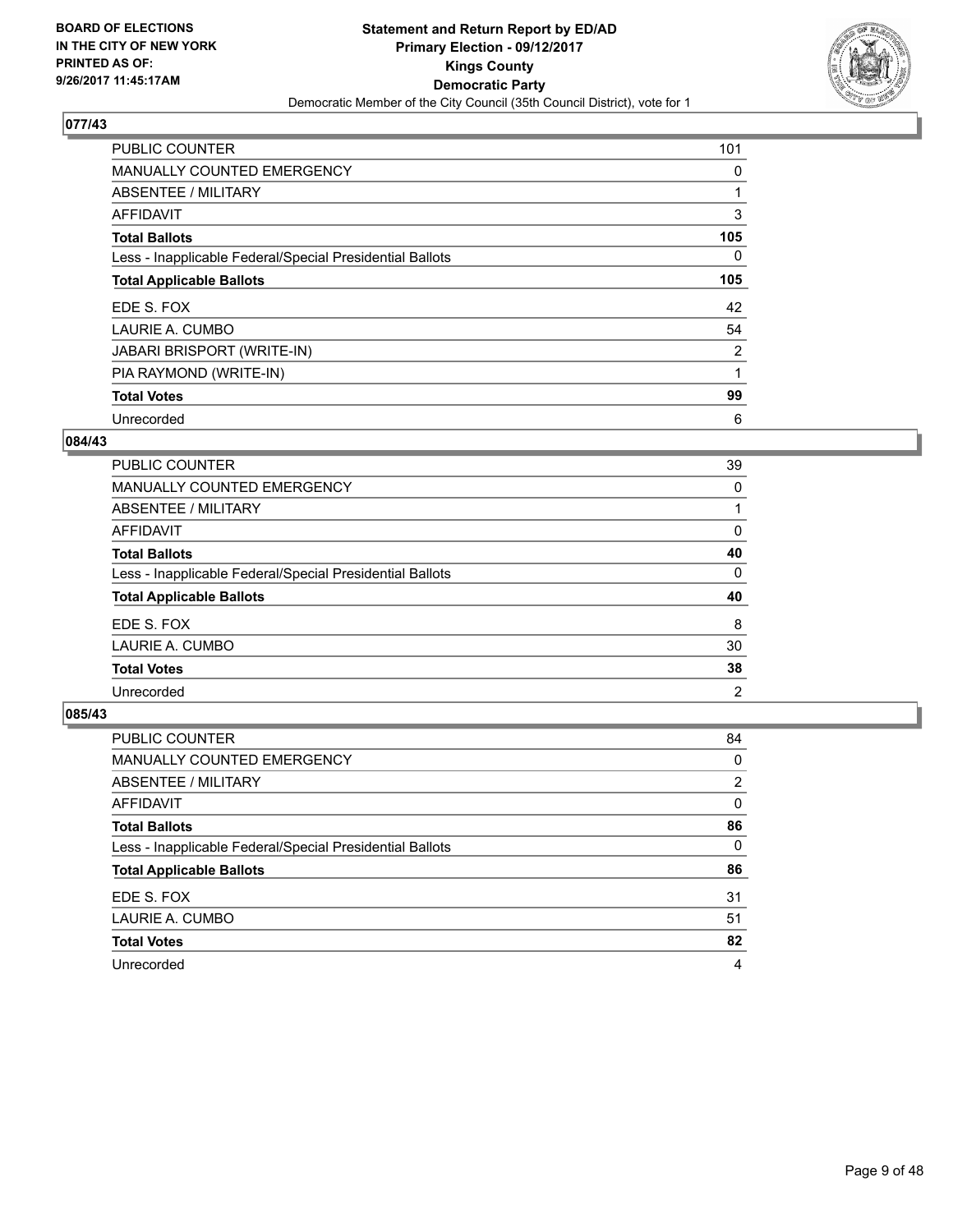

| <b>PUBLIC COUNTER</b>                                    | 46             |
|----------------------------------------------------------|----------------|
| <b>MANUALLY COUNTED EMERGENCY</b>                        | 0              |
| ABSENTEE / MILITARY                                      | $\overline{2}$ |
| <b>AFFIDAVIT</b>                                         | 0              |
| <b>Total Ballots</b>                                     | 48             |
| Less - Inapplicable Federal/Special Presidential Ballots | 0              |
| <b>Total Applicable Ballots</b>                          | 48             |
| EDE S. FOX                                               | 29             |
| LAURIE A. CUMBO                                          | 16             |
| <b>JABARI BRISPORT (WRITE-IN)</b>                        | 3              |
| <b>Total Votes</b>                                       | 48             |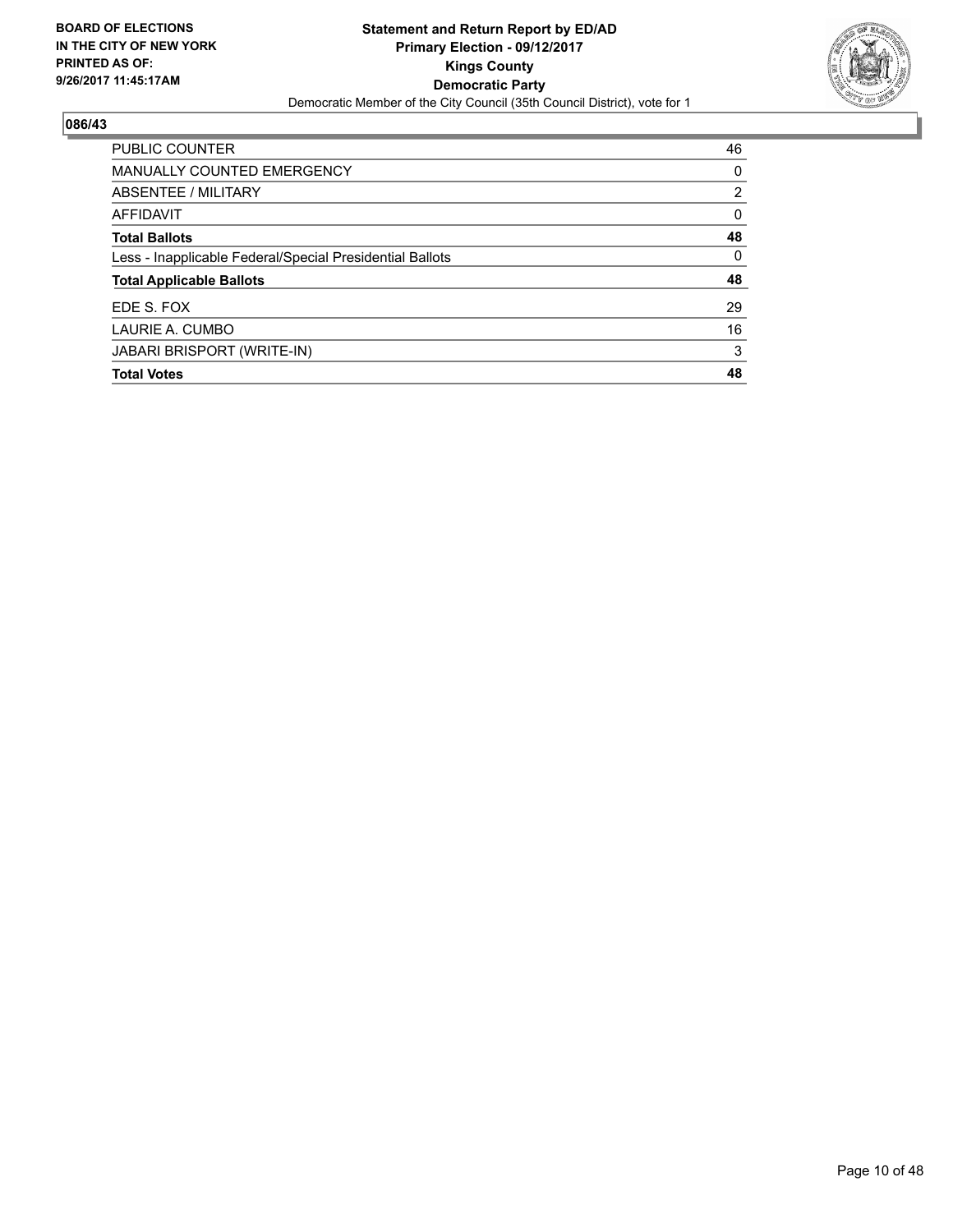

| PUBLIC COUNTER                                           | 57 |
|----------------------------------------------------------|----|
| MANUALLY COUNTED EMERGENCY                               | 0  |
| <b>ABSENTEE / MILITARY</b>                               | 3  |
| <b>AFFIDAVIT</b>                                         |    |
| <b>Total Ballots</b>                                     | 61 |
| Less - Inapplicable Federal/Special Presidential Ballots | 0  |
| <b>Total Applicable Ballots</b>                          | 61 |
| EDE S. FOX                                               | 11 |
| LAURIE A. CUMBO                                          | 39 |
| <b>Total Votes</b>                                       | 50 |
| Unrecorded                                               | 11 |

#### **087/50**

| <b>PUBLIC COUNTER</b>                                    | 20 |
|----------------------------------------------------------|----|
| MANUALLY COUNTED EMERGENCY                               | 0  |
| ABSENTEE / MILITARY                                      | 0  |
| AFFIDAVIT                                                |    |
| <b>Total Ballots</b>                                     | 21 |
| Less - Inapplicable Federal/Special Presidential Ballots | 0  |
| <b>Total Applicable Ballots</b>                          | 21 |
| EDE S. FOX                                               | 11 |
| LAURIE A. CUMBO                                          | 8  |
| <b>Total Votes</b>                                       | 19 |
| Unrecorded                                               | 2  |

| <b>PUBLIC COUNTER</b>                                    | 16 |
|----------------------------------------------------------|----|
| <b>MANUALLY COUNTED EMERGENCY</b>                        | 0  |
| ABSENTEE / MILITARY                                      | 0  |
| <b>AFFIDAVIT</b>                                         | 0  |
| <b>Total Ballots</b>                                     | 16 |
| Less - Inapplicable Federal/Special Presidential Ballots | 0  |
| <b>Total Applicable Ballots</b>                          | 16 |
|                                                          |    |
| EDE S. FOX                                               | 5  |
| LAURIE A. CUMBO                                          | 10 |
| <b>Total Votes</b>                                       | 15 |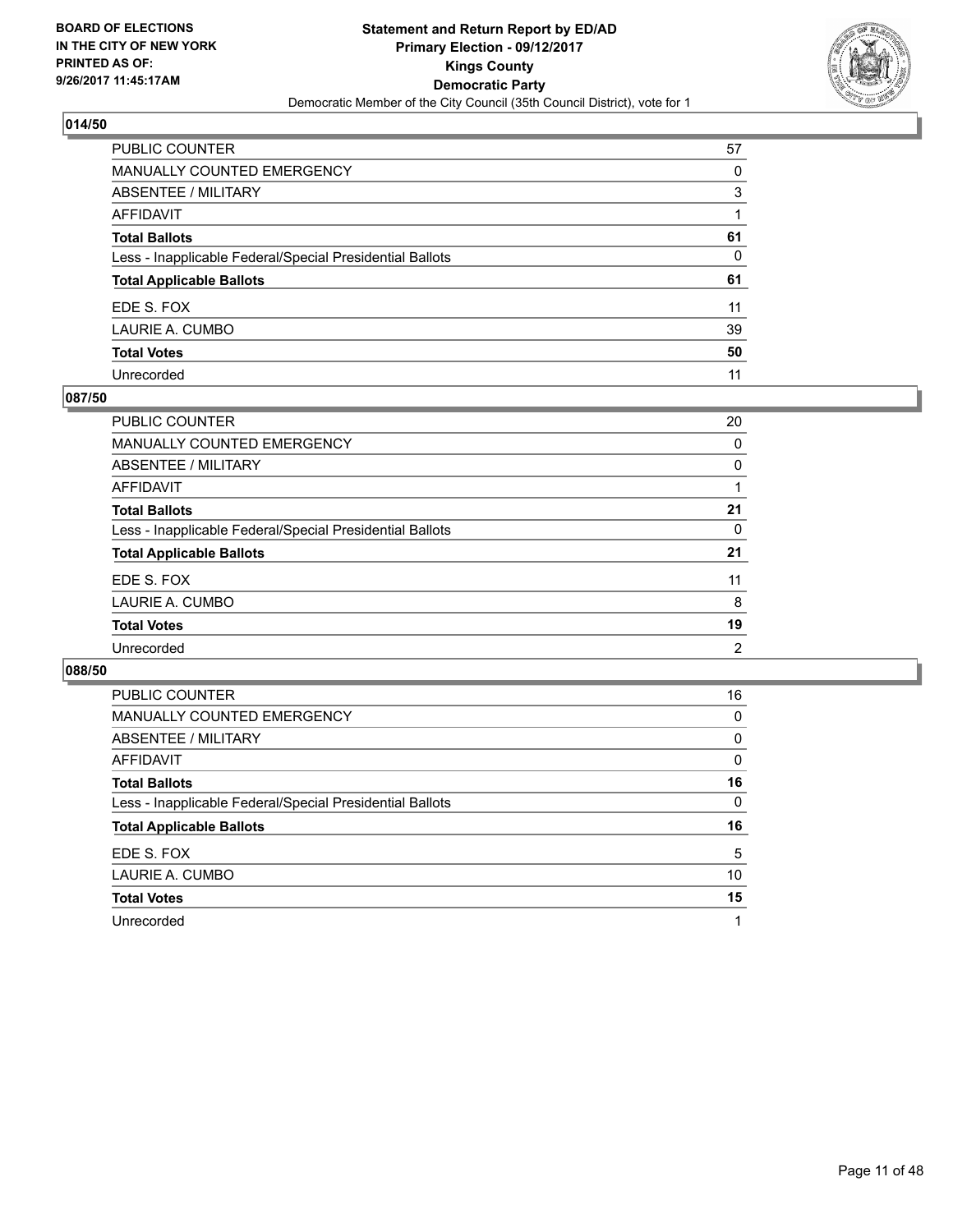

| <b>PUBLIC COUNTER</b>                                    | 103            |
|----------------------------------------------------------|----------------|
| <b>MANUALLY COUNTED EMERGENCY</b>                        | 0              |
| ABSENTEE / MILITARY                                      |                |
| AFFIDAVIT                                                | 5              |
| <b>Total Ballots</b>                                     | 109            |
| Less - Inapplicable Federal/Special Presidential Ballots | 0              |
| <b>Total Applicable Ballots</b>                          | 109            |
| EDE S. FOX                                               | 47             |
| LAURIE A. CUMBO                                          | 55             |
| <b>JABARI BRISPORT (WRITE-IN)</b>                        | $\overline{2}$ |
| <b>Total Votes</b>                                       | 104            |
| Unrecorded                                               | 5              |

#### **090/50**

| <b>PUBLIC COUNTER</b>                                    | 88 |
|----------------------------------------------------------|----|
| <b>MANUALLY COUNTED EMERGENCY</b>                        | 0  |
| ABSENTEE / MILITARY                                      |    |
| <b>AFFIDAVIT</b>                                         |    |
| <b>Total Ballots</b>                                     | 90 |
| Less - Inapplicable Federal/Special Presidential Ballots | 0  |
| <b>Total Applicable Ballots</b>                          | 90 |
| EDE S. FOX                                               | 30 |
| LAURIE A. CUMBO                                          | 51 |
| <b>JABARI BRISPORT (WRITE-IN)</b>                        |    |
| <b>Total Votes</b>                                       | 82 |
| Unrecorded                                               | 8  |

| <b>PUBLIC COUNTER</b>                                    | 103 |
|----------------------------------------------------------|-----|
| <b>MANUALLY COUNTED EMERGENCY</b>                        | 0   |
| ABSENTEE / MILITARY                                      | 4   |
| <b>AFFIDAVIT</b>                                         | 0   |
| <b>Total Ballots</b>                                     | 107 |
| Less - Inapplicable Federal/Special Presidential Ballots | 0   |
| <b>Total Applicable Ballots</b>                          | 107 |
| EDE S. FOX                                               | 63  |
| LAURIE A. CUMBO                                          | 37  |
| <b>JABARI BRISPORT (WRITE-IN)</b>                        |     |
| <b>Total Votes</b>                                       | 101 |
| Unrecorded                                               | 6   |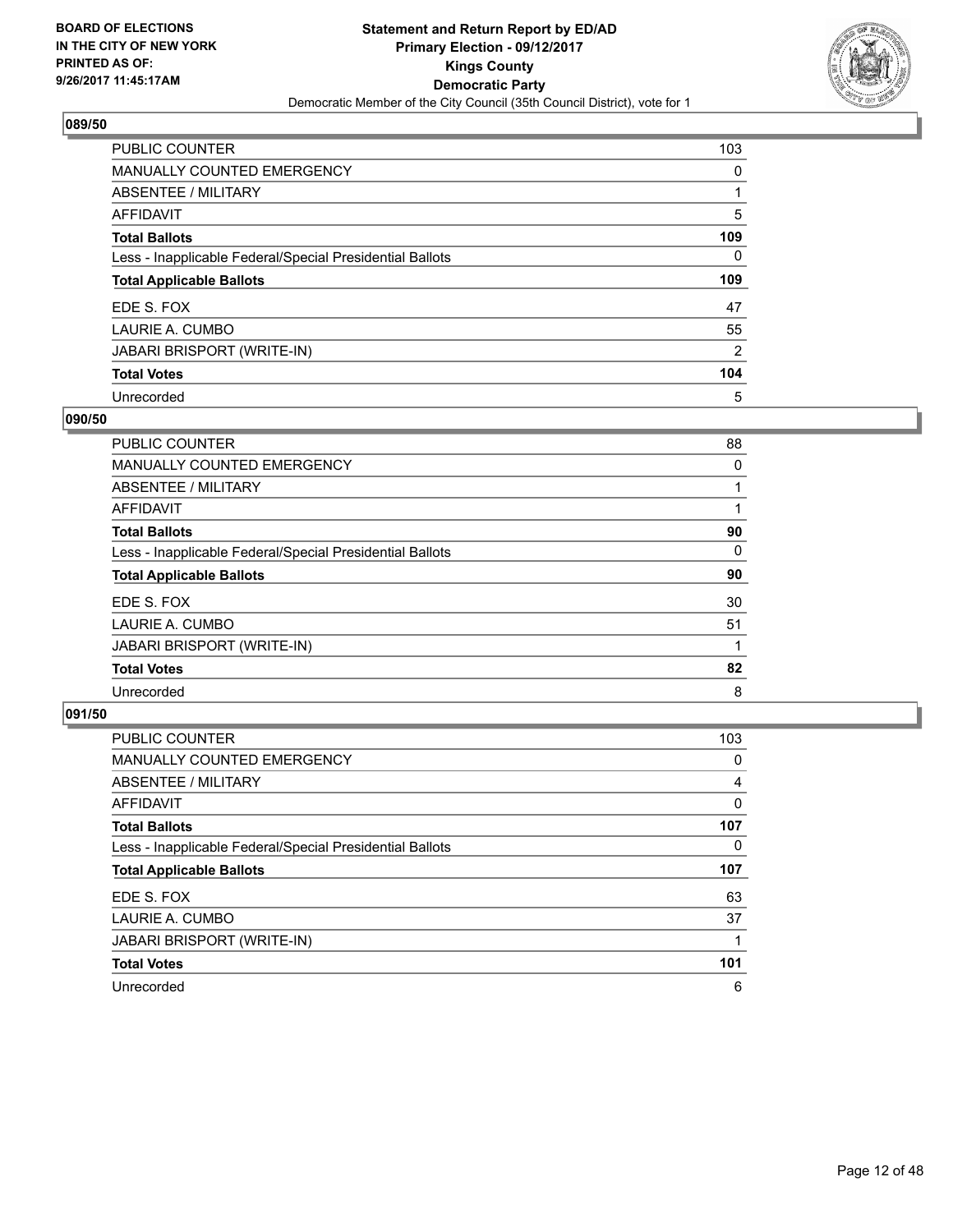

| PUBLIC COUNTER                                           | 106          |
|----------------------------------------------------------|--------------|
| <b>MANUALLY COUNTED EMERGENCY</b>                        | $\mathbf{0}$ |
| ABSENTEE / MILITARY                                      | 2            |
| AFFIDAVIT                                                |              |
| <b>Total Ballots</b>                                     | 109          |
| Less - Inapplicable Federal/Special Presidential Ballots | $\mathbf{0}$ |
| <b>Total Applicable Ballots</b>                          | 109          |
| EDE S. FOX                                               | 40           |
| LAURIE A. CUMBO                                          | 54           |
| <b>Total Votes</b>                                       | 94           |
| Unrecorded                                               | 15           |

#### **093/50**

| <b>PUBLIC COUNTER</b>                                    | 24 |
|----------------------------------------------------------|----|
| <b>MANUALLY COUNTED EMERGENCY</b>                        | 0  |
| ABSENTEE / MILITARY                                      | 0  |
| AFFIDAVIT                                                | 0  |
| <b>Total Ballots</b>                                     | 24 |
| Less - Inapplicable Federal/Special Presidential Ballots | 0  |
| <b>Total Applicable Ballots</b>                          | 24 |
| EDE S. FOX                                               | 12 |
| LAURIE A. CUMBO                                          | 9  |
| <b>Total Votes</b>                                       | 21 |
| Unrecorded                                               | 3  |
|                                                          |    |

| <b>PUBLIC COUNTER</b>                                    | 19 |
|----------------------------------------------------------|----|
| <b>MANUALLY COUNTED EMERGENCY</b>                        | 0  |
| ABSENTEE / MILITARY                                      | 2  |
| AFFIDAVIT                                                | 0  |
| <b>Total Ballots</b>                                     | 21 |
| Less - Inapplicable Federal/Special Presidential Ballots | 0  |
| <b>Total Applicable Ballots</b>                          | 21 |
| EDE S. FOX                                               | 10 |
| LAURIE A. CUMBO                                          | 8  |
| <b>Total Votes</b>                                       | 18 |
| Unrecorded                                               | 3  |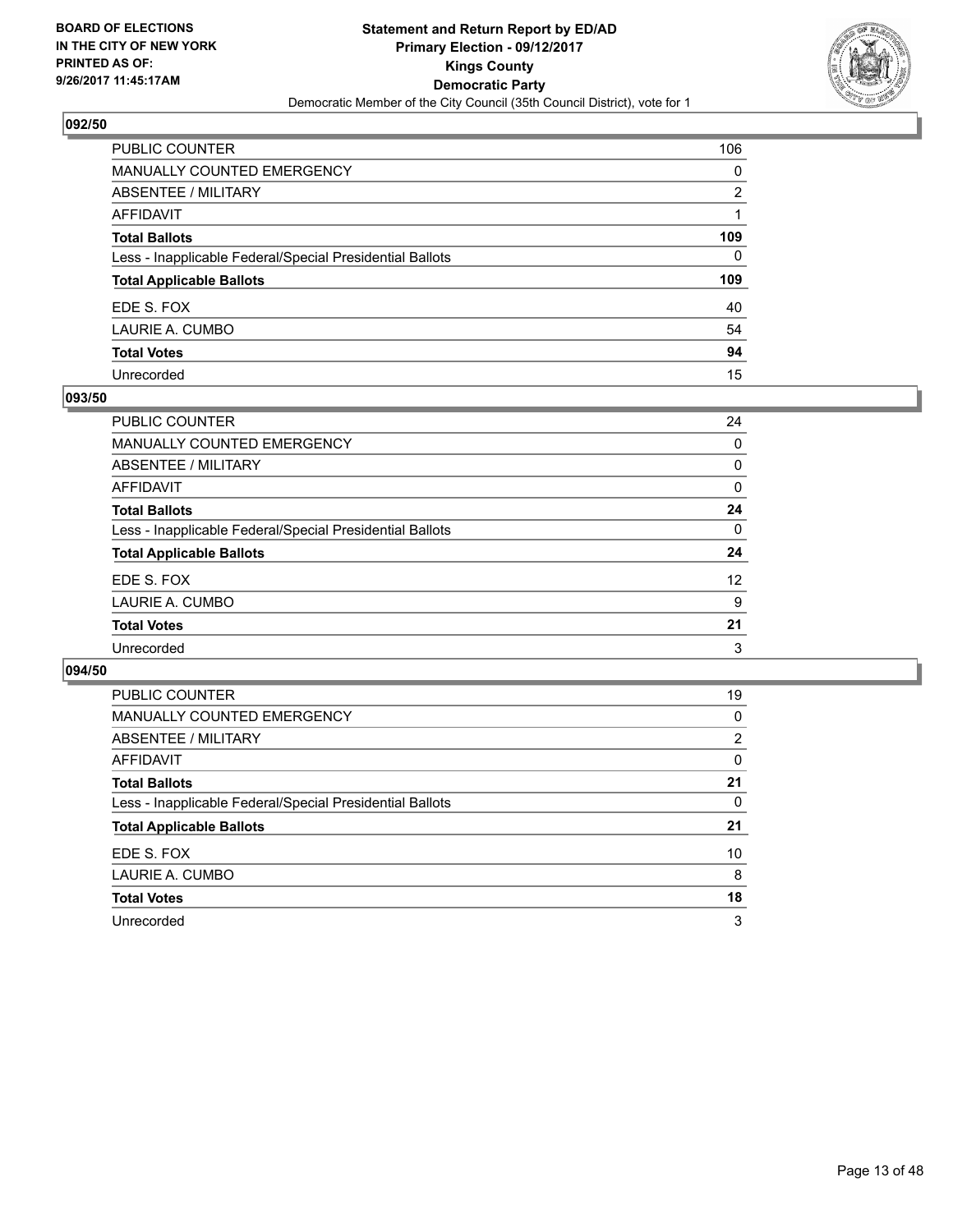

| PUBLIC COUNTER                                           | 107 |
|----------------------------------------------------------|-----|
| <b>MANUALLY COUNTED EMERGENCY</b>                        | 0   |
| ABSENTEE / MILITARY                                      |     |
| <b>AFFIDAVIT</b>                                         | 0   |
| <b>Total Ballots</b>                                     | 108 |
| Less - Inapplicable Federal/Special Presidential Ballots | 0   |
| <b>Total Applicable Ballots</b>                          | 108 |
| EDE S. FOX                                               | 44  |
| LAURIE A. CUMBO                                          | 50  |
| <b>Total Votes</b>                                       | 94  |
| Unrecorded                                               | 14  |

| <b>PUBLIC COUNTER</b>                                    |  |
|----------------------------------------------------------|--|
| MANUALLY COUNTED EMERGENCY                               |  |
| ABSENTEE / MILITARY                                      |  |
| AFFIDAVIT                                                |  |
| <b>Total Ballots</b>                                     |  |
| Less - Inapplicable Federal/Special Presidential Ballots |  |
| <b>Total Applicable Ballots</b>                          |  |
| EDE S. FOX                                               |  |
| LAURIE A. CUMBO                                          |  |
| <b>Total Votes</b>                                       |  |
| 104/50 COMBINED into: 103/50                             |  |
| 107/50 COMBINED into: 103/50                             |  |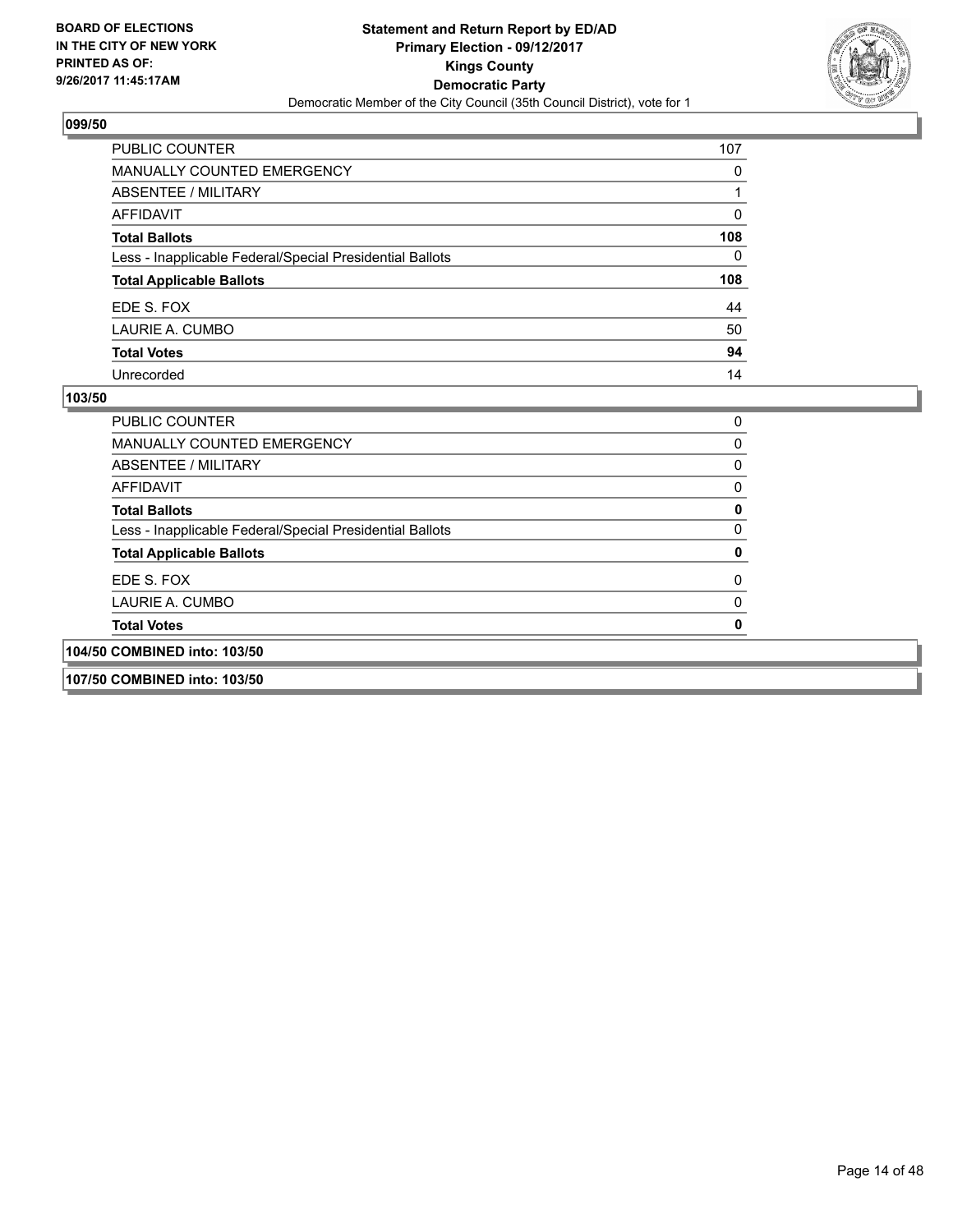

| PUBLIC COUNTER                                           | 39           |
|----------------------------------------------------------|--------------|
| MANUALLY COUNTED EMERGENCY                               | 0            |
| ABSENTEE / MILITARY                                      | 0            |
| AFFIDAVIT                                                | $\mathbf{0}$ |
| Total Ballots                                            | 39           |
| Less - Inapplicable Federal/Special Presidential Ballots | 0            |
| <b>Total Applicable Ballots</b>                          | 39           |
| EDE S. FOX                                               | 15           |
| LAURIE A. CUMBO                                          | 21           |
| <b>Total Votes</b>                                       | 36           |
| Unrecorded                                               | 3            |

#### **063/52**

| <b>Total Votes</b>                                       | 0        |
|----------------------------------------------------------|----------|
| LAURIE A. CUMBO                                          | $\Omega$ |
| EDE S. FOX                                               | $\Omega$ |
| <b>Total Applicable Ballots</b>                          | 0        |
| Less - Inapplicable Federal/Special Presidential Ballots | 0        |
| <b>Total Ballots</b>                                     | 0        |
| AFFIDAVIT                                                | 0        |
| ABSENTEE / MILITARY                                      | 0        |
| MANUALLY COUNTED EMERGENCY                               | 0        |
| PUBLIC COUNTER                                           | 0        |

| <b>PUBLIC COUNTER</b>                                    | 203 |
|----------------------------------------------------------|-----|
| <b>MANUALLY COUNTED EMERGENCY</b>                        | 0   |
| ABSENTEE / MILITARY                                      | 3   |
| AFFIDAVIT                                                | 2   |
| <b>Total Ballots</b>                                     | 208 |
| Less - Inapplicable Federal/Special Presidential Ballots | 0   |
| <b>Total Applicable Ballots</b>                          | 208 |
| EDE S. FOX                                               | 111 |
| LAURIE A. CUMBO                                          | 84  |
| <b>Total Votes</b>                                       | 195 |
| Unrecorded                                               | 13  |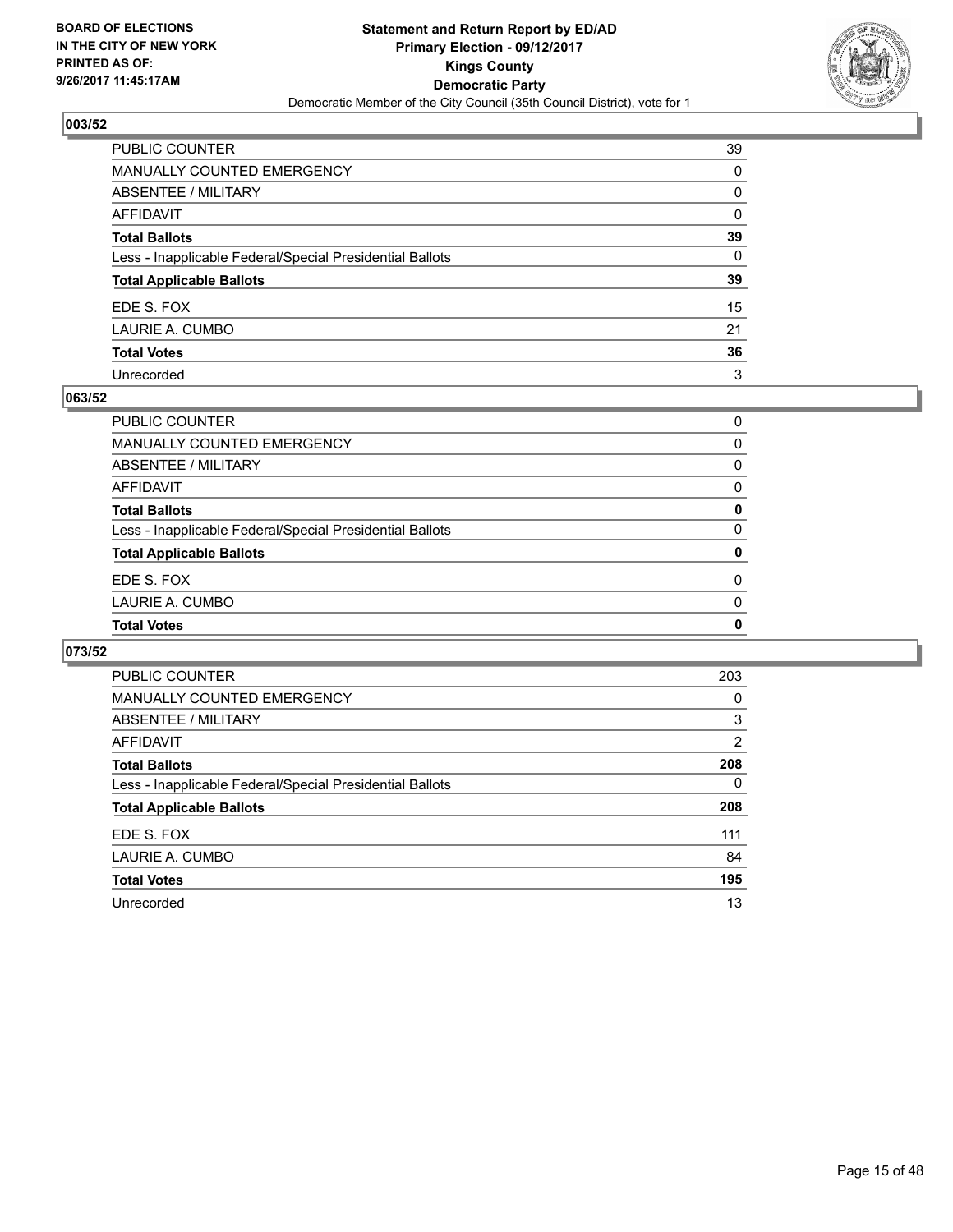

| <b>PUBLIC COUNTER</b>                                    | 155 |
|----------------------------------------------------------|-----|
| <b>MANUALLY COUNTED EMERGENCY</b>                        | 0   |
| ABSENTEE / MILITARY                                      | 4   |
| AFFIDAVIT                                                | 2   |
| <b>Total Ballots</b>                                     | 161 |
| Less - Inapplicable Federal/Special Presidential Ballots | 0   |
| <b>Total Applicable Ballots</b>                          | 161 |
| EDE S. FOX                                               | 87  |
| LAURIE A. CUMBO                                          | 68  |
| DREW AKASOM (WRITE-IN)                                   |     |
| <b>Total Votes</b>                                       | 156 |
| Unrecorded                                               | 5   |

#### **075/52**

| <b>PUBLIC COUNTER</b>                                    | 258 |
|----------------------------------------------------------|-----|
| <b>MANUALLY COUNTED EMERGENCY</b>                        | 0   |
| ABSENTEE / MILITARY                                      | 2   |
| <b>AFFIDAVIT</b>                                         |     |
| <b>Total Ballots</b>                                     | 261 |
| Less - Inapplicable Federal/Special Presidential Ballots | 0   |
| <b>Total Applicable Ballots</b>                          | 261 |
| EDE S. FOX                                               | 155 |
| LAURIE A. CUMBO                                          | 98  |
| <b>JABARI BRISPORT (WRITE-IN)</b>                        | 2   |
| <b>Total Votes</b>                                       | 255 |
| Unrecorded                                               | 6   |

| <b>PUBLIC COUNTER</b>                                    | 264 |
|----------------------------------------------------------|-----|
| <b>MANUALLY COUNTED EMERGENCY</b>                        | 0   |
| ABSENTEE / MILITARY                                      | 9   |
| <b>AFFIDAVIT</b>                                         |     |
| <b>Total Ballots</b>                                     | 274 |
| Less - Inapplicable Federal/Special Presidential Ballots | 0   |
| <b>Total Applicable Ballots</b>                          | 274 |
| EDE S. FOX                                               | 150 |
| LAURIE A. CUMBO                                          | 103 |
| JABARI BRISPORT (WRITE-IN)                               | 3   |
| <b>Total Votes</b>                                       | 256 |
| Unrecorded                                               | 18  |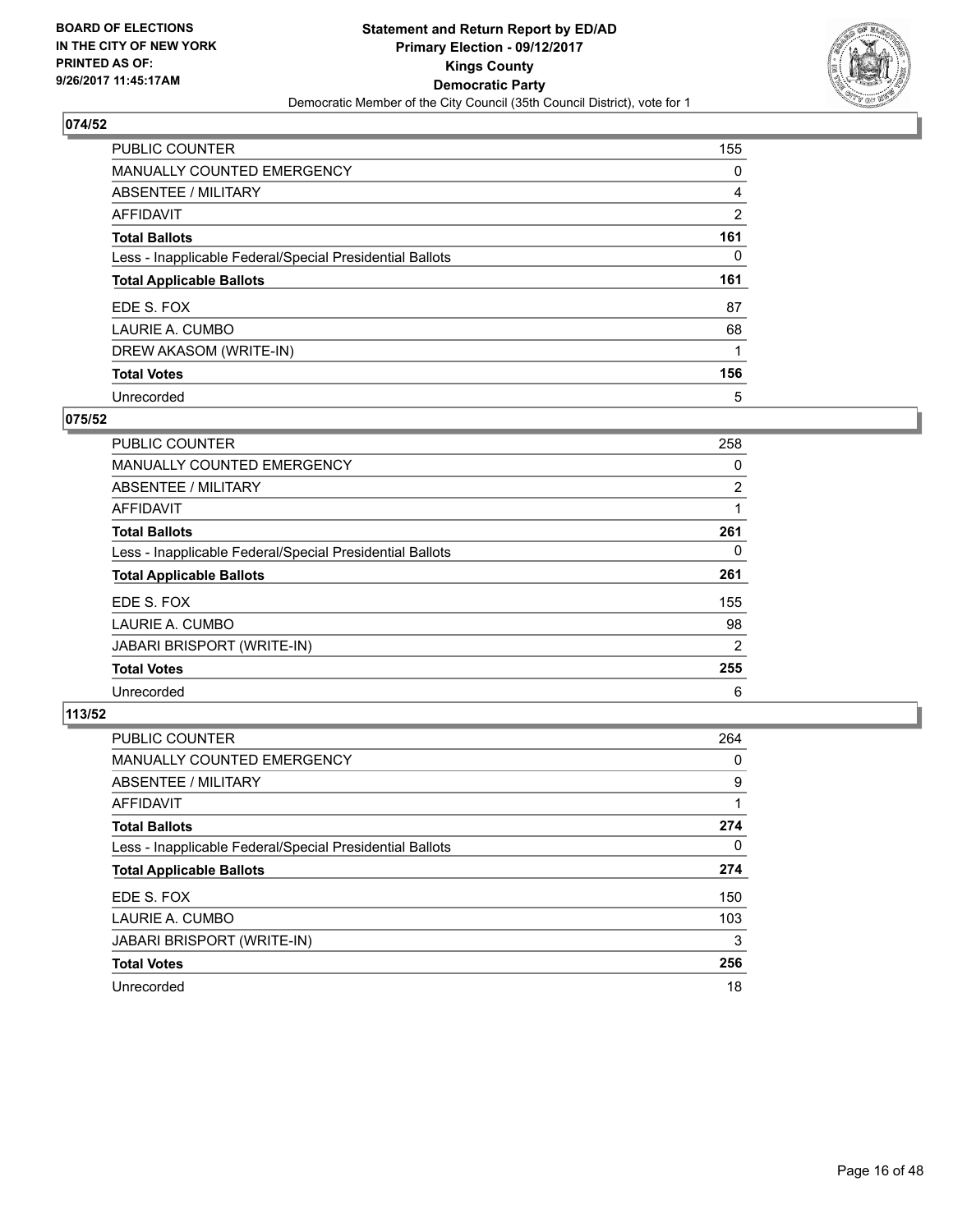

| PUBLIC COUNTER                                           | 53             |
|----------------------------------------------------------|----------------|
| MANUALLY COUNTED EMERGENCY                               | $\Omega$       |
| <b>ABSENTEE / MILITARY</b>                               | 0              |
| <b>AFFIDAVIT</b>                                         | $\Omega$       |
| <b>Total Ballots</b>                                     | 53             |
| Less - Inapplicable Federal/Special Presidential Ballots | 0              |
| <b>Total Applicable Ballots</b>                          | 53             |
| EDE S. FOX                                               | 19             |
| LAURIE A. CUMBO                                          | 32             |
| <b>Total Votes</b>                                       | 51             |
| Unrecorded                                               | $\overline{2}$ |

#### **073/56**

| PUBLIC COUNTER                                           | 122 |
|----------------------------------------------------------|-----|
| MANUALLY COUNTED EMERGENCY                               | 0   |
| ABSENTEE / MILITARY                                      | 4   |
| AFFIDAVIT                                                | 2   |
| <b>Total Ballots</b>                                     | 128 |
| Less - Inapplicable Federal/Special Presidential Ballots | 0   |
| <b>Total Applicable Ballots</b>                          | 128 |
| EDE S. FOX                                               | 34  |
| LAURIE A. CUMBO                                          | 76  |
| <b>Total Votes</b>                                       | 110 |
| Unrecorded                                               | 18  |

| <b>PUBLIC COUNTER</b>                                    | 77 |
|----------------------------------------------------------|----|
| <b>MANUALLY COUNTED EMERGENCY</b>                        | 0  |
| ABSENTEE / MILITARY                                      | 3  |
| <b>AFFIDAVIT</b>                                         | 0  |
| <b>Total Ballots</b>                                     | 80 |
| Less - Inapplicable Federal/Special Presidential Ballots | 0  |
| <b>Total Applicable Ballots</b>                          | 80 |
| EDE S. FOX                                               | 15 |
| LAURIE A. CUMBO                                          | 52 |
| <b>Total Votes</b>                                       | 67 |
| Unrecorded                                               | 13 |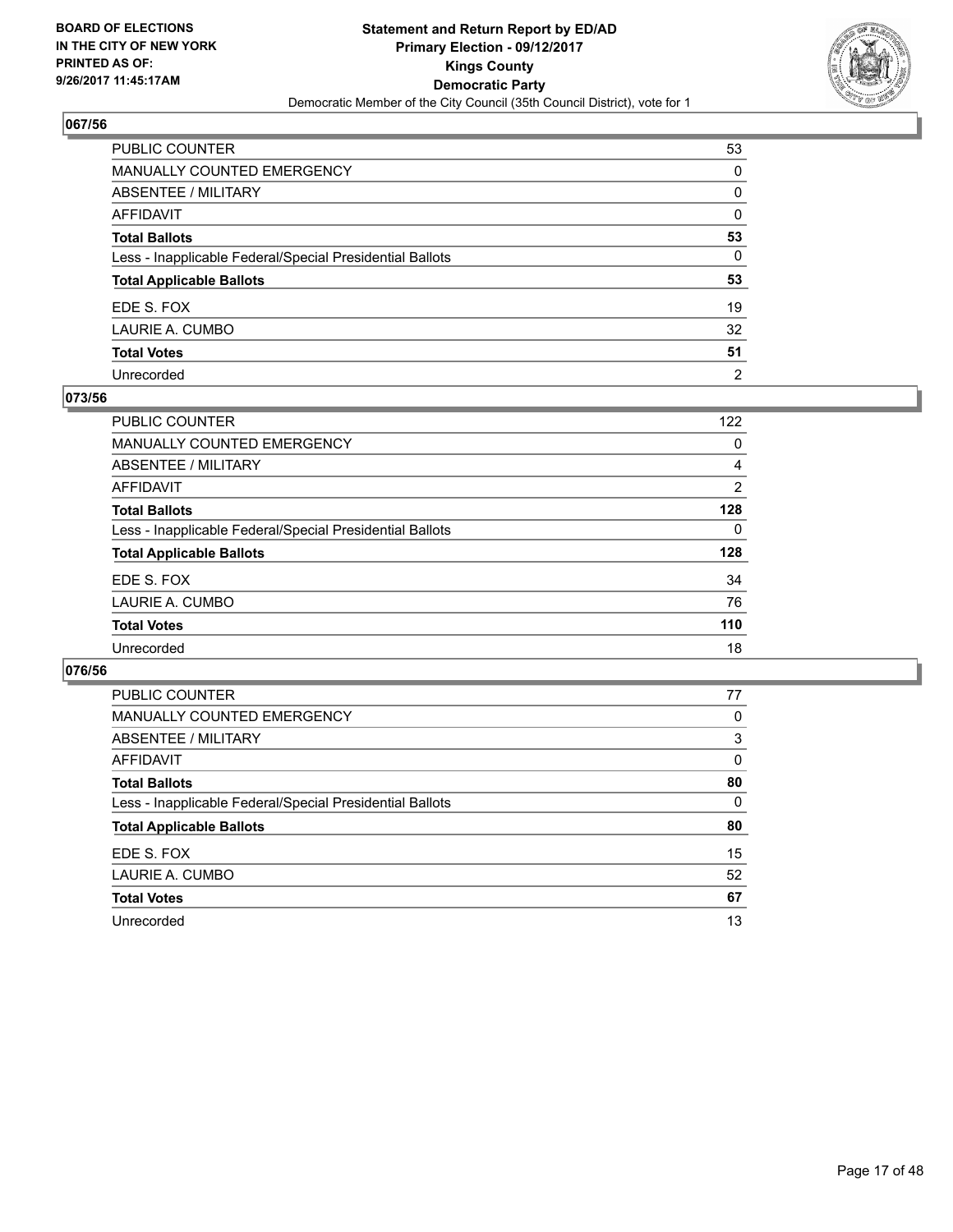

| PUBLIC COUNTER                                           | 85 |
|----------------------------------------------------------|----|
| <b>MANUALLY COUNTED EMERGENCY</b>                        | 0  |
| <b>ABSENTEE / MILITARY</b>                               |    |
| <b>AFFIDAVIT</b>                                         |    |
| <b>Total Ballots</b>                                     | 87 |
| Less - Inapplicable Federal/Special Presidential Ballots | 0  |
| <b>Total Applicable Ballots</b>                          | 87 |
| EDE S. FOX                                               | 27 |
| LAURIE A. CUMBO                                          | 43 |
| <b>Total Votes</b>                                       | 70 |
| Unrecorded                                               | 17 |

| PUBLIC COUNTER                                           | 115 |
|----------------------------------------------------------|-----|
| <b>MANUALLY COUNTED EMERGENCY</b>                        | 0   |
| ABSENTEE / MILITARY                                      | 2   |
| <b>AFFIDAVIT</b>                                         | 0   |
| <b>Total Ballots</b>                                     | 117 |
| Less - Inapplicable Federal/Special Presidential Ballots | 0   |
| <b>Total Applicable Ballots</b>                          | 117 |
| EDE S. FOX                                               | 29  |
| LAURIE A. CUMBO                                          | 79  |
| UNATTRIBUTABLE WRITE-IN (WRITE-IN)                       |     |
| <b>Total Votes</b>                                       | 109 |
| Unrecorded                                               | 8   |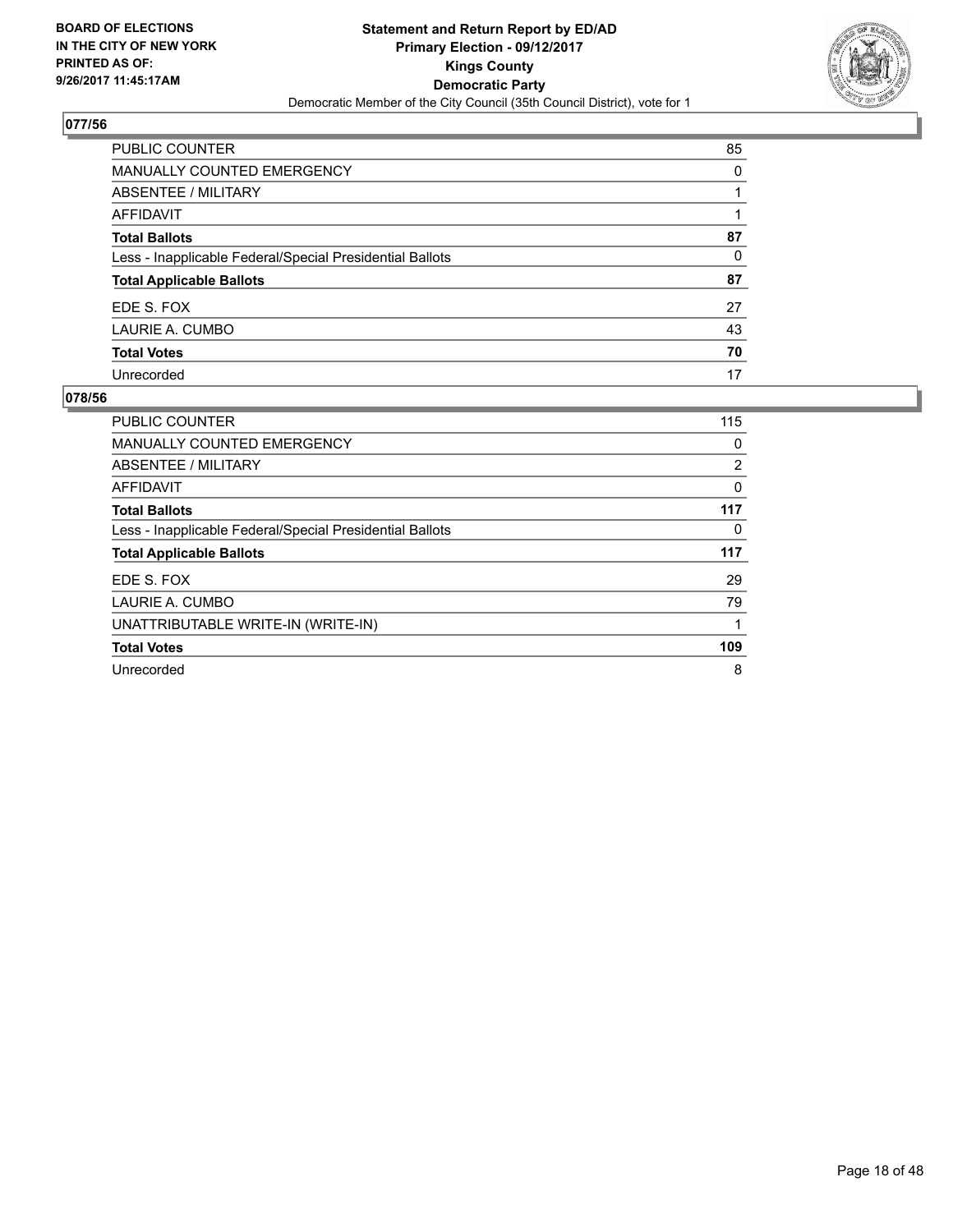

| PUBLIC COUNTER                                           | 83       |
|----------------------------------------------------------|----------|
| MANUALLY COUNTED EMERGENCY                               | $\Omega$ |
| ABSENTEE / MILITARY                                      | 3        |
| AFFIDAVIT                                                |          |
| Total Ballots                                            | 87       |
| Less - Inapplicable Federal/Special Presidential Ballots | $\Omega$ |
| <b>Total Applicable Ballots</b>                          | 87       |
| EDE S. FOX                                               | 19       |
| LAURIE A. CUMBO                                          | 53       |
| <b>Total Votes</b>                                       | 72       |
| Unrecorded                                               | 15       |

#### **002/57**

| PUBLIC COUNTER                                           | 136 |
|----------------------------------------------------------|-----|
| MANUALLY COUNTED EMERGENCY                               | 0   |
| ABSENTEE / MILITARY                                      | 3   |
| <b>AFFIDAVIT</b>                                         |     |
| <b>Total Ballots</b>                                     | 140 |
| Less - Inapplicable Federal/Special Presidential Ballots | 0   |
| <b>Total Applicable Ballots</b>                          | 140 |
| EDE S. FOX                                               | 35  |
| LAURIE A. CUMBO                                          | 76  |
| <b>Total Votes</b>                                       | 111 |
| Unrecorded                                               | 29  |

| <b>PUBLIC COUNTER</b>                                    | 100 |
|----------------------------------------------------------|-----|
| MANUALLY COUNTED EMERGENCY                               | 0   |
| ABSENTEE / MILITARY                                      |     |
| AFFIDAVIT                                                | 0   |
| <b>Total Ballots</b>                                     | 101 |
| Less - Inapplicable Federal/Special Presidential Ballots | 0   |
| <b>Total Applicable Ballots</b>                          | 101 |
| EDE S. FOX                                               | 27  |
| LAURIE A. CUMBO                                          | 54  |
| UNATTRIBUTABLE WRITE-IN (WRITE-IN)                       |     |
| <b>Total Votes</b>                                       | 82  |
| Unrecorded                                               | 19  |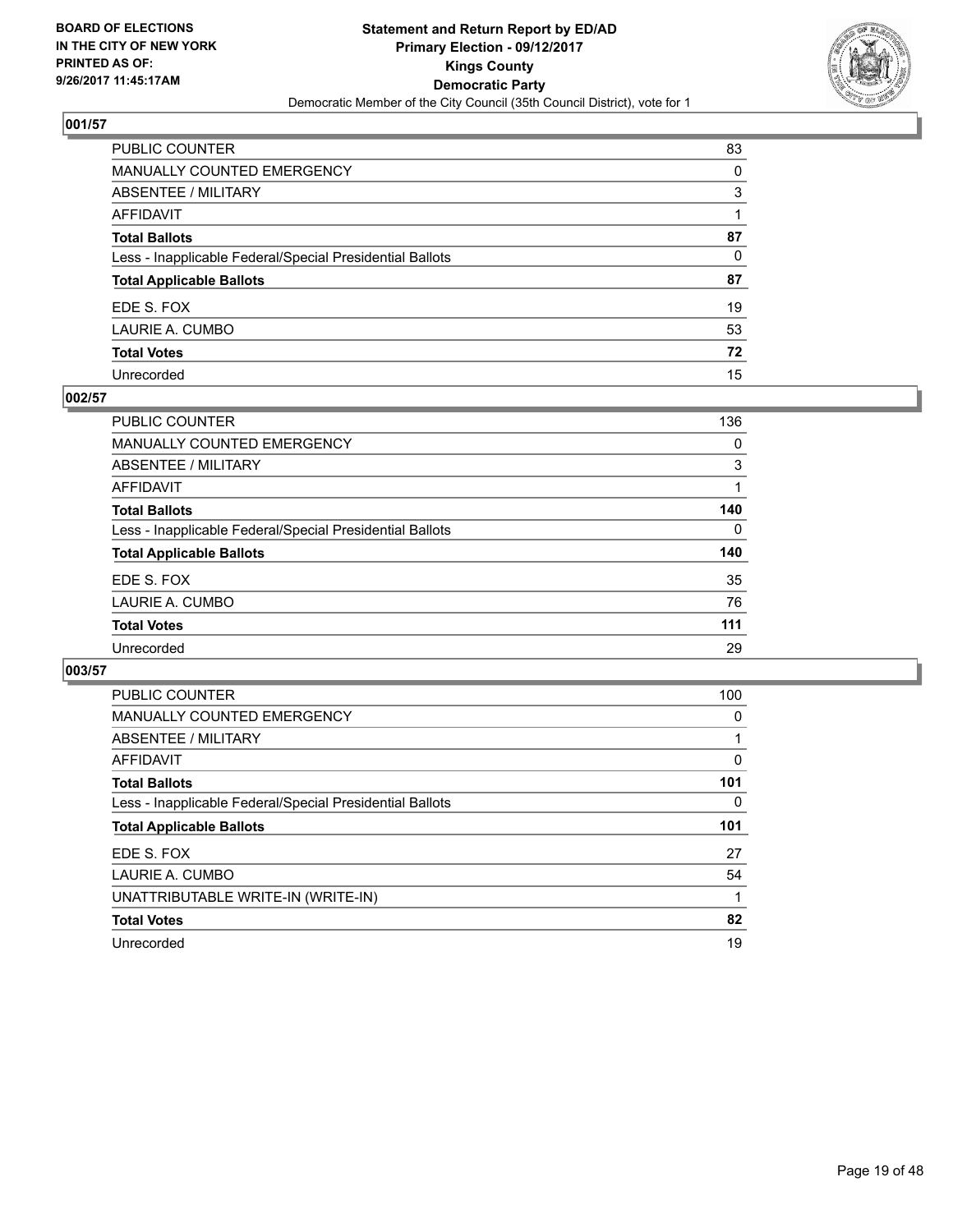

| PUBLIC COUNTER                                           | 85           |
|----------------------------------------------------------|--------------|
| MANUALLY COUNTED EMERGENCY                               | 0            |
| ABSENTEE / MILITARY                                      | 2            |
| AFFIDAVIT                                                |              |
| Total Ballots                                            | 88           |
| Less - Inapplicable Federal/Special Presidential Ballots | $\mathbf{0}$ |
| <b>Total Applicable Ballots</b>                          | 88           |
| EDE S. FOX                                               | 13           |
| LAURIE A. CUMBO                                          | 58           |
| <b>Total Votes</b>                                       | 71           |
| Unrecorded                                               | 17           |

## **007/57**

| PUBLIC COUNTER                                           | 64 |
|----------------------------------------------------------|----|
| MANUALLY COUNTED EMERGENCY                               | 0  |
| ABSENTEE / MILITARY                                      | 2  |
| AFFIDAVIT                                                | 0  |
| <b>Total Ballots</b>                                     | 66 |
| Less - Inapplicable Federal/Special Presidential Ballots | 0  |
| <b>Total Applicable Ballots</b>                          | 66 |
| EDE S. FOX                                               | 5  |
| LAURIE A. CUMBO                                          | 55 |
| <b>Total Votes</b>                                       | 60 |
| Unrecorded                                               | 6  |

| <b>PUBLIC COUNTER</b>                                    | 94 |
|----------------------------------------------------------|----|
| <b>MANUALLY COUNTED EMERGENCY</b>                        | 0  |
| ABSENTEE / MILITARY                                      |    |
| AFFIDAVIT                                                | 3  |
| <b>Total Ballots</b>                                     | 98 |
| Less - Inapplicable Federal/Special Presidential Ballots | 0  |
| <b>Total Applicable Ballots</b>                          | 98 |
| EDE S. FOX                                               | 14 |
| LAURIE A. CUMBO                                          | 66 |
| UNATTRIBUTABLE WRITE-IN (WRITE-IN)                       |    |
| <b>Total Votes</b>                                       | 81 |
| Unrecorded                                               | 17 |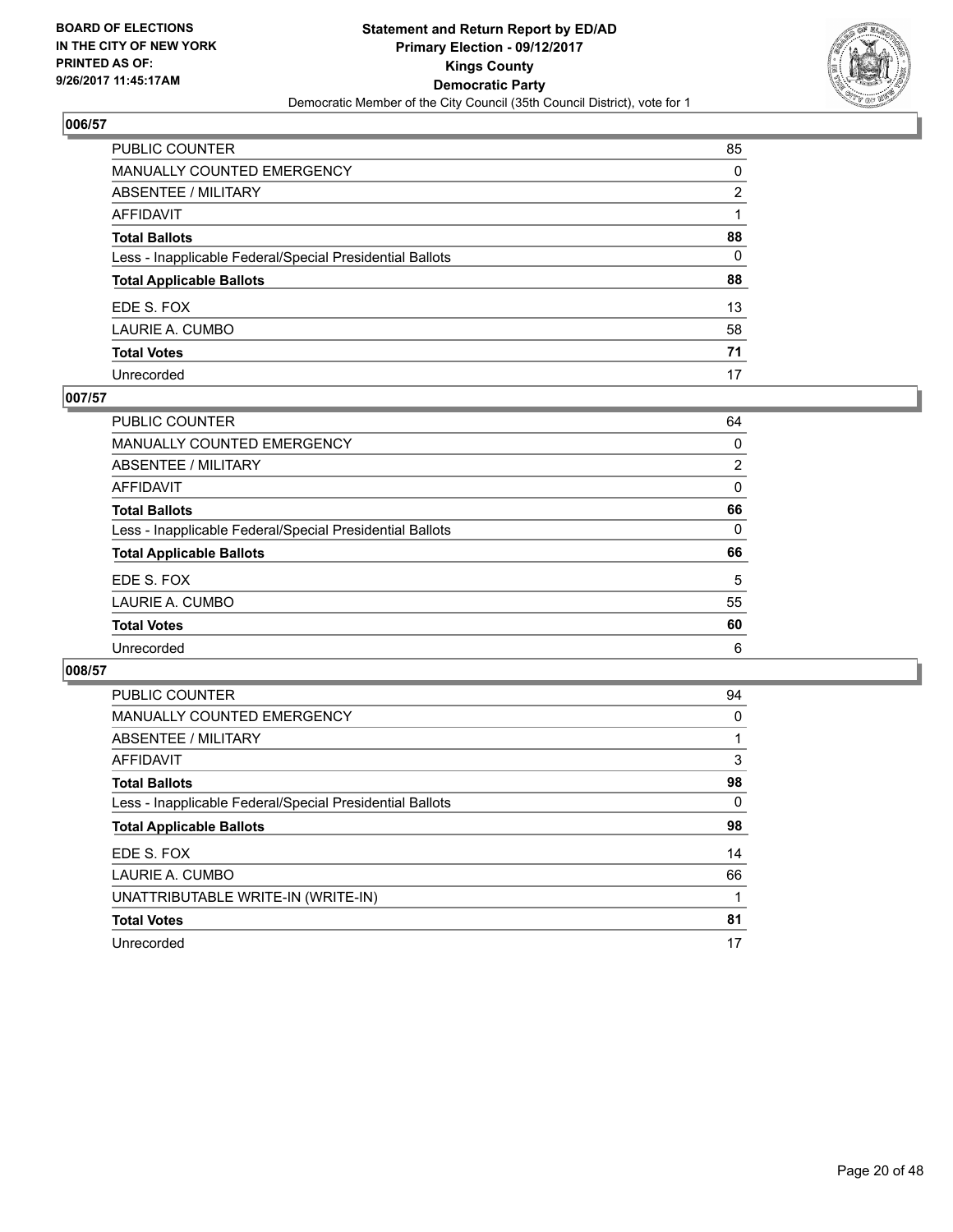

| PUBLIC COUNTER                                           | 125 |
|----------------------------------------------------------|-----|
| <b>MANUALLY COUNTED EMERGENCY</b>                        | 0   |
| ABSENTEE / MILITARY                                      | 3   |
| AFFIDAVIT                                                |     |
| <b>Total Ballots</b>                                     | 129 |
| Less - Inapplicable Federal/Special Presidential Ballots | 0   |
| <b>Total Applicable Ballots</b>                          | 129 |
| EDE S. FOX                                               | 33  |
| LAURIE A. CUMBO                                          | 83  |
| <b>JABARI BRISPORT (WRITE-IN)</b>                        |     |
| <b>Total Votes</b>                                       | 117 |
| Unrecorded                                               | 12  |

### **010/57**

| PUBLIC COUNTER                                           | 191            |
|----------------------------------------------------------|----------------|
| <b>MANUALLY COUNTED EMERGENCY</b>                        | 0              |
| ABSENTEE / MILITARY                                      | 8              |
| <b>AFFIDAVIT</b>                                         | $\overline{2}$ |
| <b>Total Ballots</b>                                     | 201            |
| Less - Inapplicable Federal/Special Presidential Ballots | 0              |
| <b>Total Applicable Ballots</b>                          | 201            |
| EDE S. FOX                                               | 54             |
| LAURIE A. CUMBO                                          | 133            |
| <b>JABARI BRISPORT (WRITE-IN)</b>                        | 2              |
| JOEL D ZELKOVITZ (WRITE-IN)                              | 1              |
| <b>Total Votes</b>                                       | 190            |
| Unrecorded                                               | 11             |

| <b>PUBLIC COUNTER</b>                                    | 169 |
|----------------------------------------------------------|-----|
| <b>MANUALLY COUNTED EMERGENCY</b>                        | 0   |
| ABSENTEE / MILITARY                                      | 25  |
| AFFIDAVIT                                                | 3   |
| <b>Total Ballots</b>                                     | 197 |
| Less - Inapplicable Federal/Special Presidential Ballots | 0   |
| <b>Total Applicable Ballots</b>                          | 197 |
| EDE S. FOX                                               | 64  |
| LAURIE A. CUMBO                                          | 110 |
| UNATTRIBUTABLE WRITE-IN (WRITE-IN)                       |     |
| <b>Total Votes</b>                                       | 175 |
| Unrecorded                                               | 22  |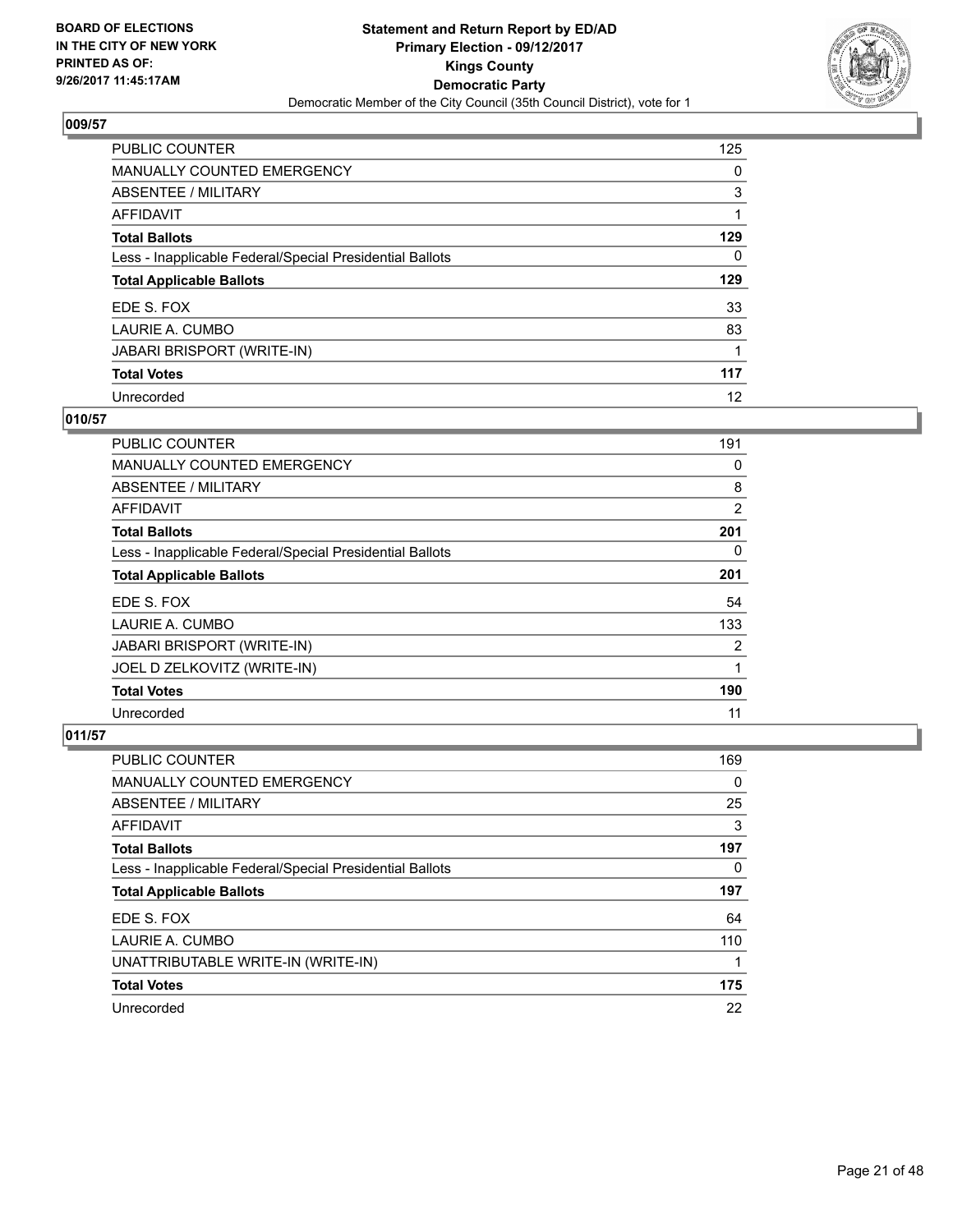

| PUBLIC COUNTER                                           | 93       |
|----------------------------------------------------------|----------|
| MANUALLY COUNTED EMERGENCY                               | $\Omega$ |
| ABSENTEE / MILITARY                                      | 3        |
| AFFIDAVIT                                                |          |
| Total Ballots                                            | 97       |
| Less - Inapplicable Federal/Special Presidential Ballots | $\Omega$ |
| <b>Total Applicable Ballots</b>                          | 97       |
| EDE S. FOX                                               | 20       |
| LAURIE A. CUMBO                                          | 62       |
| <b>Total Votes</b>                                       | 82       |
| Unrecorded                                               | 15       |

#### **013/57**

| <b>PUBLIC COUNTER</b>                                    | 91 |
|----------------------------------------------------------|----|
| MANUALLY COUNTED EMERGENCY                               | 0  |
| ABSENTEE / MILITARY                                      | 4  |
| AFFIDAVIT                                                | 0  |
| <b>Total Ballots</b>                                     | 95 |
| Less - Inapplicable Federal/Special Presidential Ballots | 0  |
| <b>Total Applicable Ballots</b>                          | 95 |
| EDE S. FOX                                               | 25 |
| LAURIE A. CUMBO                                          | 57 |
| <b>Total Votes</b>                                       | 82 |
| Unrecorded                                               | 13 |
|                                                          |    |

| <b>PUBLIC COUNTER</b>                                    | 103 |
|----------------------------------------------------------|-----|
| <b>MANUALLY COUNTED EMERGENCY</b>                        | 0   |
| ABSENTEE / MILITARY                                      | 4   |
| AFFIDAVIT                                                | 0   |
| <b>Total Ballots</b>                                     | 107 |
| Less - Inapplicable Federal/Special Presidential Ballots | 0   |
| <b>Total Applicable Ballots</b>                          | 107 |
| EDE S. FOX                                               | 42  |
| LAURIE A. CUMBO                                          | 53  |
| DARRON WINSLOW (WRITE-IN)                                |     |
| <b>JABARI BRISPORT (WRITE-IN)</b>                        |     |
| <b>Total Votes</b>                                       | 97  |
| Unrecorded                                               | 10  |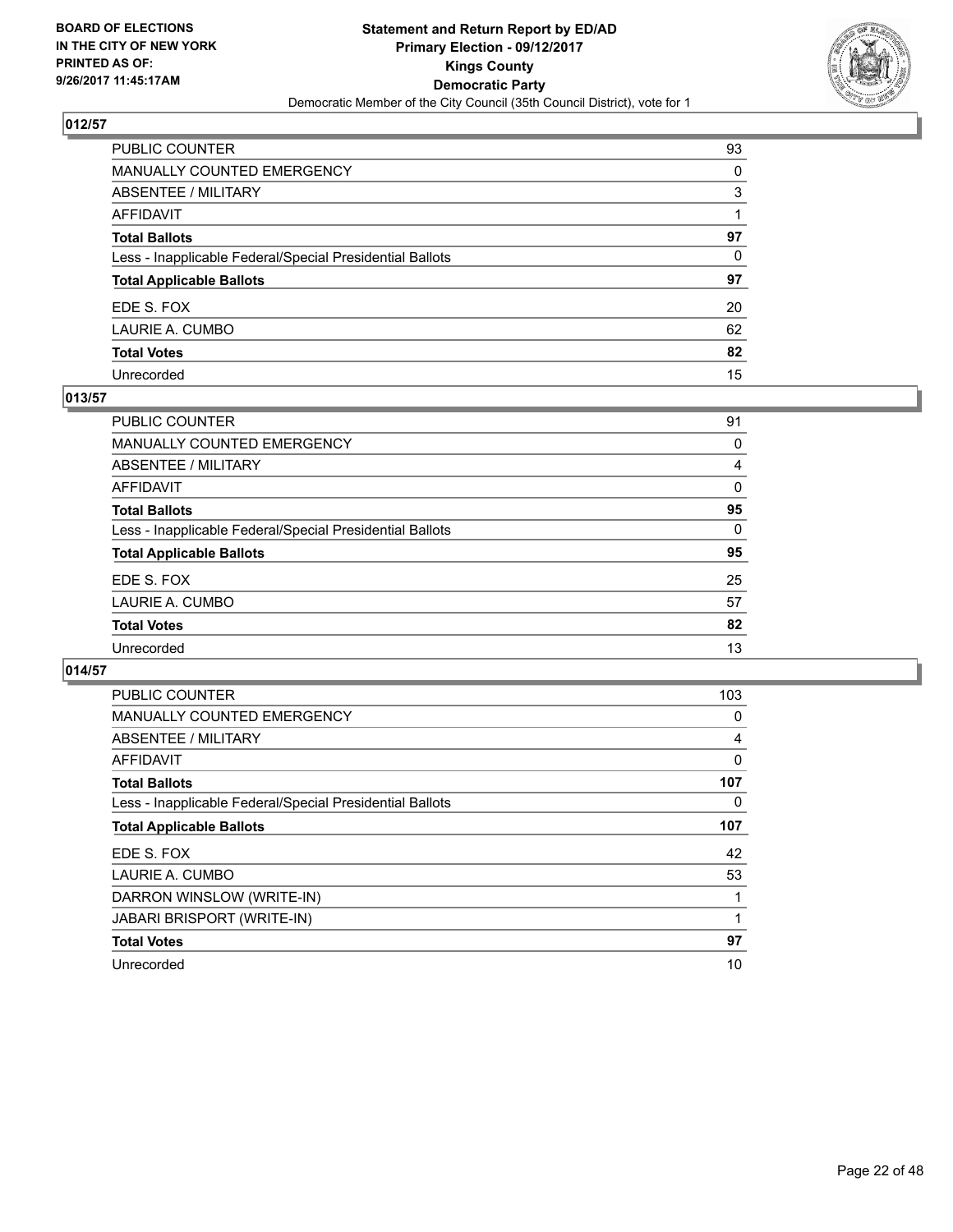

| <b>PUBLIC COUNTER</b>                                    | 150 |
|----------------------------------------------------------|-----|
| <b>MANUALLY COUNTED EMERGENCY</b>                        | 0   |
| ABSENTEE / MILITARY                                      | 0   |
| AFFIDAVIT                                                |     |
| <b>Total Ballots</b>                                     | 151 |
| Less - Inapplicable Federal/Special Presidential Ballots | 0   |
| <b>Total Applicable Ballots</b>                          | 151 |
| EDE S. FOX                                               | 54  |
| LAURIE A. CUMBO                                          | 77  |
| DANIELLA DILACQUA (WRITE-IN)                             | 2   |
| <b>Total Votes</b>                                       | 133 |
| Unrecorded                                               | 18  |

## **016/57**

| <b>PUBLIC COUNTER</b>                                    | 231            |
|----------------------------------------------------------|----------------|
| <b>MANUALLY COUNTED EMERGENCY</b>                        | 0              |
| ABSENTEE / MILITARY                                      | $\overline{2}$ |
| AFFIDAVIT                                                |                |
| <b>Total Ballots</b>                                     | 234            |
| Less - Inapplicable Federal/Special Presidential Ballots | $\Omega$       |
| <b>Total Applicable Ballots</b>                          | 234            |
| EDE S. FOX                                               | 82             |
| LAURIE A. CUMBO                                          | 131            |
| UNATTRIBUTABLE WRITE-IN (WRITE-IN)                       | 3              |
| <b>Total Votes</b>                                       | 216            |
| Unrecorded                                               | 18             |

| <b>PUBLIC COUNTER</b>                                    | 269 |
|----------------------------------------------------------|-----|
| <b>MANUALLY COUNTED EMERGENCY</b>                        | 0   |
| ABSENTEE / MILITARY                                      | 3   |
| AFFIDAVIT                                                |     |
| <b>Total Ballots</b>                                     | 273 |
| Less - Inapplicable Federal/Special Presidential Ballots | 0   |
| <b>Total Applicable Ballots</b>                          | 273 |
| EDE S. FOX                                               | 94  |
| LAURIE A. CUMBO                                          | 157 |
| <b>JABARI BRISPORT (WRITE-IN)</b>                        | 2   |
| <b>Total Votes</b>                                       | 253 |
| Unrecorded                                               | 20  |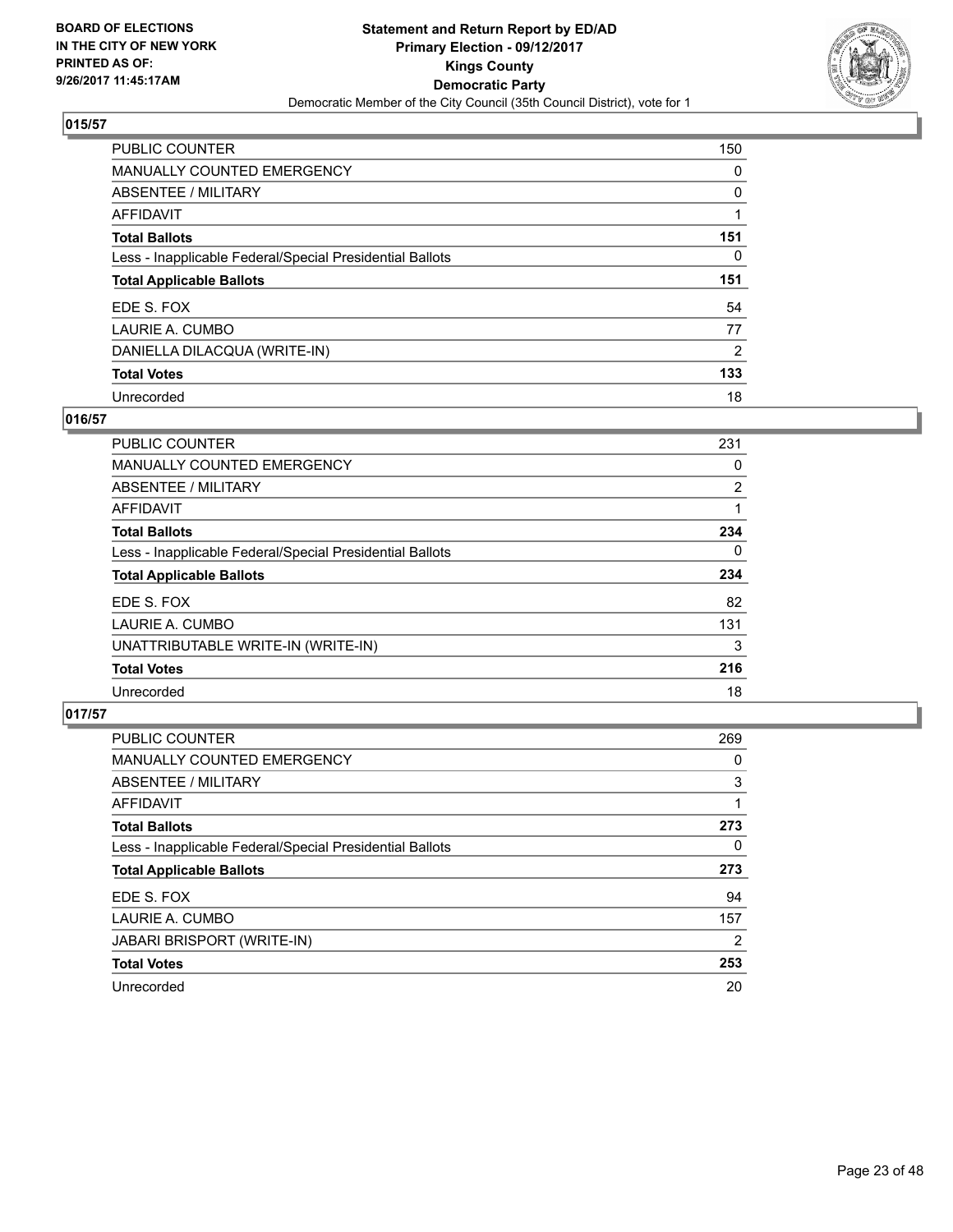

| PUBLIC COUNTER                                           | 245            |
|----------------------------------------------------------|----------------|
| <b>MANUALLY COUNTED EMERGENCY</b>                        | 0              |
| ABSENTEE / MILITARY                                      | 9              |
| AFFIDAVIT                                                | 0              |
| <b>Total Ballots</b>                                     | 254            |
| Less - Inapplicable Federal/Special Presidential Ballots | 0              |
| <b>Total Applicable Ballots</b>                          | 254            |
| EDE S. FOX                                               | 86             |
| LAURIE A. CUMBO                                          | 156            |
| UNATTRIBUTABLE WRITE-IN (WRITE-IN)                       | $\overline{2}$ |
| <b>Total Votes</b>                                       | 244            |
| Unrecorded                                               | 10             |

## **023/57**

| PUBLIC COUNTER                                           | 8 |
|----------------------------------------------------------|---|
| MANUALLY COUNTED EMERGENCY                               | 0 |
| ABSENTEE / MILITARY                                      | 0 |
| AFFIDAVIT                                                | 0 |
| <b>Total Ballots</b>                                     | 8 |
| Less - Inapplicable Federal/Special Presidential Ballots | 0 |
| <b>Total Applicable Ballots</b>                          | 8 |
| EDE S. FOX                                               |   |
| LAURIE A. CUMBO                                          |   |
| <b>Total Votes</b>                                       | 8 |
|                                                          |   |

| <b>PUBLIC COUNTER</b>                                    | 201 |
|----------------------------------------------------------|-----|
| <b>MANUALLY COUNTED EMERGENCY</b>                        | 0   |
| ABSENTEE / MILITARY                                      | 5   |
| AFFIDAVIT                                                | 1   |
| <b>Total Ballots</b>                                     | 207 |
| Less - Inapplicable Federal/Special Presidential Ballots | 0   |
| <b>Total Applicable Ballots</b>                          | 207 |
| EDE S. FOX                                               | 75  |
| LAURIE A. CUMBO                                          | 108 |
| UNATTRIBUTABLE WRITE-IN (WRITE-IN)                       |     |
| <b>Total Votes</b>                                       | 184 |
| Unrecorded                                               | 23  |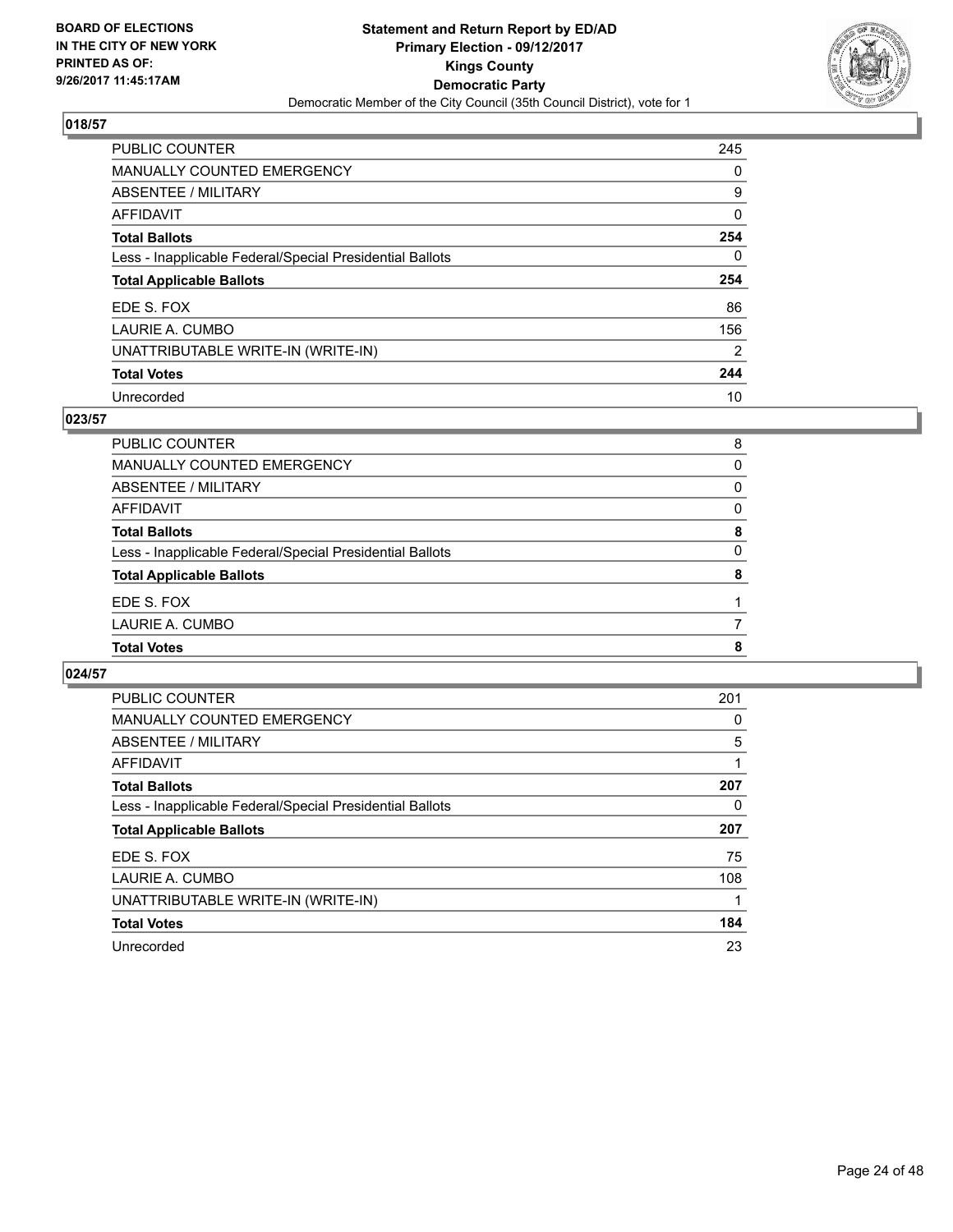

| PUBLIC COUNTER                                           | 165            |
|----------------------------------------------------------|----------------|
| <b>MANUALLY COUNTED EMERGENCY</b>                        | 0              |
| ABSENTEE / MILITARY                                      |                |
| AFFIDAVIT                                                | $\overline{2}$ |
| <b>Total Ballots</b>                                     | 168            |
| Less - Inapplicable Federal/Special Presidential Ballots | 0              |
| <b>Total Applicable Ballots</b>                          | 168            |
| EDE S. FOX                                               | 58             |
| LAURIE A. CUMBO                                          | 97             |
| UNATTRIBUTABLE WRITE-IN (WRITE-IN)                       |                |
| <b>Total Votes</b>                                       | 156            |
| Unrecorded                                               | 12             |

#### **026/57**

| <b>PUBLIC COUNTER</b>                                    | 245      |
|----------------------------------------------------------|----------|
| <b>MANUALLY COUNTED EMERGENCY</b>                        | 0        |
| ABSENTEE / MILITARY                                      | 4        |
| AFFIDAVIT                                                |          |
| <b>Total Ballots</b>                                     | 250      |
| Less - Inapplicable Federal/Special Presidential Ballots | $\Omega$ |
| <b>Total Applicable Ballots</b>                          | 250      |
| EDE S. FOX                                               | 91       |
| LAURIE A. CUMBO                                          | 137      |
| <b>JABARI BRISPORT (WRITE-IN)</b>                        | 4        |
| UNATTRIBUTABLE WRITE-IN (WRITE-IN)                       | 1        |
| <b>Total Votes</b>                                       | 233      |
| Unrecorded                                               | 17       |

| <b>PUBLIC COUNTER</b>                                    | 145      |
|----------------------------------------------------------|----------|
| MANUALLY COUNTED EMERGENCY                               | 0        |
| ABSENTEE / MILITARY                                      | 3        |
| AFFIDAVIT                                                | 4        |
| <b>Total Ballots</b>                                     | 152      |
| Less - Inapplicable Federal/Special Presidential Ballots | $\Omega$ |
| <b>Total Applicable Ballots</b>                          | 152      |
| EDE S. FOX                                               | 75       |
| LAURIE A. CUMBO                                          | 74       |
| <b>Total Votes</b>                                       | 149      |
| Unrecorded                                               | 3        |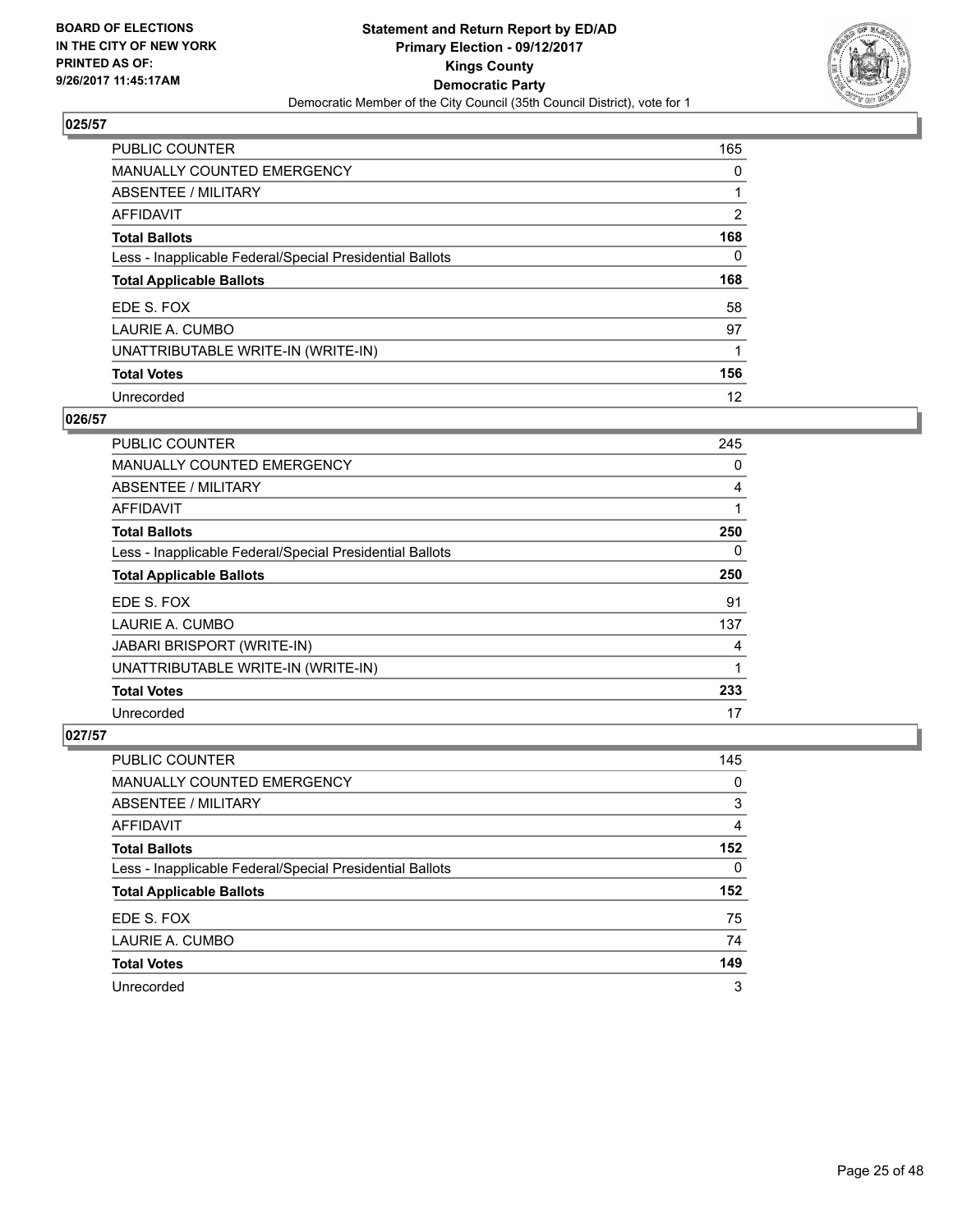

| PUBLIC COUNTER                                           | 144 |
|----------------------------------------------------------|-----|
| <b>MANUALLY COUNTED EMERGENCY</b>                        | 0   |
| ABSENTEE / MILITARY                                      | 5   |
| AFFIDAVIT                                                | 3   |
| <b>Total Ballots</b>                                     | 152 |
| Less - Inapplicable Federal/Special Presidential Ballots | 0   |
| <b>Total Applicable Ballots</b>                          | 152 |
| EDE S. FOX                                               | 52  |
| LAURIE A. CUMBO                                          | 91  |
| <b>JABARI BRISPORT (WRITE-IN)</b>                        |     |
| <b>Total Votes</b>                                       | 144 |
| Unrecorded                                               | 8   |

### **029/57**

| <b>PUBLIC COUNTER</b>                                    | 211 |
|----------------------------------------------------------|-----|
| MANUALLY COUNTED EMERGENCY                               | 0   |
| ABSENTEE / MILITARY                                      |     |
| AFFIDAVIT                                                | 3   |
| <b>Total Ballots</b>                                     | 215 |
| Less - Inapplicable Federal/Special Presidential Ballots | 0   |
| <b>Total Applicable Ballots</b>                          | 215 |
| EDE S. FOX                                               | 71  |
| LAURIE A. CUMBO                                          | 136 |
| <b>JABARI BRISPORT (WRITE-IN)</b>                        |     |
| UNATTRIBUTABLE WRITE-IN (WRITE-IN)                       |     |
| <b>Total Votes</b>                                       | 209 |
| Unrecorded                                               | 6   |

| <b>PUBLIC COUNTER</b>                                    | 216 |
|----------------------------------------------------------|-----|
| <b>MANUALLY COUNTED EMERGENCY</b>                        | 0   |
| ABSENTEE / MILITARY                                      | 7   |
| AFFIDAVIT                                                | 5   |
| <b>Total Ballots</b>                                     | 228 |
| Less - Inapplicable Federal/Special Presidential Ballots | 0   |
| <b>Total Applicable Ballots</b>                          | 228 |
| EDE S. FOX                                               | 66  |
| LAURIE A. CUMBO                                          | 155 |
| <b>JABARI BRISPORT (WRITE-IN)</b>                        | 3   |
| UNATTRIBUTABLE WRITE-IN (WRITE-IN)                       | 1   |
| <b>Total Votes</b>                                       | 225 |
| Unrecorded                                               | 3   |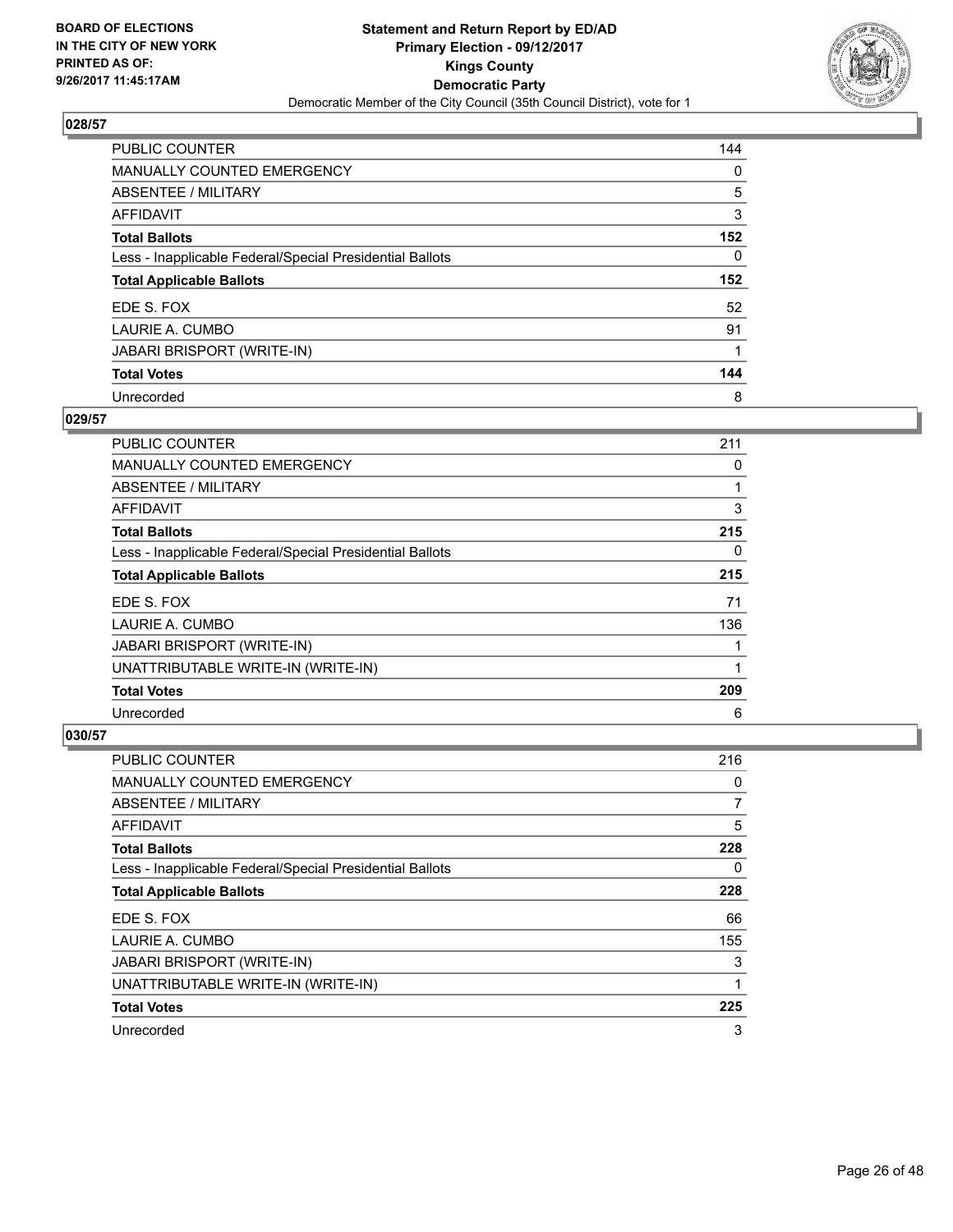

| PUBLIC COUNTER                                           | 336 |
|----------------------------------------------------------|-----|
| <b>MANUALLY COUNTED EMERGENCY</b>                        | 0   |
| ABSENTEE / MILITARY                                      | 9   |
| AFFIDAVIT                                                | 4   |
| <b>Total Ballots</b>                                     | 349 |
| Less - Inapplicable Federal/Special Presidential Ballots | 0   |
| <b>Total Applicable Ballots</b>                          | 349 |
| EDE S. FOX                                               | 57  |
| LAURIE A. CUMBO                                          | 273 |
| UNATTRIBUTABLE WRITE-IN (WRITE-IN)                       |     |
| <b>Total Votes</b>                                       | 331 |
| Unrecorded                                               | 18  |

## **032/57**

| <b>PUBLIC COUNTER</b>                                    | 98  |
|----------------------------------------------------------|-----|
| <b>MANUALLY COUNTED EMERGENCY</b>                        | 0   |
| ABSENTEE / MILITARY                                      | 3   |
| AFFIDAVIT                                                | 0   |
| <b>Total Ballots</b>                                     | 101 |
| Less - Inapplicable Federal/Special Presidential Ballots | 0   |
| <b>Total Applicable Ballots</b>                          | 101 |
| EDE S. FOX                                               | 18  |
| LAURIE A. CUMBO                                          | 69  |
| <b>Total Votes</b>                                       | 87  |
| Unrecorded                                               | 14  |

| <b>PUBLIC COUNTER</b>                                    | 68              |
|----------------------------------------------------------|-----------------|
| <b>MANUALLY COUNTED EMERGENCY</b>                        | 0               |
| ABSENTEE / MILITARY                                      |                 |
| AFFIDAVIT                                                |                 |
| <b>Total Ballots</b>                                     | 70              |
| Less - Inapplicable Federal/Special Presidential Ballots | 0               |
| <b>Total Applicable Ballots</b>                          | 70              |
| EDE S. FOX                                               | 12 <sup>2</sup> |
| LAURIE A. CUMBO                                          | 44              |
| <b>Total Votes</b>                                       | 56              |
| Unrecorded                                               | 14              |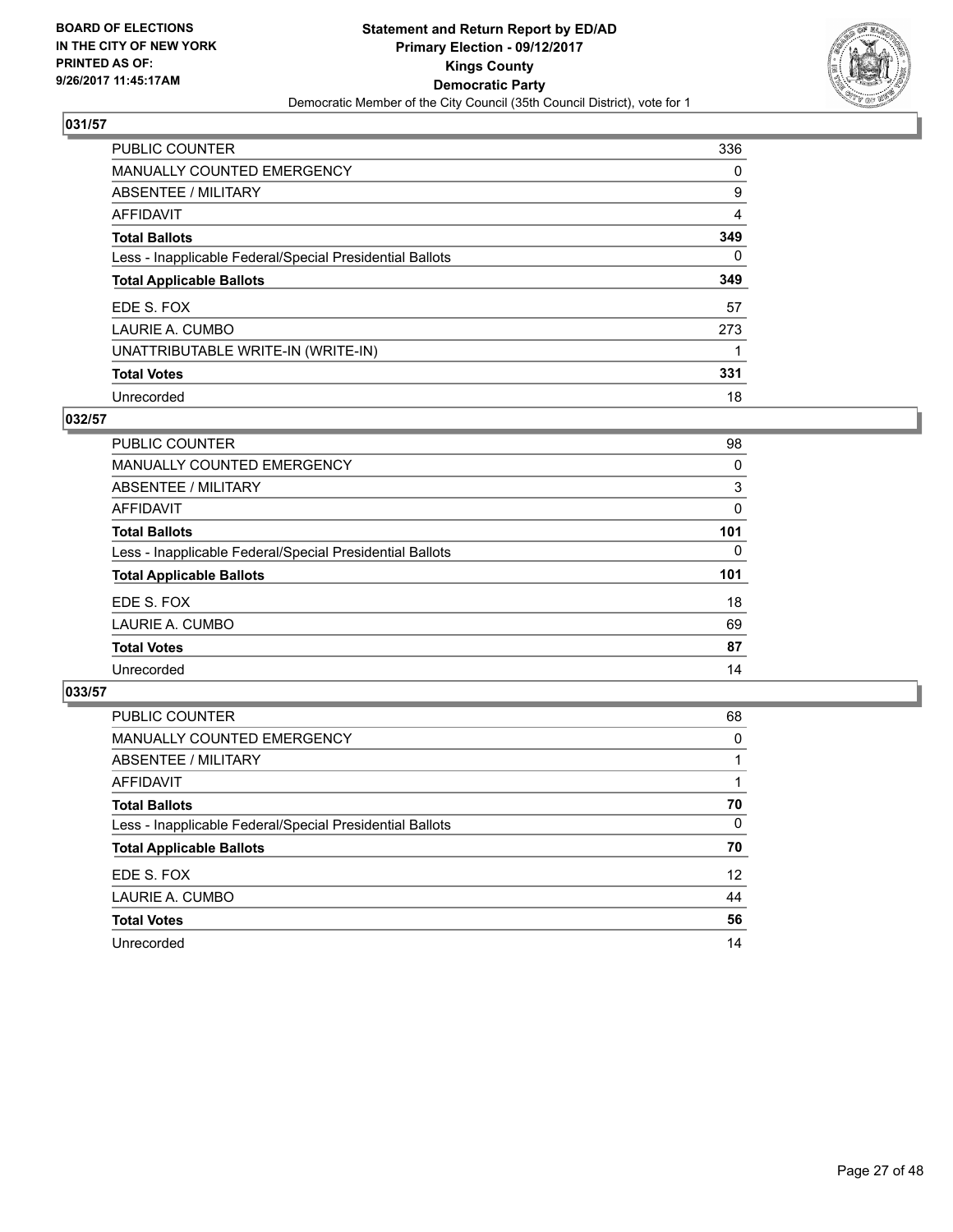

| PUBLIC COUNTER                                           | 299 |
|----------------------------------------------------------|-----|
| MANUALLY COUNTED EMERGENCY                               | 0   |
| ABSENTEE / MILITARY                                      | 9   |
| AFFIDAVIT                                                | 3   |
| Total Ballots                                            | 311 |
| Less - Inapplicable Federal/Special Presidential Ballots | 0   |
| <b>Total Applicable Ballots</b>                          | 311 |
| EDE S. FOX                                               | 131 |
| LAURIE A. CUMBO                                          | 170 |
| <b>Total Votes</b>                                       | 301 |
| Unrecorded                                               | 10  |

#### **035/57**

| PUBLIC COUNTER                                           | 209 |
|----------------------------------------------------------|-----|
| <b>MANUALLY COUNTED EMERGENCY</b>                        | 0   |
| ABSENTEE / MILITARY                                      | 8   |
| AFFIDAVIT                                                | 0   |
| <b>Total Ballots</b>                                     | 217 |
| Less - Inapplicable Federal/Special Presidential Ballots | 0   |
| <b>Total Applicable Ballots</b>                          | 217 |
| EDE S. FOX                                               | 70  |
| LAURIE A. CUMBO                                          | 142 |
| <b>Total Votes</b>                                       | 212 |
| Unrecorded                                               | 5   |

| <b>PUBLIC COUNTER</b>                                    | 166 |
|----------------------------------------------------------|-----|
| <b>MANUALLY COUNTED EMERGENCY</b>                        | 0   |
| <b>ABSENTEE / MILITARY</b>                               |     |
| <b>AFFIDAVIT</b>                                         | 4   |
| <b>Total Ballots</b>                                     | 171 |
| Less - Inapplicable Federal/Special Presidential Ballots | 0   |
| <b>Total Applicable Ballots</b>                          | 171 |
| EDE S. FOX                                               | 59  |
| LAURIE A. CUMBO                                          | 99  |
| JABARI BRISPORT (WRITE-IN)                               | 3   |
| <b>Total Votes</b>                                       | 161 |
| Unrecorded                                               | 10  |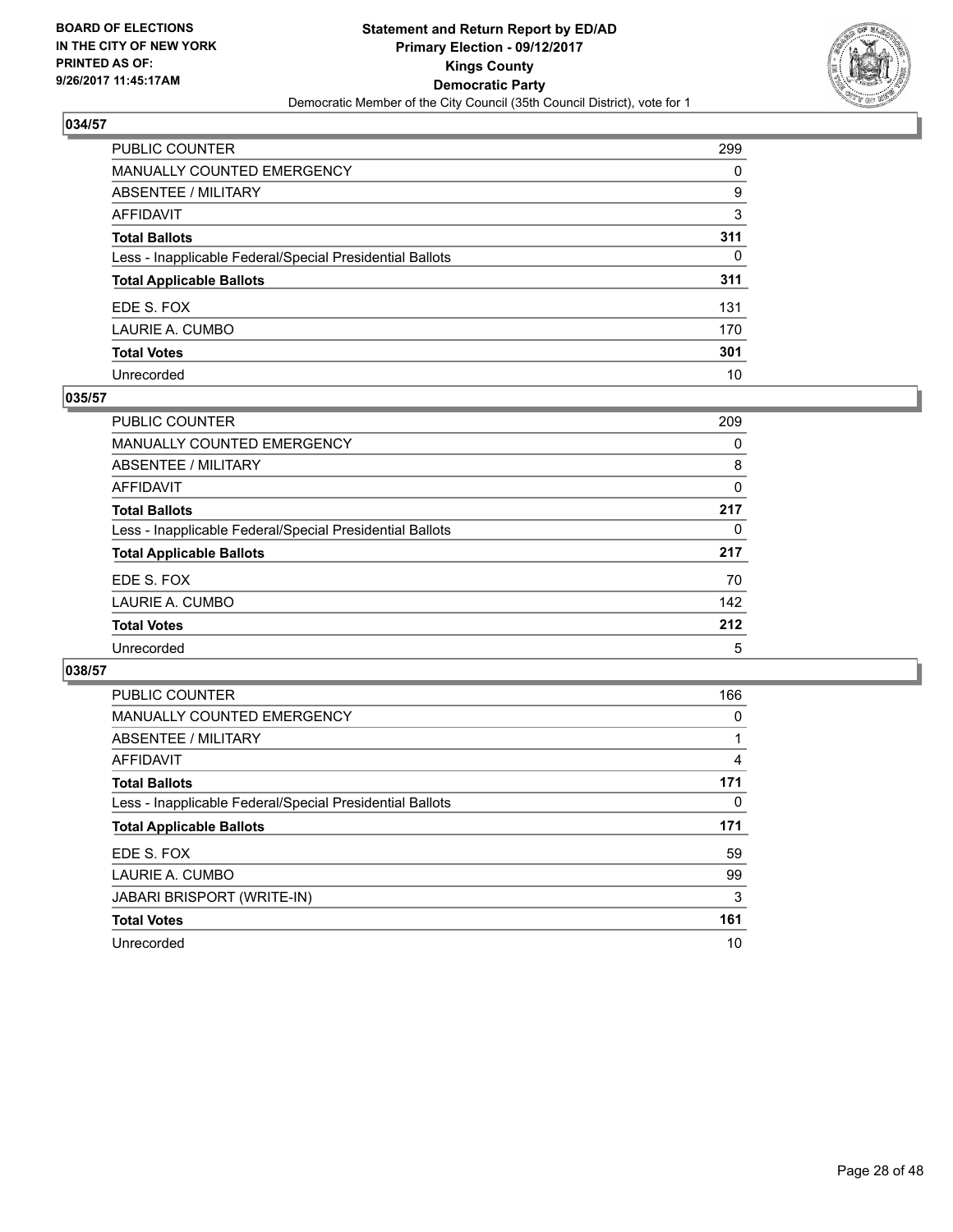

| PUBLIC COUNTER                                           | 206 |
|----------------------------------------------------------|-----|
| <b>MANUALLY COUNTED EMERGENCY</b>                        | 0   |
| ABSENTEE / MILITARY                                      |     |
| <b>AFFIDAVIT</b>                                         | 4   |
| <b>Total Ballots</b>                                     | 211 |
| Less - Inapplicable Federal/Special Presidential Ballots | 0   |
| <b>Total Applicable Ballots</b>                          | 211 |
| EDE S. FOX                                               | 63  |
| LAURIE A. CUMBO                                          | 137 |
| <b>JABARI BRISPORT (WRITE-IN)</b>                        |     |
| <b>Total Votes</b>                                       | 201 |
| Unrecorded                                               | 10  |

#### **040/57**

| PUBLIC COUNTER                                           | 215 |
|----------------------------------------------------------|-----|
| <b>MANUALLY COUNTED EMERGENCY</b>                        | 0   |
| ABSENTEE / MILITARY                                      | 2   |
| <b>AFFIDAVIT</b>                                         | 1   |
| <b>Total Ballots</b>                                     | 218 |
| Less - Inapplicable Federal/Special Presidential Ballots | 0   |
| <b>Total Applicable Ballots</b>                          | 218 |
| EDE S. FOX                                               | 89  |
| LAURIE A. CUMBO                                          | 117 |
| <b>JABARI BRISPORT (WRITE-IN)</b>                        | 2   |
| UNATTRIBUTABLE WRITE-IN (WRITE-IN)                       |     |
| <b>Total Votes</b>                                       | 209 |
| Unrecorded                                               | 9   |

| <b>PUBLIC COUNTER</b>                                    | 217            |
|----------------------------------------------------------|----------------|
| <b>MANUALLY COUNTED EMERGENCY</b>                        | 0              |
| ABSENTEE / MILITARY                                      | 2              |
| AFFIDAVIT                                                | 6              |
| <b>Total Ballots</b>                                     | 225            |
| Less - Inapplicable Federal/Special Presidential Ballots | 0              |
| <b>Total Applicable Ballots</b>                          | 225            |
| EDE S. FOX                                               | 91             |
| LAURIE A. CUMBO                                          | 122            |
| <b>JABARI BRISPORT (WRITE-IN)</b>                        | $\overline{2}$ |
| <b>Total Votes</b>                                       | 215            |
| Unrecorded                                               | 10             |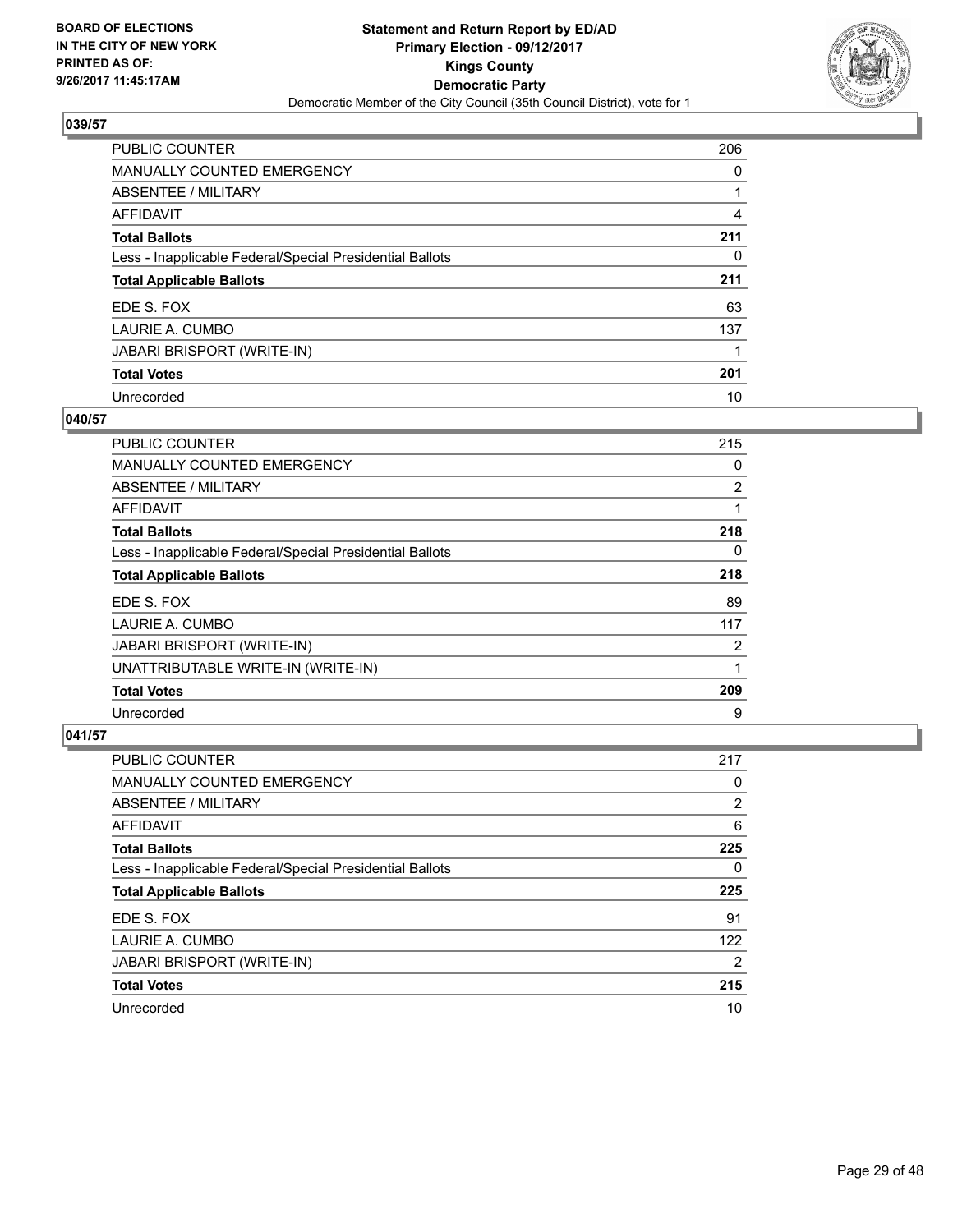

| <b>PUBLIC COUNTER</b>                                    | 193 |
|----------------------------------------------------------|-----|
| <b>MANUALLY COUNTED EMERGENCY</b>                        | 0   |
| ABSENTEE / MILITARY                                      | 25  |
| <b>AFFIDAVIT</b>                                         | 2   |
| <b>Total Ballots</b>                                     | 220 |
| Less - Inapplicable Federal/Special Presidential Ballots | 0   |
| <b>Total Applicable Ballots</b>                          | 220 |
| EDE S. FOX                                               | 80  |
| LAURIE A. CUMBO                                          | 132 |
| <b>JABARI BRISPORT (WRITE-IN)</b>                        |     |
| MELISSA MERRIK-VIVERITO (WRITE-IN)                       |     |
| <b>Total Votes</b>                                       | 214 |
| Unrecorded                                               | 6   |

## **043/57**

| PUBLIC COUNTER                                           | 189 |
|----------------------------------------------------------|-----|
| <b>MANUALLY COUNTED EMERGENCY</b>                        | 0   |
| <b>ABSENTEE / MILITARY</b>                               | 3   |
| <b>AFFIDAVIT</b>                                         | 2   |
| <b>Total Ballots</b>                                     | 194 |
| Less - Inapplicable Federal/Special Presidential Ballots | 0   |
| <b>Total Applicable Ballots</b>                          | 194 |
| EDE S. FOX                                               | 67  |
| LAURIE A. CUMBO                                          | 105 |
| HAKEEM JEFFERIES (WRITE-IN)                              |     |
| MAISHA MORALES (WRITE-IN)                                | 1   |
| SCOTT A. HUTCHINS (WRITE-IN)                             | 1   |
| <b>Total Votes</b>                                       | 175 |
| Unrecorded                                               | 19  |

| <b>PUBLIC COUNTER</b>                                    | 174 |
|----------------------------------------------------------|-----|
| <b>MANUALLY COUNTED EMERGENCY</b>                        | 0   |
| ABSENTEE / MILITARY                                      | 23  |
| AFFIDAVIT                                                | 0   |
| <b>Total Ballots</b>                                     | 197 |
| Less - Inapplicable Federal/Special Presidential Ballots | 0   |
| <b>Total Applicable Ballots</b>                          | 197 |
| EDE S. FOX                                               | 61  |
| LAURIE A. CUMBO                                          | 126 |
| <b>JABARI BRISPORT (WRITE-IN)</b>                        |     |
| <b>Total Votes</b>                                       | 188 |
| Unrecorded                                               | 9   |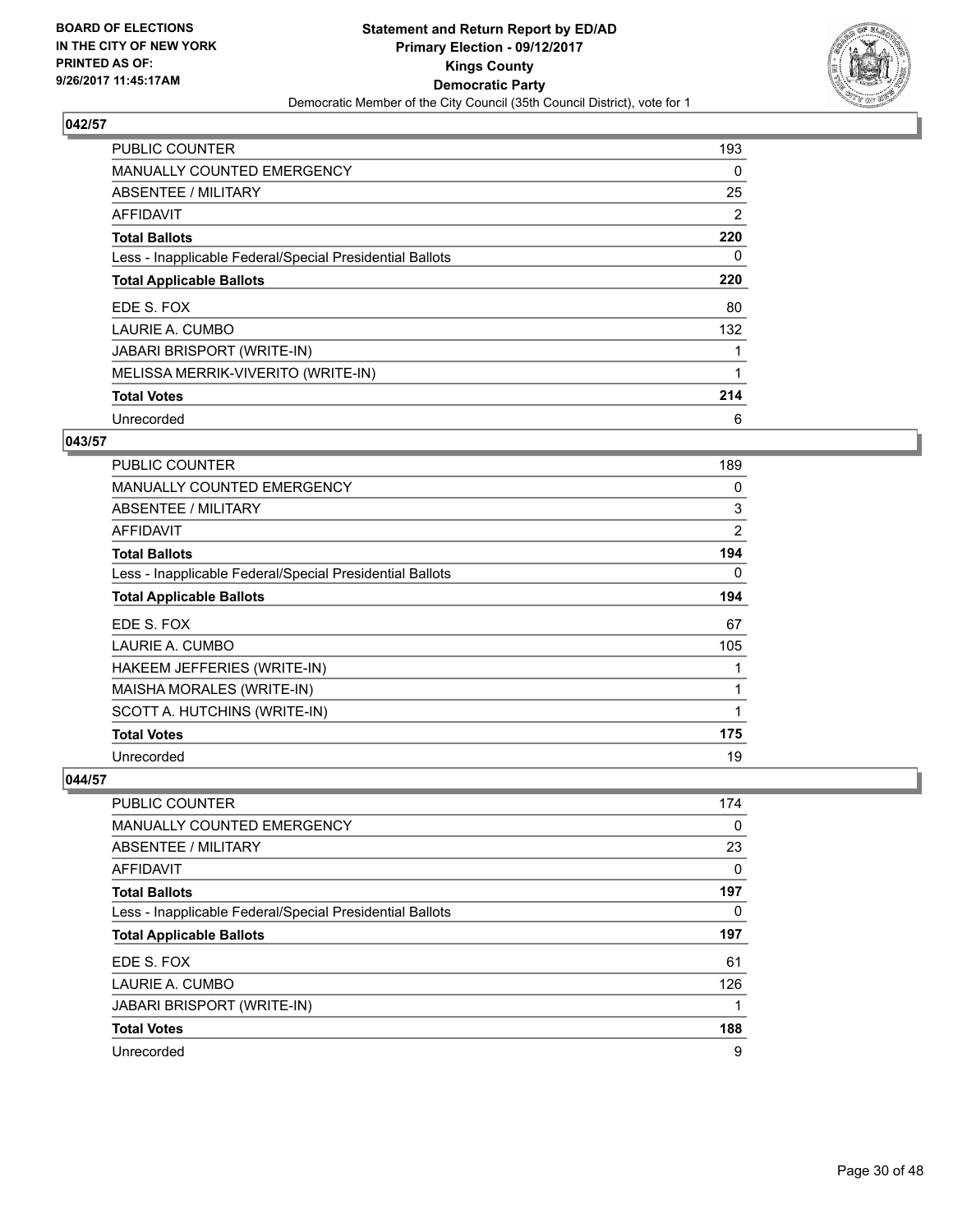

| PUBLIC COUNTER                                           | 184          |
|----------------------------------------------------------|--------------|
| <b>MANUALLY COUNTED EMERGENCY</b>                        | $\mathbf{0}$ |
| ABSENTEE / MILITARY                                      |              |
| <b>AFFIDAVIT</b>                                         | $\Omega$     |
| <b>Total Ballots</b>                                     | 185          |
| Less - Inapplicable Federal/Special Presidential Ballots | $\mathbf{0}$ |
| <b>Total Applicable Ballots</b>                          | 185          |
| EDE S. FOX                                               | 33           |
| LAURIE A. CUMBO                                          | 140          |
| <b>Total Votes</b>                                       | 173          |
| Unrecorded                                               | 12           |

## **046/57**

| PUBLIC COUNTER                                           | 149 |
|----------------------------------------------------------|-----|
| <b>MANUALLY COUNTED EMERGENCY</b>                        | 0   |
| ABSENTEE / MILITARY                                      |     |
| AFFIDAVIT                                                |     |
| <b>Total Ballots</b>                                     | 151 |
| Less - Inapplicable Federal/Special Presidential Ballots | 0   |
| <b>Total Applicable Ballots</b>                          | 151 |
| EDE S. FOX                                               | 41  |
| LAURIE A. CUMBO                                          | 101 |
| <b>Total Votes</b>                                       | 142 |
| Unrecorded                                               | 9   |

| <b>PUBLIC COUNTER</b>                                    | 70             |
|----------------------------------------------------------|----------------|
| <b>MANUALLY COUNTED EMERGENCY</b>                        | 0              |
| <b>ABSENTEE / MILITARY</b>                               | $\overline{2}$ |
| AFFIDAVIT                                                |                |
| <b>Total Ballots</b>                                     | 73             |
| Less - Inapplicable Federal/Special Presidential Ballots | 0              |
| <b>Total Applicable Ballots</b>                          | 73             |
| EDE S. FOX                                               | 34             |
| LAURIE A. CUMBO                                          | 37             |
| <b>Total Votes</b>                                       | 71             |
| Unrecorded                                               | $\overline{2}$ |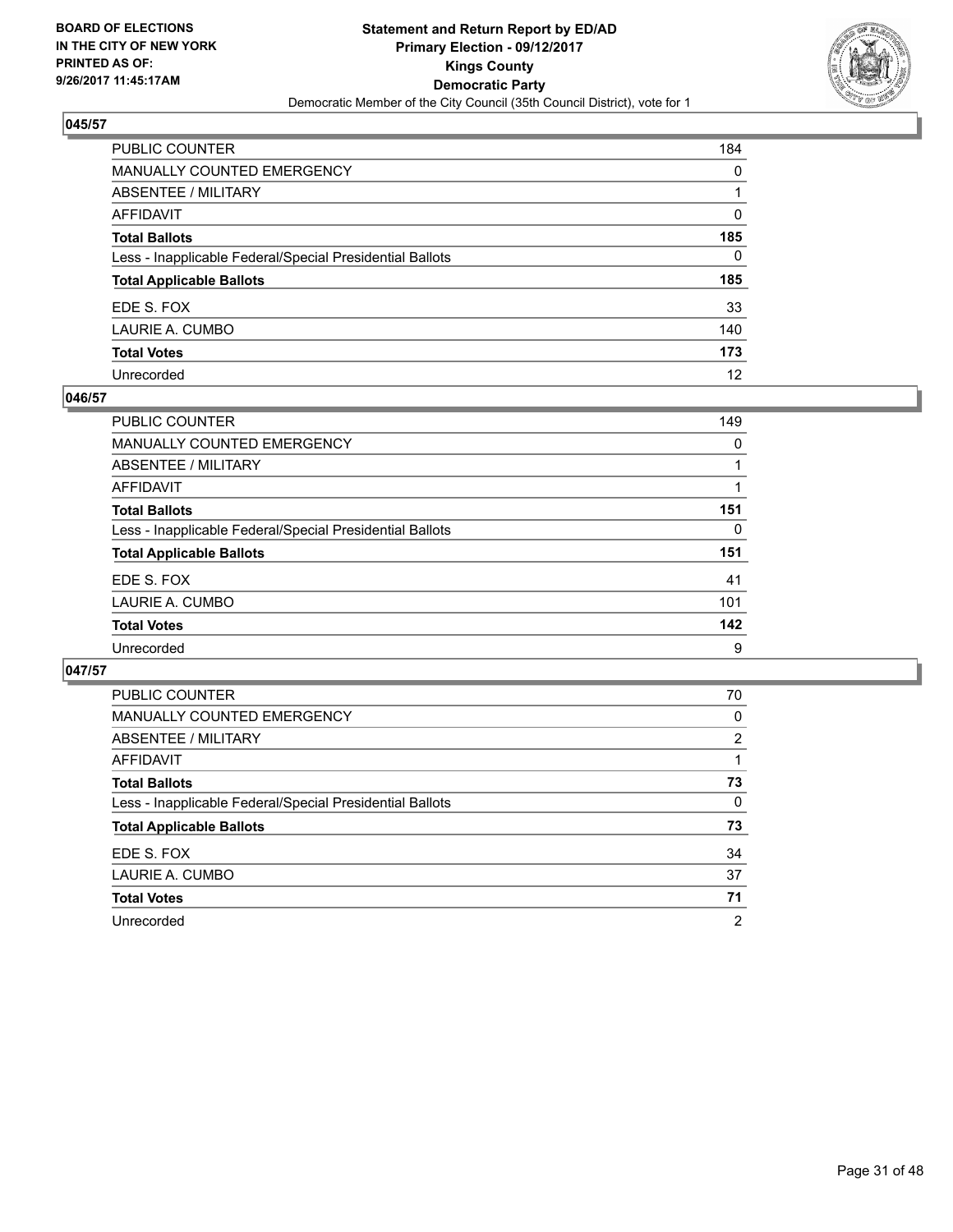

| <b>PUBLIC COUNTER</b>                                    | 211            |
|----------------------------------------------------------|----------------|
| <b>MANUALLY COUNTED EMERGENCY</b>                        | 0              |
| ABSENTEE / MILITARY                                      | $\overline{2}$ |
| AFFIDAVIT                                                |                |
| <b>Total Ballots</b>                                     | 214            |
| Less - Inapplicable Federal/Special Presidential Ballots | 0              |
| <b>Total Applicable Ballots</b>                          | 214            |
| EDE S. FOX                                               | 95             |
| LAURIE A. CUMBO                                          | 111            |
| <b>JABARI BRISPORT (WRITE-IN)</b>                        |                |
| <b>Total Votes</b>                                       | 207            |
| Unrecorded                                               | 7              |

### **049/57**

| PUBLIC COUNTER                                           | 197 |
|----------------------------------------------------------|-----|
| MANUALLY COUNTED EMERGENCY                               | 0   |
| ABSENTEE / MILITARY                                      |     |
| <b>AFFIDAVIT</b>                                         | 3   |
| <b>Total Ballots</b>                                     | 201 |
| Less - Inapplicable Federal/Special Presidential Ballots | 0   |
| <b>Total Applicable Ballots</b>                          | 201 |
| EDE S. FOX                                               | 78  |
| LAURIE A. CUMBO                                          | 110 |
| JABARI BRISPORT (WRITE-IN)                               | 3   |
| <b>Total Votes</b>                                       | 191 |
| Unrecorded                                               | 10  |

| <b>PUBLIC COUNTER</b>                                    | 149 |
|----------------------------------------------------------|-----|
| MANUALLY COUNTED EMERGENCY                               | 0   |
| ABSENTEE / MILITARY                                      | 0   |
| AFFIDAVIT                                                | 4   |
| <b>Total Ballots</b>                                     | 153 |
| Less - Inapplicable Federal/Special Presidential Ballots | 0   |
| <b>Total Applicable Ballots</b>                          | 153 |
|                                                          |     |
| EDE S. FOX                                               | 67  |
| LAURIE A. CUMBO                                          | 66  |
| <b>JABARI BRISPORT (WRITE-IN)</b>                        | 3   |
| <b>Total Votes</b>                                       | 136 |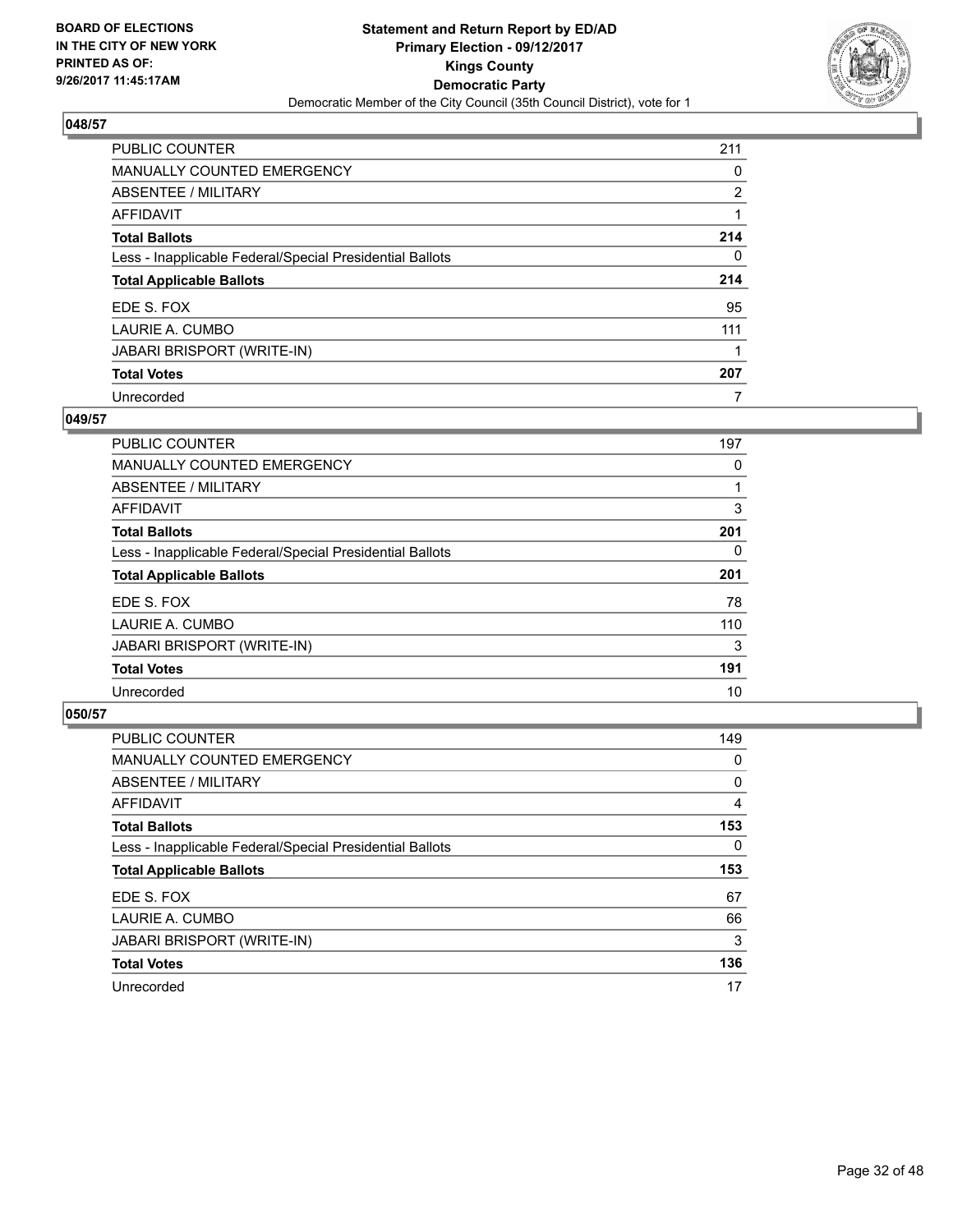

| PUBLIC COUNTER                                           | 170 |
|----------------------------------------------------------|-----|
| <b>MANUALLY COUNTED EMERGENCY</b>                        | 0   |
| <b>ABSENTEE / MILITARY</b>                               | 2   |
| <b>AFFIDAVIT</b>                                         | 5   |
| <b>Total Ballots</b>                                     | 177 |
| Less - Inapplicable Federal/Special Presidential Ballots | 0   |
| <b>Total Applicable Ballots</b>                          | 177 |
| EDE S. FOX                                               | 66  |
| LAURIE A. CUMBO                                          | 104 |
| <b>Total Votes</b>                                       | 170 |
| Unrecorded                                               | 7   |

#### **059/57**

| <b>PUBLIC COUNTER</b>                                    | 114            |
|----------------------------------------------------------|----------------|
| <b>MANUALLY COUNTED EMERGENCY</b>                        | 0              |
| ABSENTEE / MILITARY                                      |                |
| AFFIDAVIT                                                | $\overline{2}$ |
| <b>Total Ballots</b>                                     | 117            |
| Less - Inapplicable Federal/Special Presidential Ballots | 0              |
| <b>Total Applicable Ballots</b>                          | 117            |
| EDE S. FOX                                               | 55             |
| LAURIE A. CUMBO                                          | 47             |
| <b>JABARI BRISPORT (WRITE-IN)</b>                        | 3              |
| <b>Total Votes</b>                                       | 105            |
| Unrecorded                                               | 12             |

| <b>PUBLIC COUNTER</b>                                    | 175            |
|----------------------------------------------------------|----------------|
| <b>MANUALLY COUNTED EMERGENCY</b>                        | 0              |
| ABSENTEE / MILITARY                                      | $\overline{2}$ |
| <b>AFFIDAVIT</b>                                         |                |
| <b>Total Ballots</b>                                     | 178            |
| Less - Inapplicable Federal/Special Presidential Ballots | 0              |
| <b>Total Applicable Ballots</b>                          | 178            |
| EDE S. FOX                                               | 105            |
| LAURIE A. CUMBO                                          | 64             |
| CHRISTINE QUINN (WRITE-IN)                               |                |
| <b>JABARI BRISPORT (WRITE-IN)</b>                        | 2              |
| <b>Total Votes</b>                                       | 172            |
| Unrecorded                                               | 6              |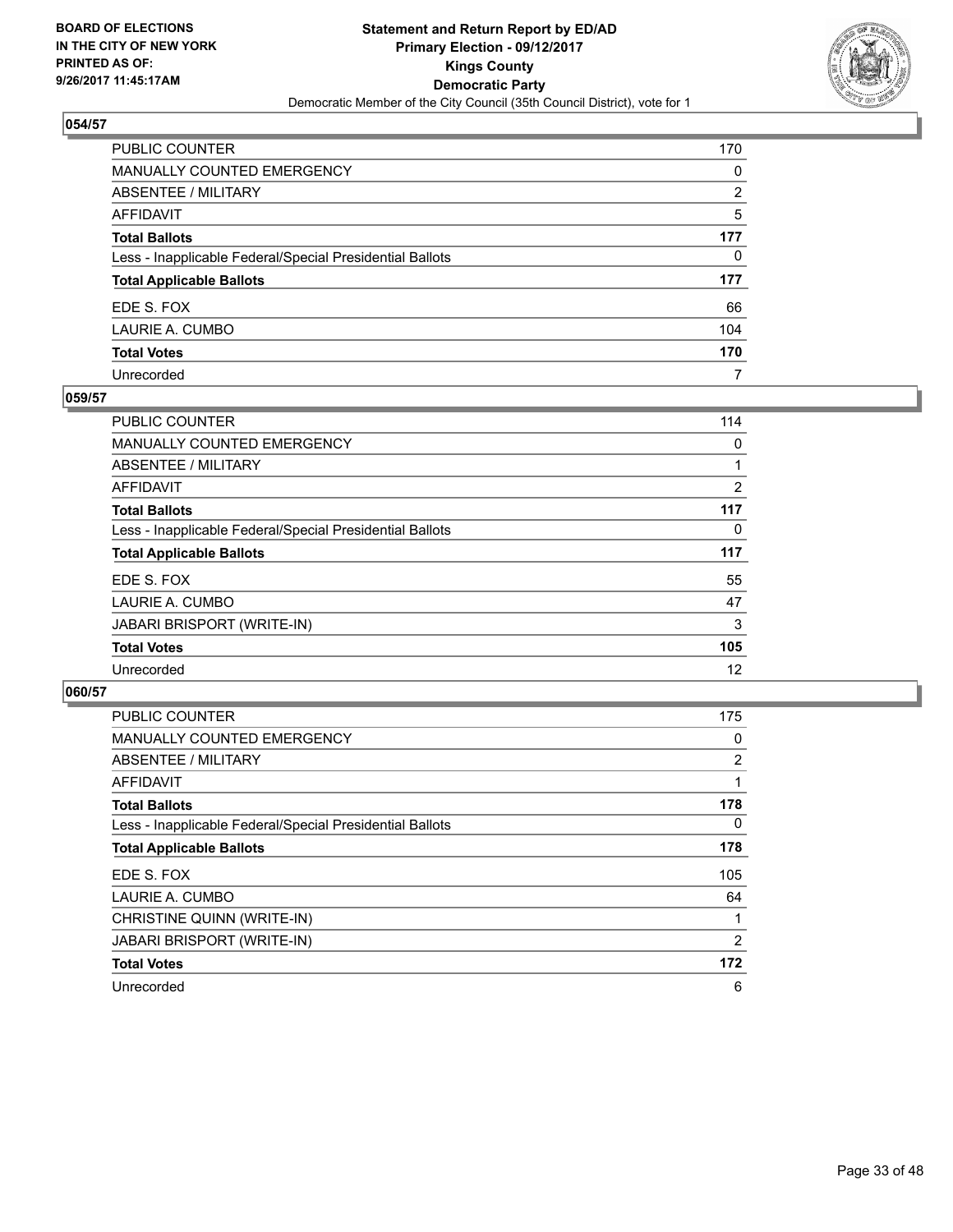

| PUBLIC COUNTER                                           | 162 |
|----------------------------------------------------------|-----|
| <b>MANUALLY COUNTED EMERGENCY</b>                        | 0   |
| ABSENTEE / MILITARY                                      | 0   |
| AFFIDAVIT                                                | 6   |
| <b>Total Ballots</b>                                     | 168 |
| Less - Inapplicable Federal/Special Presidential Ballots | 0   |
| <b>Total Applicable Ballots</b>                          | 168 |
| EDE S. FOX                                               | 100 |
| LAURIE A. CUMBO                                          | 59  |
| <b>JABARI BRISPORT (WRITE-IN)</b>                        |     |
| <b>Total Votes</b>                                       | 160 |
| Unrecorded                                               | 8   |

### **062/57**

| <b>PUBLIC COUNTER</b>                                    | 24 |
|----------------------------------------------------------|----|
| <b>MANUALLY COUNTED EMERGENCY</b>                        | 0  |
| ABSENTEE / MILITARY                                      | 0  |
| <b>AFFIDAVIT</b>                                         |    |
| <b>Total Ballots</b>                                     | 25 |
| Less - Inapplicable Federal/Special Presidential Ballots | 0  |
| <b>Total Applicable Ballots</b>                          | 25 |
| EDE S. FOX                                               | 7  |
| LAURIE A. CUMBO                                          | 13 |
| <b>JABARI BRISPORT (WRITE-IN)</b>                        |    |
| <b>Total Votes</b>                                       | 21 |
| Unrecorded                                               | 4  |

| <b>PUBLIC COUNTER</b>                                    | 179 |
|----------------------------------------------------------|-----|
| <b>MANUALLY COUNTED EMERGENCY</b>                        | 0   |
| <b>ABSENTEE / MILITARY</b>                               | 1   |
| AFFIDAVIT                                                | 3   |
| <b>Total Ballots</b>                                     | 183 |
| Less - Inapplicable Federal/Special Presidential Ballots | 0   |
| <b>Total Applicable Ballots</b>                          | 183 |
| EDE S. FOX                                               | 96  |
| LAURIE A. CUMBO                                          | 77  |
| JABARI BRISPORT (WRITE-IN)                               | 4   |
| SCOTT A. HUTCHINS (WRITE-IN)                             | 1   |
| UNATTRIBUTABLE WRITE-IN (WRITE-IN)                       | 2   |
| <b>Total Votes</b>                                       | 180 |
| Unrecorded                                               | 3   |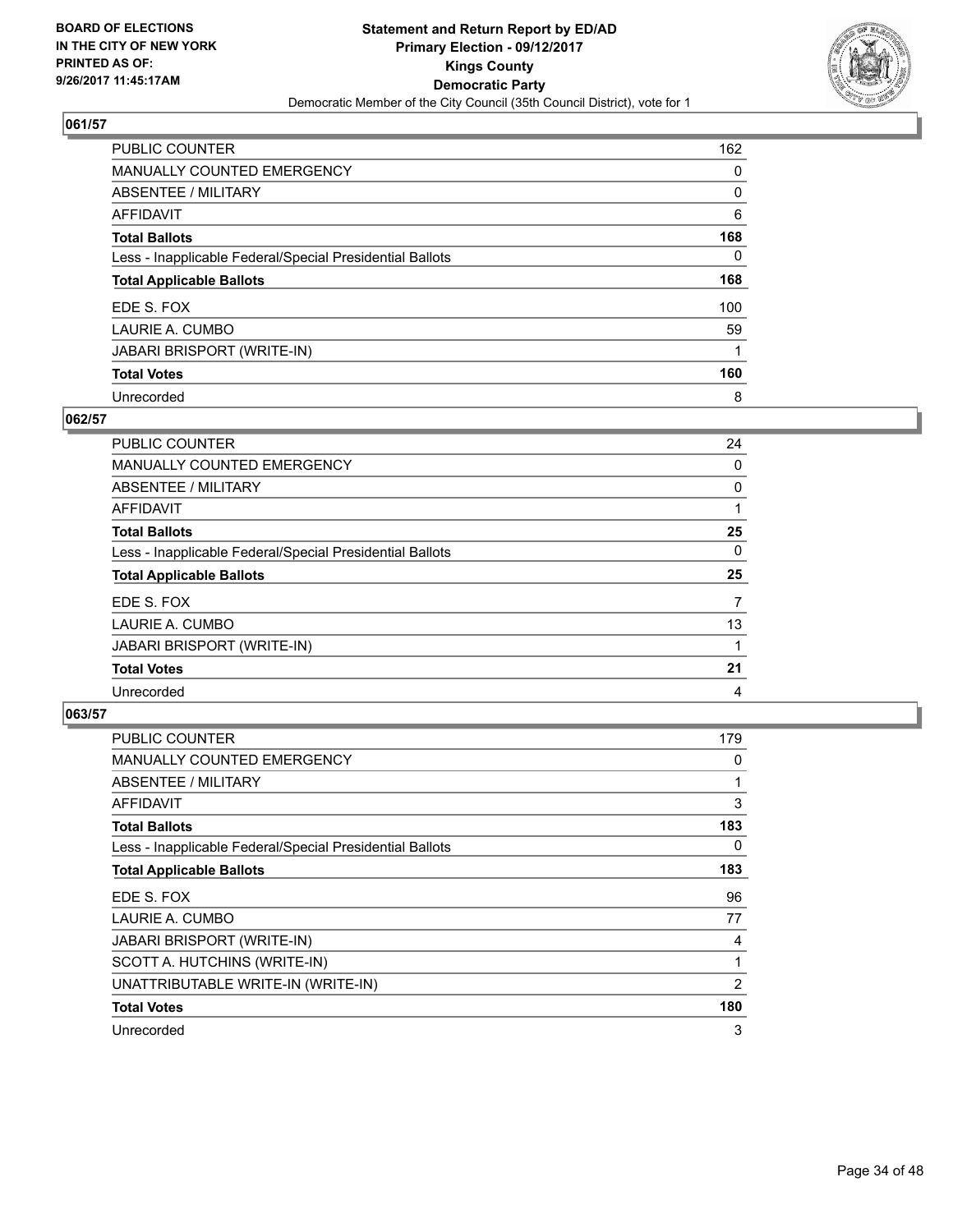

| <b>PUBLIC COUNTER</b>                                    | 223 |
|----------------------------------------------------------|-----|
| <b>MANUALLY COUNTED EMERGENCY</b>                        | 0   |
| ABSENTEE / MILITARY                                      | 1   |
| <b>AFFIDAVIT</b>                                         | 5   |
| <b>Total Ballots</b>                                     | 229 |
| Less - Inapplicable Federal/Special Presidential Ballots | 0   |
| <b>Total Applicable Ballots</b>                          | 229 |
| EDE S. FOX                                               | 103 |
| LAURIE A. CUMBO                                          | 117 |
| SCOTT A. HUTCHINS (WRITE-IN)                             |     |
| UNATTRIBUTABLE WRITE-IN (WRITE-IN)                       | 1   |
| <b>Total Votes</b>                                       | 222 |
| Unrecorded                                               | 7   |

#### **065/57**

| <b>PUBLIC COUNTER</b>                                    | 186 |
|----------------------------------------------------------|-----|
| <b>MANUALLY COUNTED EMERGENCY</b>                        | 0   |
| ABSENTEE / MILITARY                                      | 2   |
| AFFIDAVIT                                                |     |
| <b>Total Ballots</b>                                     | 189 |
| Less - Inapplicable Federal/Special Presidential Ballots | 0   |
| <b>Total Applicable Ballots</b>                          | 189 |
|                                                          |     |
| EDE S. FOX                                               | 92  |
| LAURIE A. CUMBO                                          | 86  |
| JABARI BRISPORT (WRITE-IN)                               | 3   |
| <b>Total Votes</b>                                       | 181 |

| PUBLIC COUNTER                                           | 157 |
|----------------------------------------------------------|-----|
| <b>MANUALLY COUNTED EMERGENCY</b>                        | 0   |
| ABSENTEE / MILITARY                                      | 4   |
| AFFIDAVIT                                                | 0   |
| <b>Total Ballots</b>                                     | 161 |
| Less - Inapplicable Federal/Special Presidential Ballots | 0   |
| <b>Total Applicable Ballots</b>                          | 161 |
| EDE S. FOX                                               | 69  |
| LAURIE A. CUMBO                                          | 79  |
| <b>JABARI BRISPORT (WRITE-IN)</b>                        | 2   |
| UNATTRIBUTABLE WRITE-IN (WRITE-IN)                       | 1   |
| <b>Total Votes</b>                                       | 151 |
| Unrecorded                                               | 10  |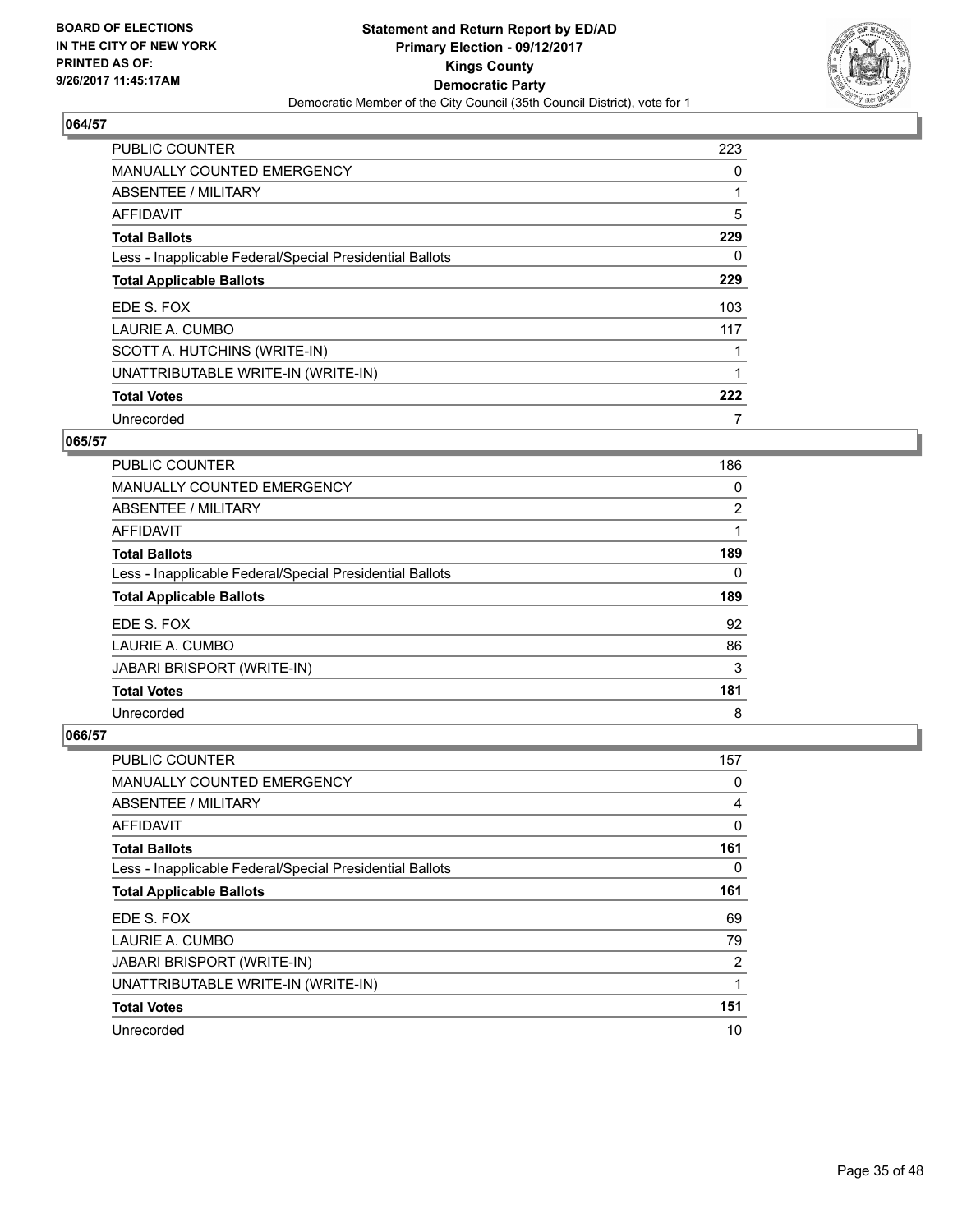

| <b>PUBLIC COUNTER</b>                                    | 191 |
|----------------------------------------------------------|-----|
| MANUALLY COUNTED EMERGENCY                               | 0   |
| ABSENTEE / MILITARY                                      | 3   |
| <b>AFFIDAVIT</b>                                         | 3   |
| <b>Total Ballots</b>                                     | 197 |
| Less - Inapplicable Federal/Special Presidential Ballots | 0   |
| <b>Total Applicable Ballots</b>                          | 197 |
| EDE S. FOX                                               | 84  |
| LAURIE A. CUMBO                                          | 99  |
| <b>JABARI BRISPORT (WRITE-IN)</b>                        |     |
| UNATTRIBUTABLE WRITE-IN (WRITE-IN)                       |     |
| <b>Total Votes</b>                                       | 185 |
| Unrecorded                                               | 12  |

## **068/57**

| <b>PUBLIC COUNTER</b>                                    | 205 |
|----------------------------------------------------------|-----|
| MANUALLY COUNTED EMERGENCY                               | 0   |
| ABSENTEE / MILITARY                                      | 3   |
| AFFIDAVIT                                                | 2   |
| <b>Total Ballots</b>                                     | 210 |
| Less - Inapplicable Federal/Special Presidential Ballots | 0   |
| <b>Total Applicable Ballots</b>                          | 210 |
| EDE S. FOX                                               | 88  |
| LAURIE A. CUMBO                                          | 102 |
| <b>JABARI BRISPORT (WRITE-IN)</b>                        | 3   |
| <b>Total Votes</b>                                       | 193 |
| Unrecorded                                               | 17  |

| <b>PUBLIC COUNTER</b>                                    | 235 |
|----------------------------------------------------------|-----|
| <b>MANUALLY COUNTED EMERGENCY</b>                        | 0   |
| ABSENTEE / MILITARY                                      |     |
| AFFIDAVIT                                                | 2   |
| <b>Total Ballots</b>                                     | 238 |
| Less - Inapplicable Federal/Special Presidential Ballots | 0   |
| <b>Total Applicable Ballots</b>                          | 238 |
| EDE S. FOX                                               | 104 |
| LAURIE A. CUMBO                                          | 115 |
| <b>JABARI BRISPORT (WRITE-IN)</b>                        | 2   |
| <b>Total Votes</b>                                       | 221 |
| Unrecorded                                               | 17  |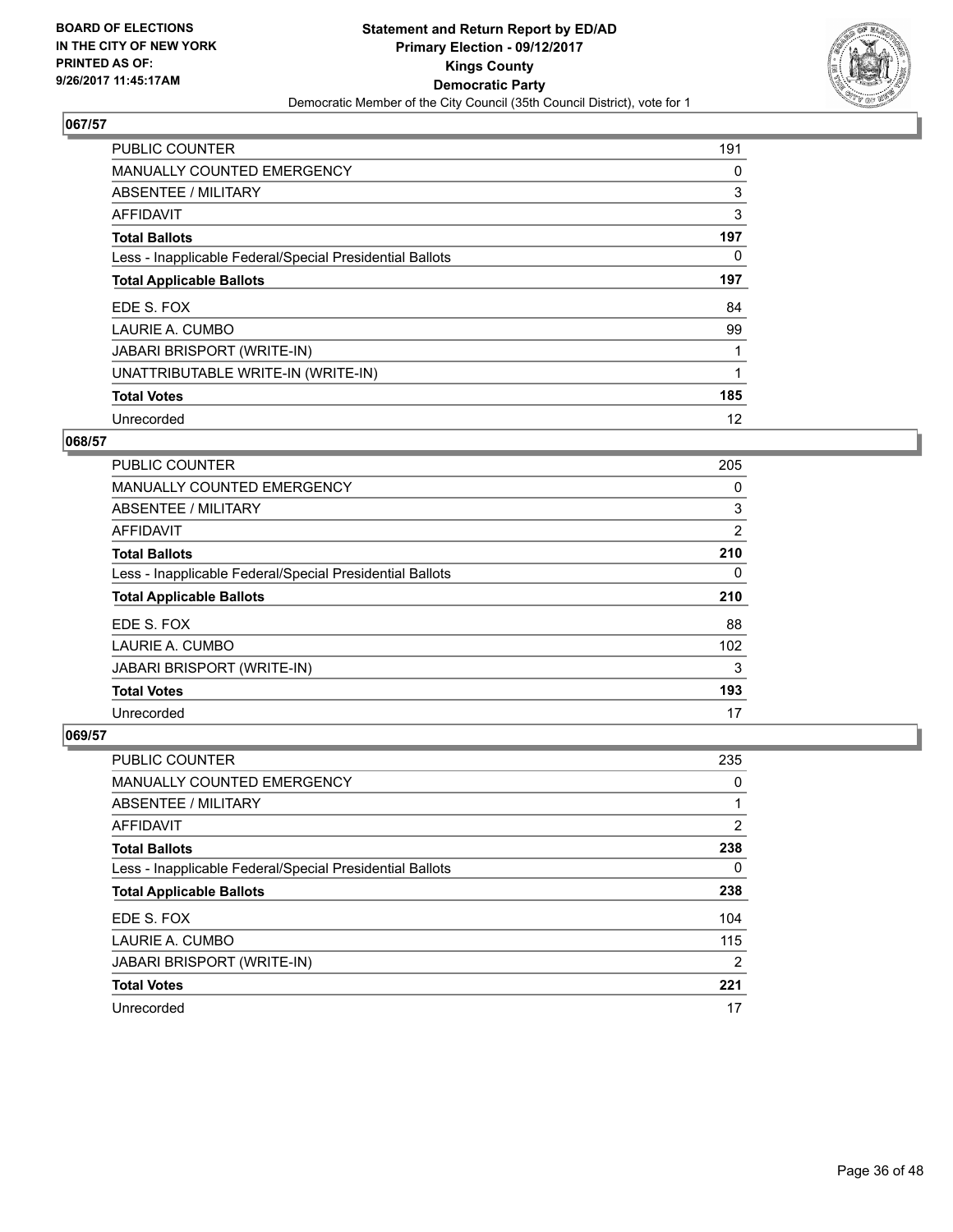

| <b>PUBLIC COUNTER</b>                                    | 218 |
|----------------------------------------------------------|-----|
| <b>MANUALLY COUNTED EMERGENCY</b>                        | 0   |
| ABSENTEE / MILITARY                                      |     |
| AFFIDAVIT                                                | 2   |
| <b>Total Ballots</b>                                     | 221 |
| Less - Inapplicable Federal/Special Presidential Ballots | 0   |
| <b>Total Applicable Ballots</b>                          | 221 |
| EDE S. FOX                                               | 131 |
| LAURIE A. CUMBO                                          | 82  |
| JABARI BRISPORT (WRITE-IN)                               |     |
| <b>Total Votes</b>                                       | 214 |
| Unrecorded                                               | 7   |

## **071/57**

| PUBLIC COUNTER                                           | 134            |
|----------------------------------------------------------|----------------|
| <b>MANUALLY COUNTED EMERGENCY</b>                        | 0              |
| ABSENTEE / MILITARY                                      | $\overline{2}$ |
| AFFIDAVIT                                                | $\Omega$       |
| <b>Total Ballots</b>                                     | 136            |
| Less - Inapplicable Federal/Special Presidential Ballots | $\Omega$       |
| <b>Total Applicable Ballots</b>                          | 136            |
| EDE S. FOX                                               | 81             |
| LAURIE A. CUMBO                                          | 49             |
| <b>Total Votes</b>                                       | 130            |
| Unrecorded                                               | 6              |

| <b>PUBLIC COUNTER</b>                                    | 188 |
|----------------------------------------------------------|-----|
| <b>MANUALLY COUNTED EMERGENCY</b>                        | 0   |
| ABSENTEE / MILITARY                                      | 37  |
| AFFIDAVIT                                                | 2   |
| <b>Total Ballots</b>                                     | 227 |
| Less - Inapplicable Federal/Special Presidential Ballots | 0   |
| <b>Total Applicable Ballots</b>                          | 227 |
| EDE S. FOX                                               | 106 |
| LAURIE A. CUMBO                                          | 98  |
| <b>Total Votes</b>                                       | 204 |
| Unrecorded                                               | 23  |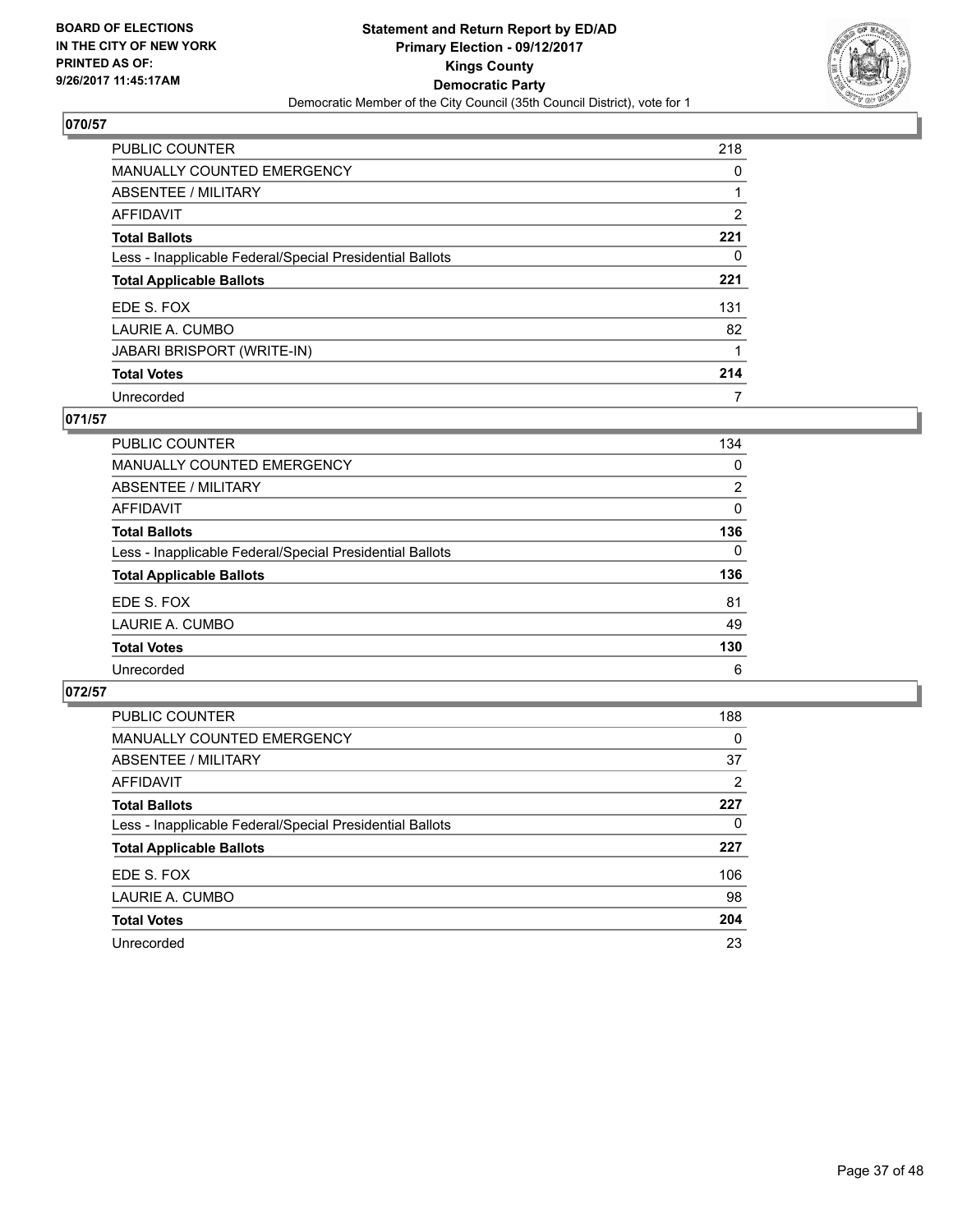

| PUBLIC COUNTER                                           | 163 |
|----------------------------------------------------------|-----|
| MANUALLY COUNTED EMERGENCY                               | 0   |
| ABSENTEE / MILITARY                                      | 2   |
| AFFIDAVIT                                                | 4   |
| Total Ballots                                            | 169 |
| Less - Inapplicable Federal/Special Presidential Ballots | 0   |
| <b>Total Applicable Ballots</b>                          | 169 |
| EDE S. FOX                                               | 97  |
| LAURIE A. CUMBO                                          | 58  |
| <b>Total Votes</b>                                       | 155 |
| Unrecorded                                               | 14  |

#### **074/57**

| <b>PUBLIC COUNTER</b>                                    | 216 |
|----------------------------------------------------------|-----|
| <b>MANUALLY COUNTED EMERGENCY</b>                        | 0   |
| ABSENTEE / MILITARY                                      | 3   |
| AFFIDAVIT                                                | 2   |
| <b>Total Ballots</b>                                     | 221 |
| Less - Inapplicable Federal/Special Presidential Ballots | 0   |
| <b>Total Applicable Ballots</b>                          | 221 |
| EDE S. FOX                                               | 130 |
| LAURIE A. CUMBO                                          | 76  |
| <b>JABARI BRISPORT (WRITE-IN)</b>                        | 2   |
| <b>Total Votes</b>                                       | 208 |
| Unrecorded                                               | 13  |

| <b>PUBLIC COUNTER</b>                                    | 248            |
|----------------------------------------------------------|----------------|
| <b>MANUALLY COUNTED EMERGENCY</b>                        | 0              |
| ABSENTEE / MILITARY                                      | $\overline{2}$ |
| AFFIDAVIT                                                | 7              |
| <b>Total Ballots</b>                                     | 257            |
| Less - Inapplicable Federal/Special Presidential Ballots | 0              |
| <b>Total Applicable Ballots</b>                          | 257            |
| EDE S. FOX                                               | 124            |
| LAURIE A. CUMBO                                          | 111            |
| JABARI BRISPORT (WRITE-IN)                               | $\overline{2}$ |
| <b>Total Votes</b>                                       | 237            |
| Unrecorded                                               | 20             |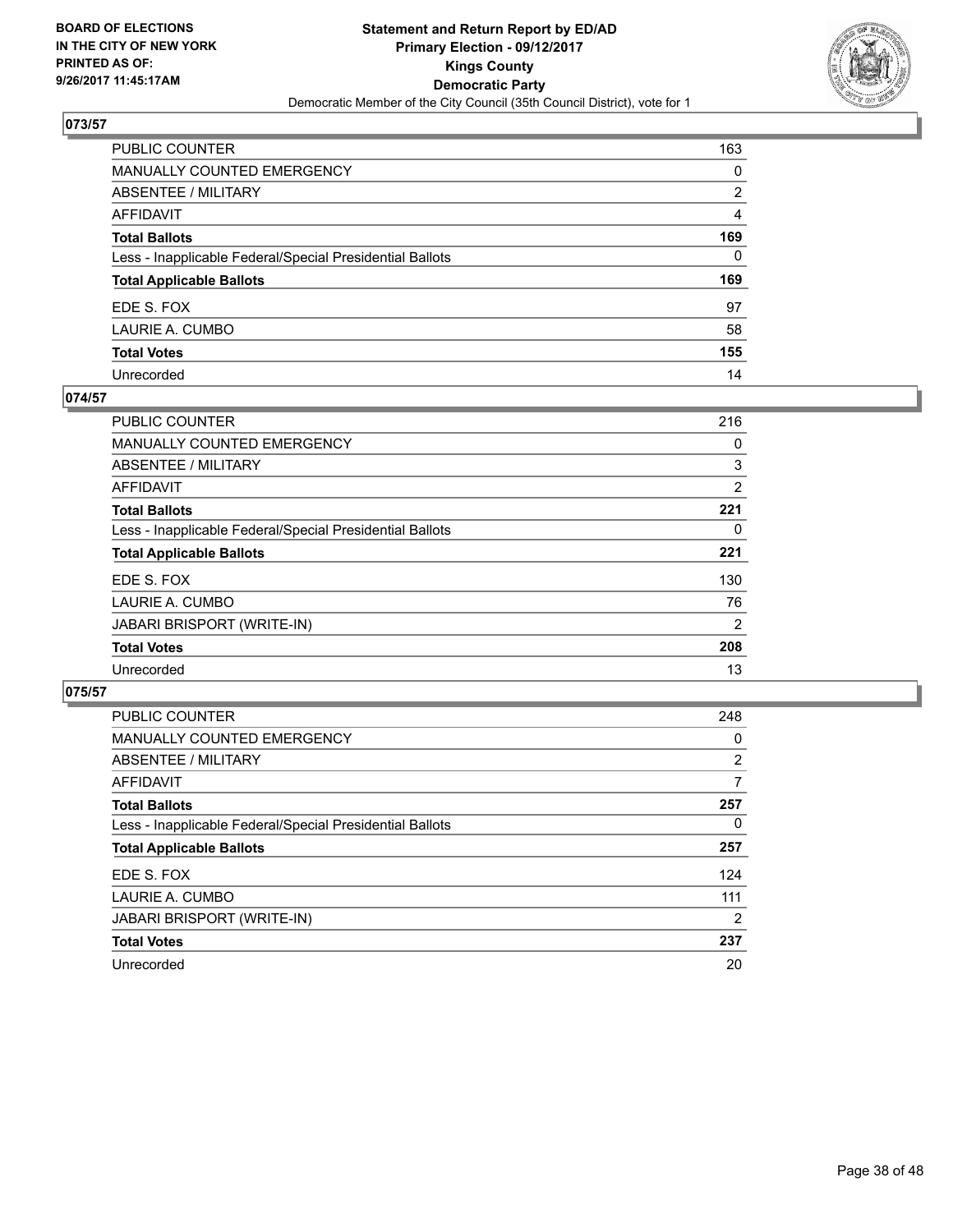

| PUBLIC COUNTER                                           | 239 |
|----------------------------------------------------------|-----|
| <b>MANUALLY COUNTED EMERGENCY</b>                        | 0   |
| ABSENTEE / MILITARY                                      | 6   |
| AFFIDAVIT                                                | 0   |
| <b>Total Ballots</b>                                     | 245 |
| Less - Inapplicable Federal/Special Presidential Ballots | 0   |
| <b>Total Applicable Ballots</b>                          | 245 |
| EDE S. FOX                                               | 123 |
| LAURIE A. CUMBO                                          | 94  |
| <b>JABARI BRISPORT (WRITE-IN)</b>                        | 4   |
| <b>Total Votes</b>                                       | 221 |
| Unrecorded                                               | 24  |

## **077/57**

| PUBLIC COUNTER                                           | 108 |
|----------------------------------------------------------|-----|
| MANUALLY COUNTED EMERGENCY                               | 0   |
| ABSENTEE / MILITARY                                      | 0   |
| <b>AFFIDAVIT</b>                                         |     |
| <b>Total Ballots</b>                                     | 109 |
| Less - Inapplicable Federal/Special Presidential Ballots | 0   |
| <b>Total Applicable Ballots</b>                          | 109 |
| EDE S. FOX                                               | 45  |
| LAURIE A. CUMBO                                          | 53  |
| JABARI BRISPORT (WRITE-IN)                               |     |
| <b>Total Votes</b>                                       | 99  |
| Unrecorded                                               | 10  |

| <b>PUBLIC COUNTER</b>                                    | 238            |
|----------------------------------------------------------|----------------|
| <b>MANUALLY COUNTED EMERGENCY</b>                        | 0              |
| ABSENTEE / MILITARY                                      |                |
| AFFIDAVIT                                                | $\overline{2}$ |
| <b>Total Ballots</b>                                     | 241            |
| Less - Inapplicable Federal/Special Presidential Ballots | 0              |
| <b>Total Applicable Ballots</b>                          | 241            |
| EDE S. FOX                                               | 120            |
| LAURIE A. CUMBO                                          | 99             |
| <b>JABARI BRISPORT (WRITE-IN)</b>                        | 2              |
| <b>VELMANETTE MONTGOMERY (WRITE-IN)</b>                  |                |
| <b>Total Votes</b>                                       | 222            |
| Unrecorded                                               | 19             |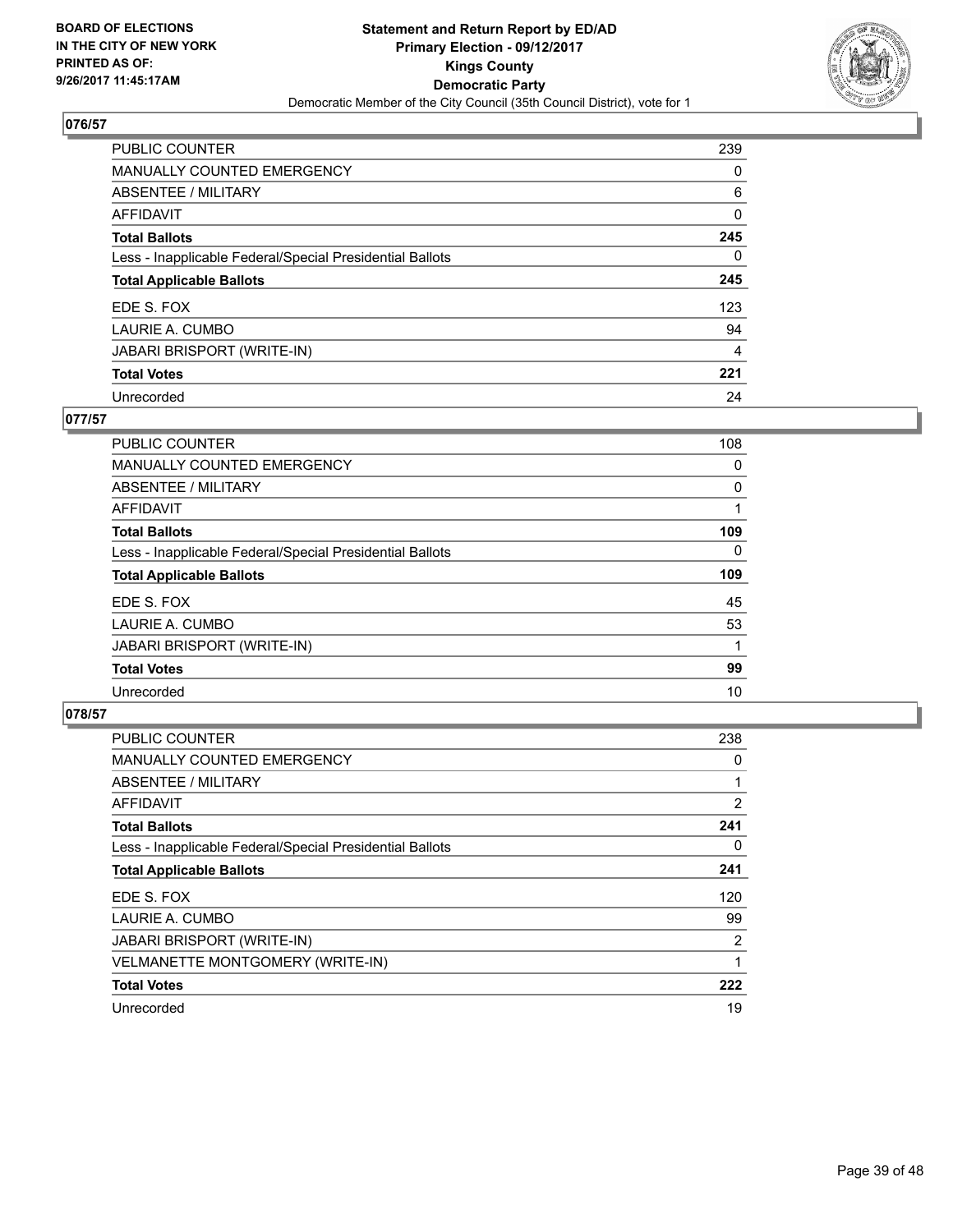

| <b>PUBLIC COUNTER</b>                                    | 174 |
|----------------------------------------------------------|-----|
| <b>MANUALLY COUNTED EMERGENCY</b>                        | 0   |
| ABSENTEE / MILITARY                                      | 3   |
| AFFIDAVIT                                                | 4   |
| <b>Total Ballots</b>                                     | 181 |
| Less - Inapplicable Federal/Special Presidential Ballots | 0   |
| <b>Total Applicable Ballots</b>                          | 181 |
| EDE S. FOX                                               | 83  |
| LAURIE A. CUMBO                                          | 86  |
| ANNETTE MURRELL (WRITE-IN)                               |     |
| <b>JABARI BRISPORT (WRITE-IN)</b>                        | 1   |
| UNATTRIBUTABLE WRITE-IN (WRITE-IN)                       |     |
| <b>Total Votes</b>                                       | 172 |
| Unrecorded                                               | 9   |

## **080/57**

| <b>PUBLIC COUNTER</b>                                    | 240 |
|----------------------------------------------------------|-----|
| <b>MANUALLY COUNTED EMERGENCY</b>                        | 0   |
| <b>ABSENTEE / MILITARY</b>                               | 2   |
| <b>AFFIDAVIT</b>                                         | 0   |
| <b>Total Ballots</b>                                     | 242 |
| Less - Inapplicable Federal/Special Presidential Ballots | 0   |
| <b>Total Applicable Ballots</b>                          | 242 |
| EDE S. FOX                                               | 96  |
| LAURIE A. CUMBO                                          | 130 |
| <b>JABARI BRISPORT (WRITE-IN)</b>                        |     |
| <b>Total Votes</b>                                       | 227 |
| Unrecorded                                               | 15  |

| PUBLIC COUNTER                                           | 150 |
|----------------------------------------------------------|-----|
| <b>MANUALLY COUNTED EMERGENCY</b>                        | 0   |
| ABSENTEE / MILITARY                                      | 4   |
| AFFIDAVIT                                                | 0   |
| <b>Total Ballots</b>                                     | 154 |
| Less - Inapplicable Federal/Special Presidential Ballots | 0   |
| <b>Total Applicable Ballots</b>                          | 154 |
| EDE S. FOX                                               | 70  |
| LAURIE A. CUMBO                                          | 74  |
| <b>JABARI BRISPORT (WRITE-IN)</b>                        | 3   |
| MATHIEU EUGENE (WRITE-IN)                                | 1   |
| <b>Total Votes</b>                                       | 148 |
| Unrecorded                                               | 6   |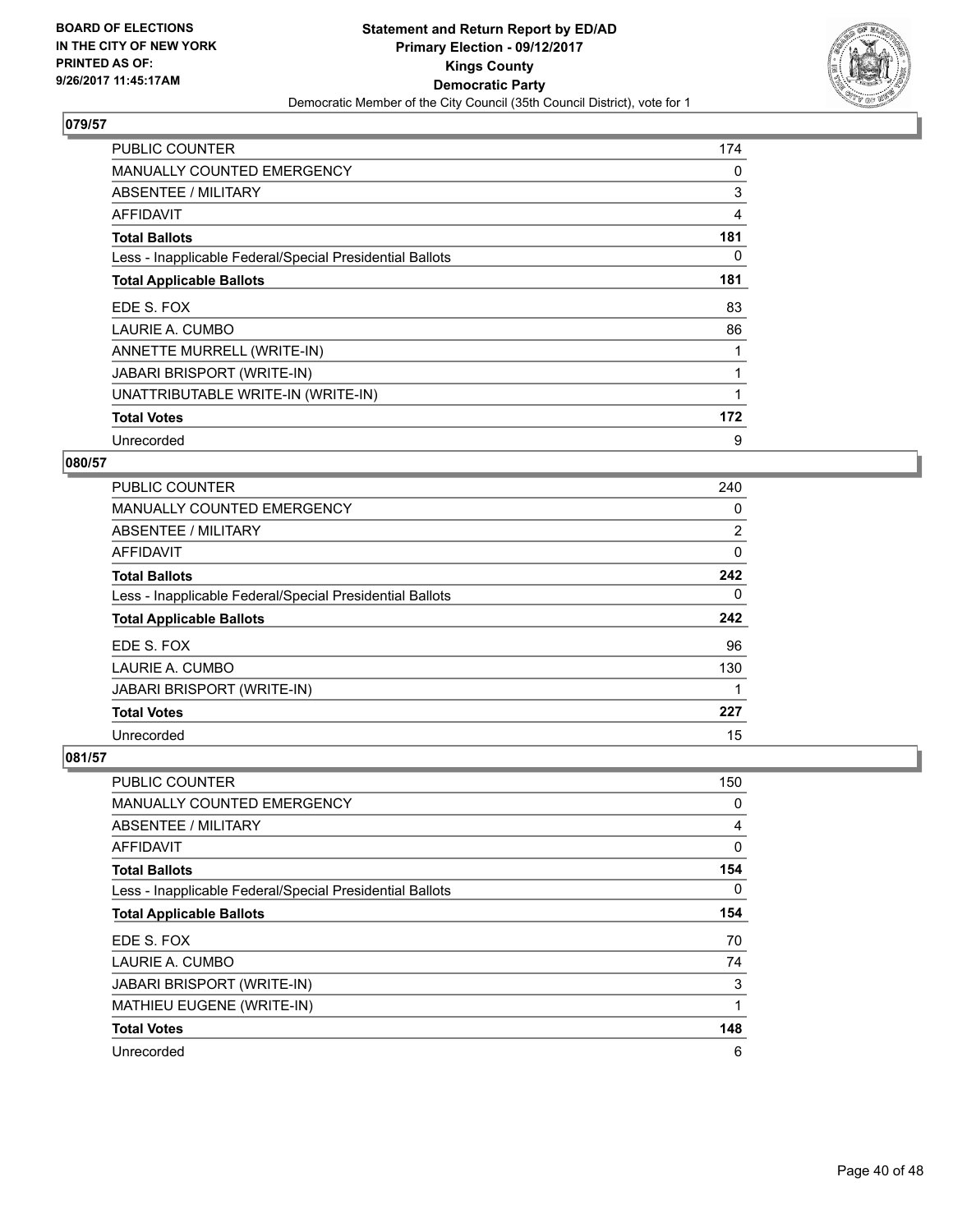

| PUBLIC COUNTER                                           | 87             |
|----------------------------------------------------------|----------------|
| MANUALLY COUNTED EMERGENCY                               | 0              |
| ABSENTEE / MILITARY                                      | $\overline{2}$ |
| <b>AFFIDAVIT</b>                                         |                |
| <b>Total Ballots</b>                                     | 90             |
| Less - Inapplicable Federal/Special Presidential Ballots | 0              |
| <b>Total Applicable Ballots</b>                          | 90             |
| EDE S. FOX                                               | 41             |
| LAURIE A. CUMBO                                          | 43             |
| <b>JABARI BRISPORT (WRITE-IN)</b>                        |                |
| <b>Total Votes</b>                                       | 85             |
| Unrecorded                                               | 5              |

### **083/57**

| <b>PUBLIC COUNTER</b>                                    | 135 |
|----------------------------------------------------------|-----|
| <b>MANUALLY COUNTED EMERGENCY</b>                        | 0   |
| ABSENTEE / MILITARY                                      | 4   |
| AFFIDAVIT                                                | 2   |
| <b>Total Ballots</b>                                     | 141 |
| Less - Inapplicable Federal/Special Presidential Ballots | 0   |
| <b>Total Applicable Ballots</b>                          | 141 |
| EDE S. FOX                                               | 63  |
| LAURIE A. CUMBO                                          | 63  |
| UNATTRIBUTABLE WRITE-IN (WRITE-IN)                       |     |
| <b>Total Votes</b>                                       | 127 |
| Unrecorded                                               | 14  |

| <b>PUBLIC COUNTER</b>                                    | 134            |
|----------------------------------------------------------|----------------|
| <b>MANUALLY COUNTED EMERGENCY</b>                        | 0              |
| ABSENTEE / MILITARY                                      | 3              |
| <b>AFFIDAVIT</b>                                         | $\overline{2}$ |
| <b>Total Ballots</b>                                     | 139            |
| Less - Inapplicable Federal/Special Presidential Ballots | 0              |
| <b>Total Applicable Ballots</b>                          | 139            |
| EDE S. FOX                                               | 58             |
| LAURIE A. CUMBO                                          | 64             |
| <b>JABARI BRISPORT (WRITE-IN)</b>                        |                |
| <b>Total Votes</b>                                       | 123            |
| Unrecorded                                               | 16             |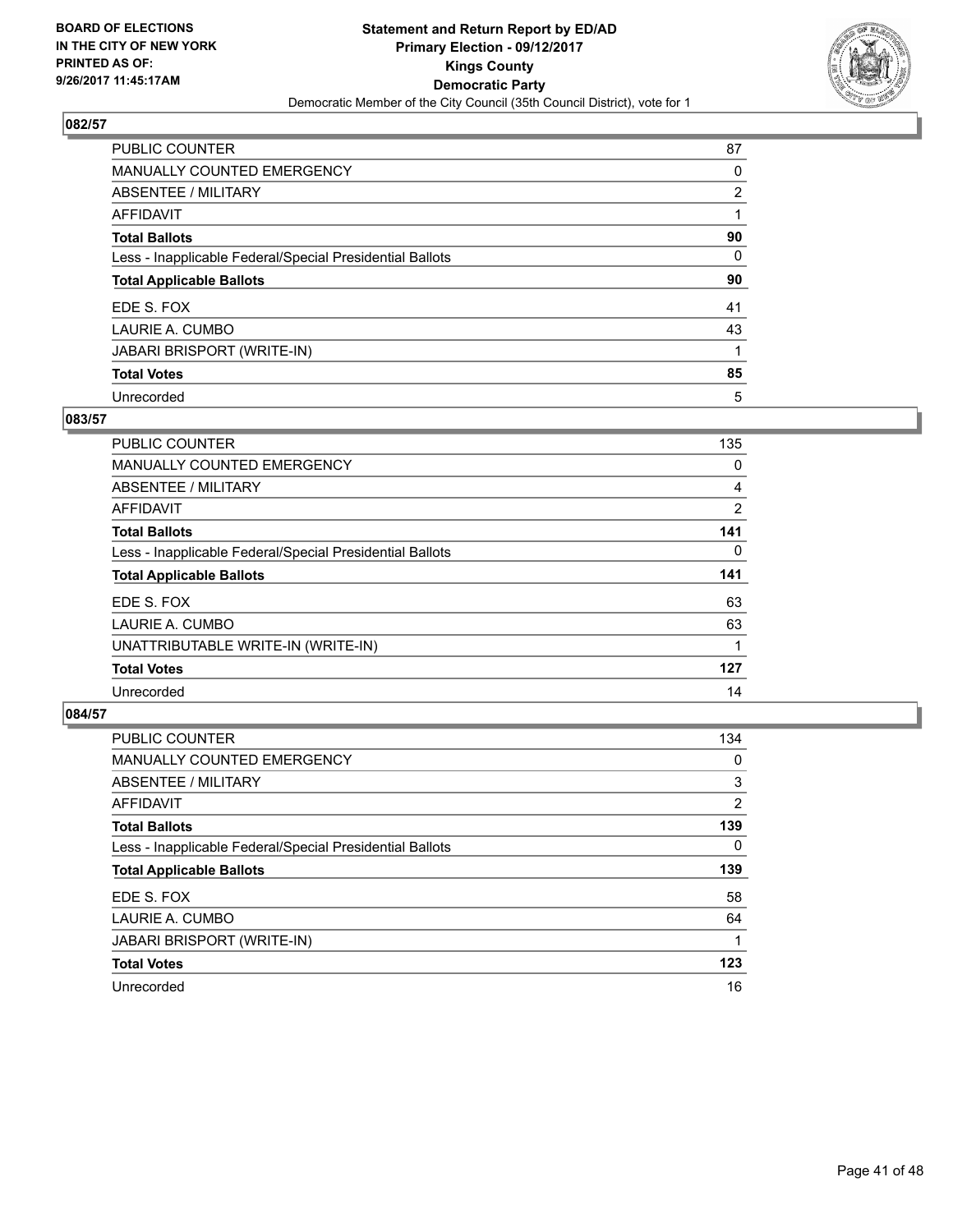

| PUBLIC COUNTER                                           | 184      |
|----------------------------------------------------------|----------|
| MANUALLY COUNTED EMERGENCY                               | 0        |
| ABSENTEE / MILITARY                                      | 5        |
| AFFIDAVIT                                                |          |
| Total Ballots                                            | 190      |
| Less - Inapplicable Federal/Special Presidential Ballots | $\Omega$ |
| <b>Total Applicable Ballots</b>                          | 190      |
| EDE S. FOX                                               | 65       |
| LAURIE A. CUMBO                                          | 104      |
| <b>Total Votes</b>                                       | 169      |
| Unrecorded                                               | 21       |

#### **086/57**

| PUBLIC COUNTER                                           | 99               |
|----------------------------------------------------------|------------------|
| <b>MANUALLY COUNTED EMERGENCY</b>                        | 0                |
| ABSENTEE / MILITARY                                      | $\overline{2}$   |
| AFFIDAVIT                                                |                  |
| <b>Total Ballots</b>                                     | 102              |
| Less - Inapplicable Federal/Special Presidential Ballots | 0                |
| <b>Total Applicable Ballots</b>                          | 102 <sub>2</sub> |
| EDE S. FOX                                               | 53               |
| LAURIE A. CUMBO                                          | 37               |
| <b>Total Votes</b>                                       | 90               |
| Unrecorded                                               | 12               |

| <b>PUBLIC COUNTER</b>                                    | 218 |
|----------------------------------------------------------|-----|
| <b>MANUALLY COUNTED EMERGENCY</b>                        | 0   |
| <b>ABSENTEE / MILITARY</b>                               | 5   |
| <b>AFFIDAVIT</b>                                         |     |
| <b>Total Ballots</b>                                     | 224 |
| Less - Inapplicable Federal/Special Presidential Ballots | 0   |
| <b>Total Applicable Ballots</b>                          | 224 |
| EDE S. FOX                                               | 92  |
| LAURIE A. CUMBO                                          | 117 |
| ELIZABETH FALCONE (WRITE-IN)                             |     |
| <b>Total Votes</b>                                       | 210 |
| Unrecorded                                               | 14  |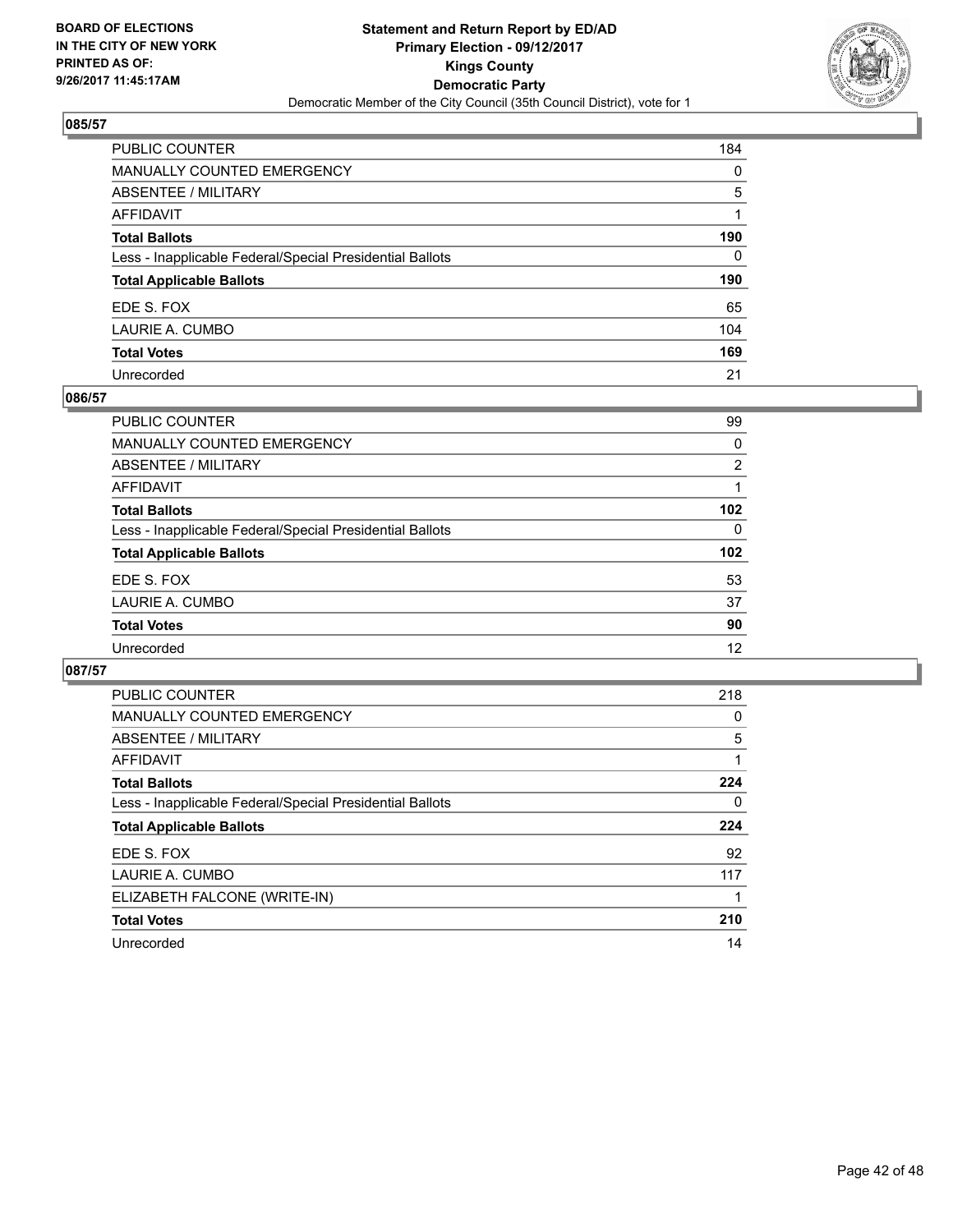

| PUBLIC COUNTER                                           | 117 |
|----------------------------------------------------------|-----|
| <b>MANUALLY COUNTED EMERGENCY</b>                        | 0   |
| ABSENTEE / MILITARY                                      |     |
| <b>AFFIDAVIT</b>                                         | 3   |
| <b>Total Ballots</b>                                     | 121 |
| Less - Inapplicable Federal/Special Presidential Ballots | 0   |
| <b>Total Applicable Ballots</b>                          | 121 |
| EDE S. FOX                                               | 49  |
| LAURIE A. CUMBO                                          | 60  |
| HANNAH SCHISS (WRITE-IN)                                 |     |
| <b>Total Votes</b>                                       | 110 |
| Unrecorded                                               | 11  |

#### **089/57**

| <b>PUBLIC COUNTER</b>                                    | 132      |
|----------------------------------------------------------|----------|
| <b>MANUALLY COUNTED EMERGENCY</b>                        | 0        |
| ABSENTEE / MILITARY                                      | 3        |
| AFFIDAVIT                                                | 0        |
| <b>Total Ballots</b>                                     | 135      |
| Less - Inapplicable Federal/Special Presidential Ballots | $\Omega$ |
| <b>Total Applicable Ballots</b>                          | 135      |
| EDE S. FOX                                               | 32       |
| LAURIE A. CUMBO                                          | 92       |
| JABARI BRISPORT (WRITE-IN)                               |          |
| <b>Total Votes</b>                                       | 125      |
| Unrecorded                                               | 10       |

| <b>PUBLIC COUNTER</b>                                    | 333 |
|----------------------------------------------------------|-----|
| <b>MANUALLY COUNTED EMERGENCY</b>                        | 0   |
| ABSENTEE / MILITARY                                      | 5   |
| <b>AFFIDAVIT</b>                                         |     |
| <b>Total Ballots</b>                                     | 339 |
| Less - Inapplicable Federal/Special Presidential Ballots | 0   |
| <b>Total Applicable Ballots</b>                          | 339 |
| EDE S. FOX                                               | 83  |
| LAURIE A. CUMBO                                          | 218 |
| JABARI BRISPORT (WRITE-IN)                               | 3   |
| <b>Total Votes</b>                                       | 304 |
| Unrecorded                                               | 35  |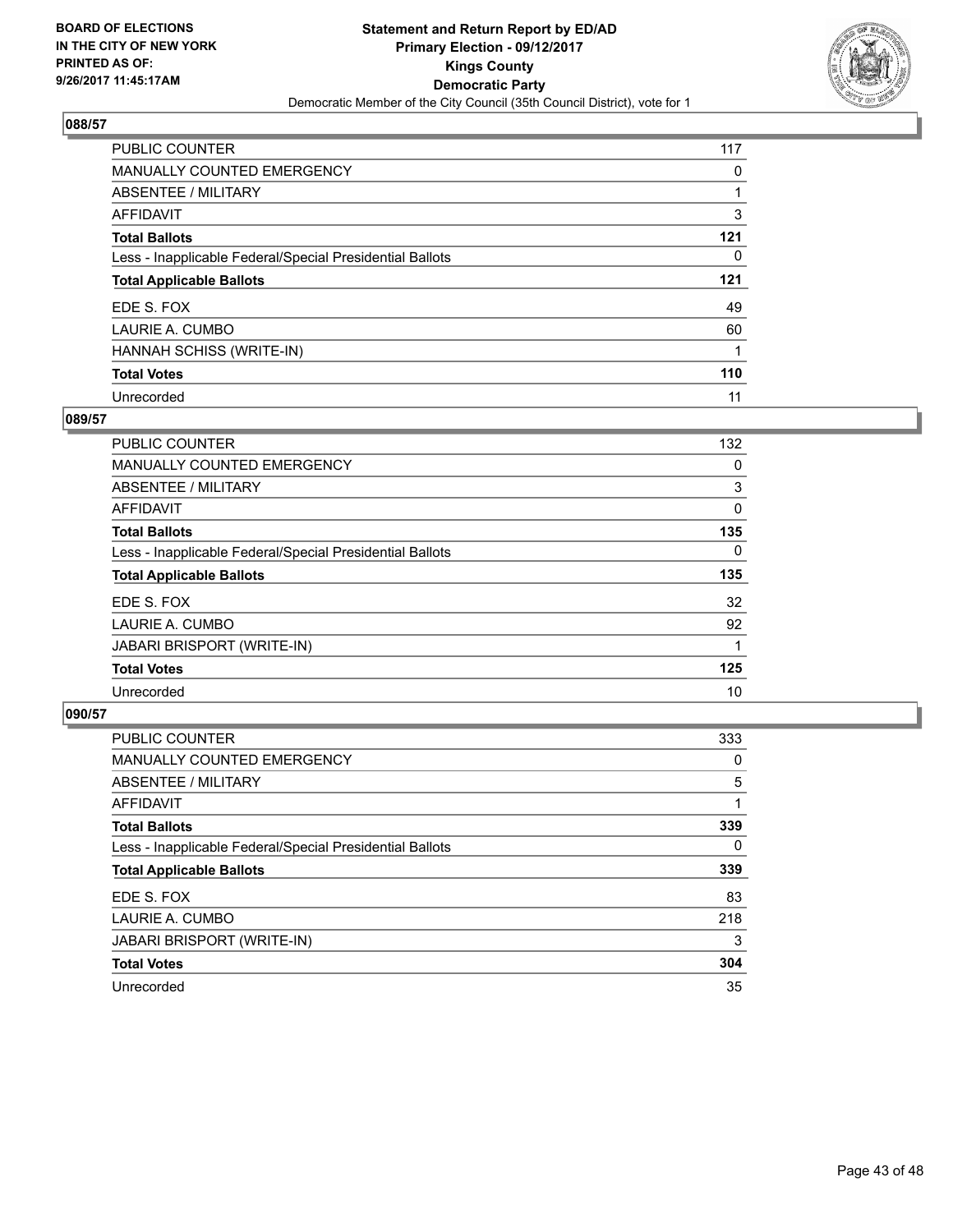

| <b>PUBLIC COUNTER</b>                                    | 186 |
|----------------------------------------------------------|-----|
| <b>MANUALLY COUNTED EMERGENCY</b>                        | 0   |
| ABSENTEE / MILITARY                                      | 3   |
| AFFIDAVIT                                                | 0   |
| <b>Total Ballots</b>                                     | 189 |
| Less - Inapplicable Federal/Special Presidential Ballots | 0   |
| <b>Total Applicable Ballots</b>                          | 189 |
| EDE S. FOX                                               | 49  |
| LAURIE A. CUMBO                                          | 117 |
| BRIAN CUNNINGHAM (WRITE-IN)                              |     |
| JABARI BRISPORT (WRITE-IN)                               |     |
| <b>Total Votes</b>                                       | 168 |
| Unrecorded                                               | 21  |

## **092/57**

| <b>PUBLIC COUNTER</b>                                    | 190 |
|----------------------------------------------------------|-----|
| <b>MANUALLY COUNTED EMERGENCY</b>                        | 0   |
| ABSENTEE / MILITARY                                      | 3   |
| <b>AFFIDAVIT</b>                                         | 2   |
| <b>Total Ballots</b>                                     | 195 |
| Less - Inapplicable Federal/Special Presidential Ballots | 0   |
| <b>Total Applicable Ballots</b>                          | 195 |
| EDE S. FOX                                               | 89  |
| LAURIE A. CUMBO                                          | 94  |
| <b>Total Votes</b>                                       | 183 |
| Unrecorded                                               | 12  |

| <b>PUBLIC COUNTER</b>                                    | 148 |
|----------------------------------------------------------|-----|
| <b>MANUALLY COUNTED EMERGENCY</b>                        | 0   |
| ABSENTEE / MILITARY                                      | 3   |
| AFFIDAVIT                                                |     |
| <b>Total Ballots</b>                                     | 152 |
| Less - Inapplicable Federal/Special Presidential Ballots | 0   |
| <b>Total Applicable Ballots</b>                          | 152 |
| EDE S. FOX                                               | 84  |
| LAURIE A. CUMBO                                          | 56  |
| <b>Total Votes</b>                                       | 140 |
| Unrecorded                                               | 12  |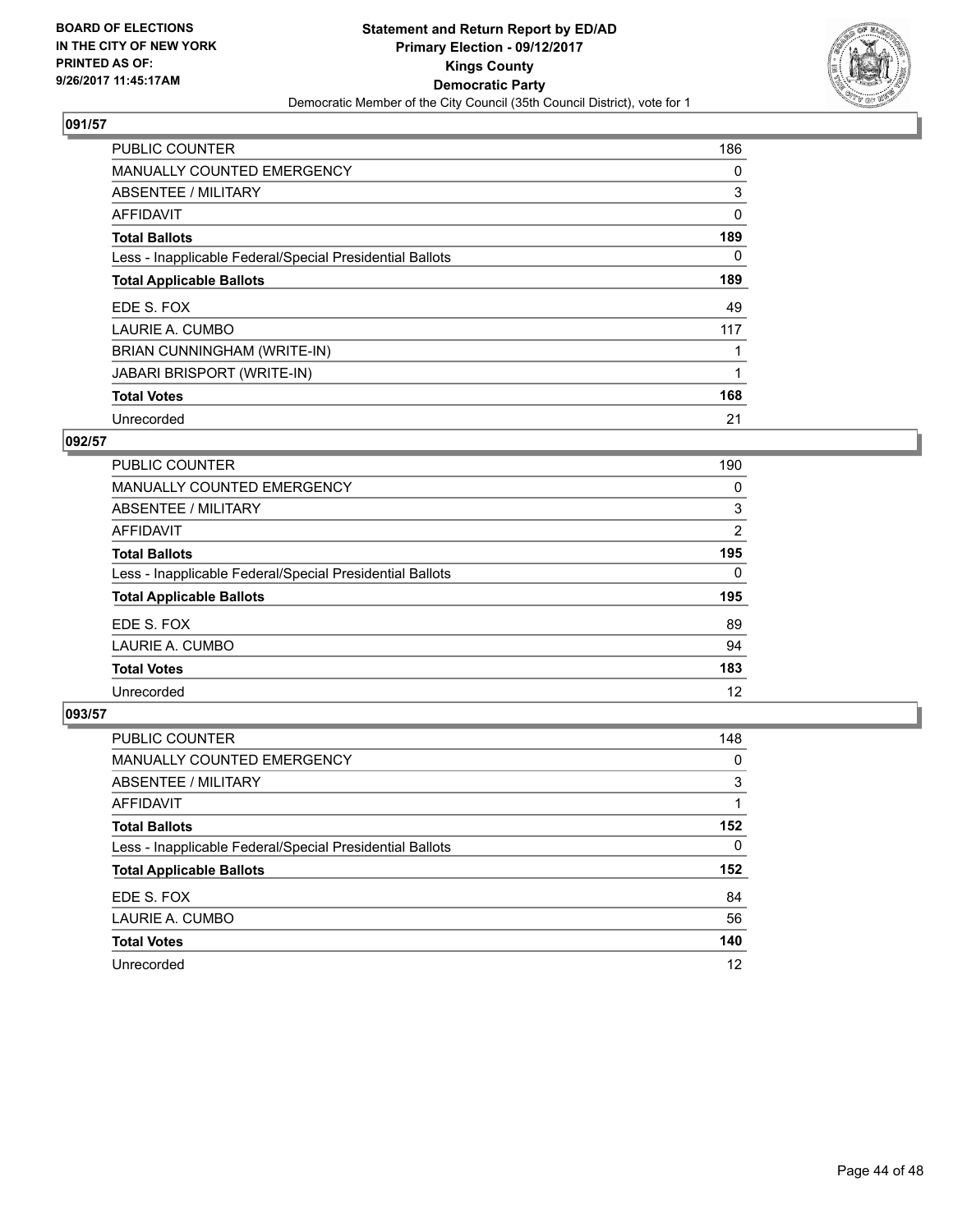

| <b>PUBLIC COUNTER</b>                                    | 137            |
|----------------------------------------------------------|----------------|
| <b>MANUALLY COUNTED EMERGENCY</b>                        | 0              |
| ABSENTEE / MILITARY                                      | 0              |
| AFFIDAVIT                                                | 0              |
| <b>Total Ballots</b>                                     | 137            |
| Less - Inapplicable Federal/Special Presidential Ballots | 0              |
| <b>Total Applicable Ballots</b>                          | 137            |
| EDE S. FOX                                               | 53             |
| LAURIE A. CUMBO                                          | 76             |
| <b>JABARI BRISPORT (WRITE-IN)</b>                        | $\overline{2}$ |
| SARA CORNISH (WRITE-IN)                                  |                |
| <b>Total Votes</b>                                       | 132            |
| Unrecorded                                               | 5              |

## **096/57**

| PUBLIC COUNTER                                           | 112 |
|----------------------------------------------------------|-----|
| <b>MANUALLY COUNTED EMERGENCY</b>                        | 0   |
| ABSENTEE / MILITARY                                      | 3   |
| <b>AFFIDAVIT</b>                                         | 0   |
| <b>Total Ballots</b>                                     | 115 |
| Less - Inapplicable Federal/Special Presidential Ballots | 0   |
| <b>Total Applicable Ballots</b>                          | 115 |
| EDE S. FOX                                               | 64  |
| LAURIE A. CUMBO                                          | 38  |
| <b>Total Votes</b>                                       | 102 |
| Unrecorded                                               | 13  |

| <b>PUBLIC COUNTER</b>                                    | 76 |
|----------------------------------------------------------|----|
| <b>MANUALLY COUNTED EMERGENCY</b>                        | 0  |
| ABSENTEE / MILITARY                                      |    |
| AFFIDAVIT                                                | 0  |
| <b>Total Ballots</b>                                     | 77 |
| Less - Inapplicable Federal/Special Presidential Ballots | 0  |
| <b>Total Applicable Ballots</b>                          | 77 |
| EDE S. FOX                                               | 14 |
| LAURIE A. CUMBO                                          | 55 |
| <b>Total Votes</b>                                       | 69 |
| Unrecorded                                               | 8  |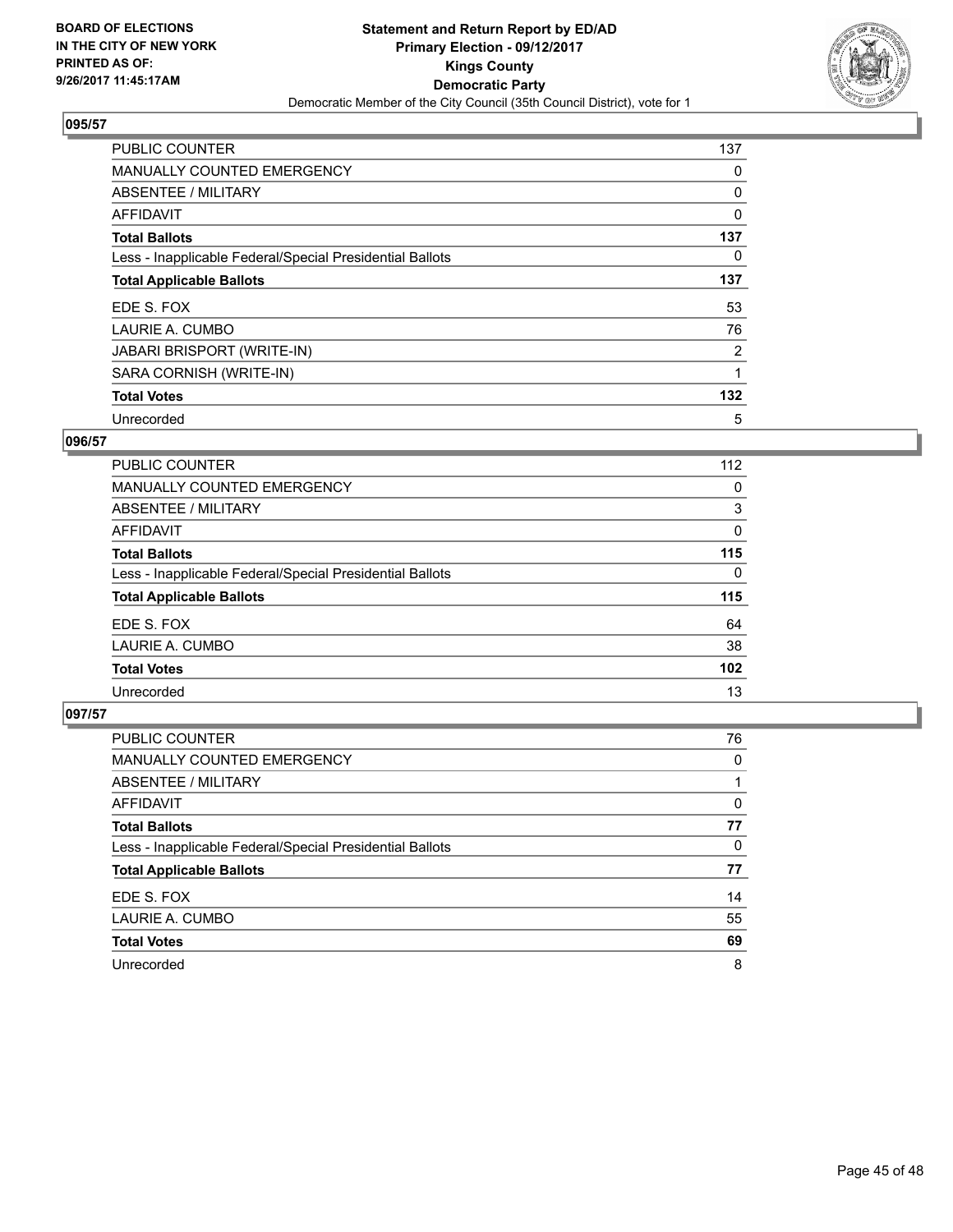

| <b>PUBLIC COUNTER</b>                                    | 55              |
|----------------------------------------------------------|-----------------|
| <b>MANUALLY COUNTED EMERGENCY</b>                        | 0               |
| <b>ABSENTEE / MILITARY</b>                               | $\overline{2}$  |
| <b>AFFIDAVIT</b>                                         | 0               |
| <b>Total Ballots</b>                                     | 57              |
| Less - Inapplicable Federal/Special Presidential Ballots | 0               |
| <b>Total Applicable Ballots</b>                          | 57              |
| EDE S. FOX                                               | 12 <sup>2</sup> |
| LAURIE A. CUMBO                                          | 36              |
| UNATTRIBUTABLE WRITE-IN (WRITE-IN)                       |                 |
| <b>Total Votes</b>                                       | 49              |
| Unrecorded                                               | 8               |

### **103/57**

| <b>PUBLIC COUNTER</b>                                    | 144      |
|----------------------------------------------------------|----------|
| <b>MANUALLY COUNTED EMERGENCY</b>                        | 0        |
| ABSENTEE / MILITARY                                      | 2        |
| AFFIDAVIT                                                | 0        |
| <b>Total Ballots</b>                                     | 146      |
| Less - Inapplicable Federal/Special Presidential Ballots | $\Omega$ |
| <b>Total Applicable Ballots</b>                          | 146      |
| EDE S. FOX                                               | 66       |
| LAURIE A. CUMBO                                          | 77       |
| <b>Total Votes</b>                                       | 143      |
| Unrecorded                                               | 3        |

| <b>PUBLIC COUNTER</b>                                    | 187 |
|----------------------------------------------------------|-----|
| <b>MANUALLY COUNTED EMERGENCY</b>                        | 0   |
| ABSENTEE / MILITARY                                      | 5   |
| AFFIDAVIT                                                | 2   |
| <b>Total Ballots</b>                                     | 194 |
| Less - Inapplicable Federal/Special Presidential Ballots | 0   |
| <b>Total Applicable Ballots</b>                          | 194 |
| EDE S. FOX                                               | 96  |
| LAURIE A. CUMBO                                          | 89  |
| <b>JABARI BRISPORT (WRITE-IN)</b>                        | 2   |
| UNATTRIBUTABLE WRITE-IN (WRITE-IN)                       |     |
| <b>Total Votes</b>                                       | 188 |
| Unrecorded                                               | 6   |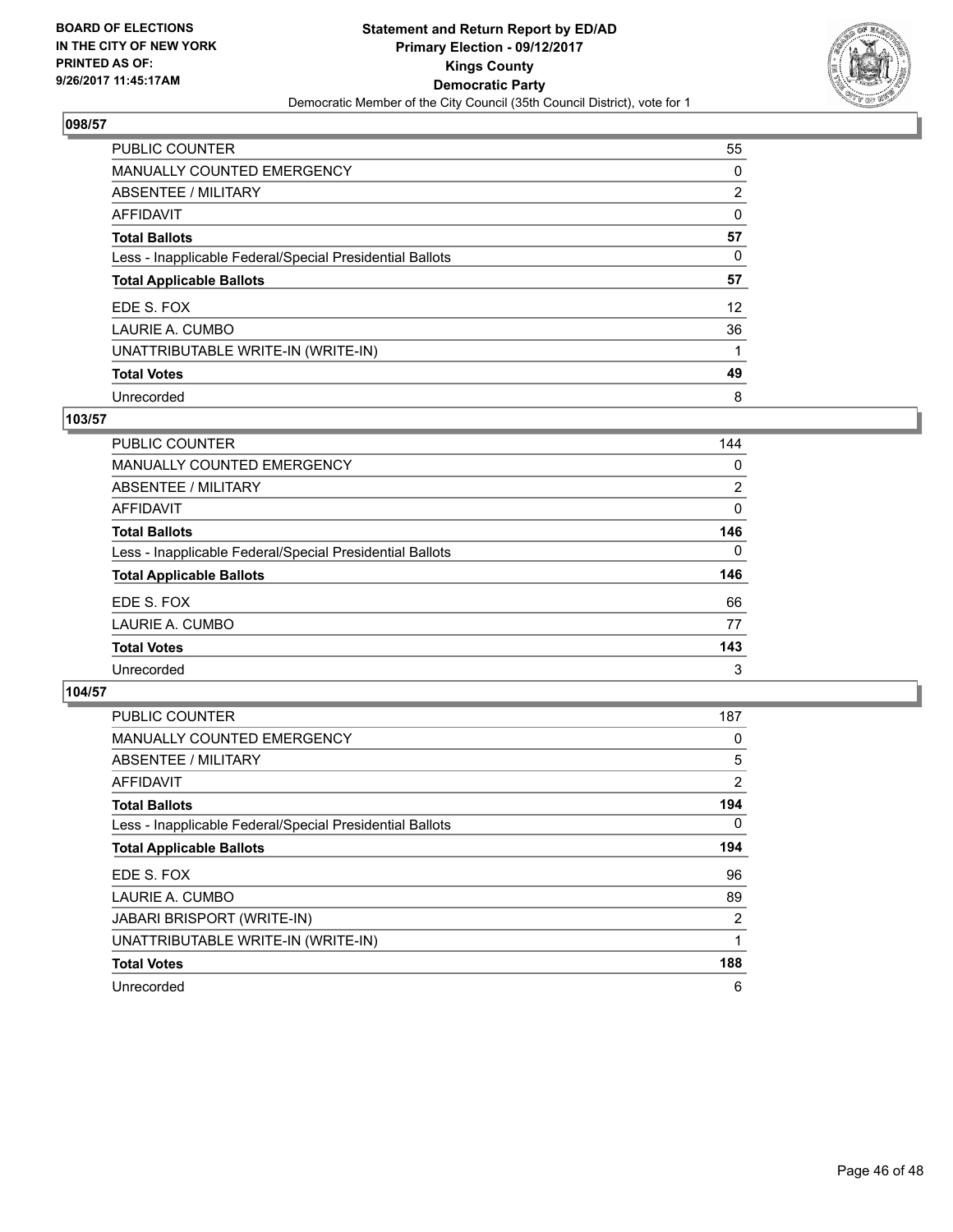

| <b>PUBLIC COUNTER</b>                                    | 120 |
|----------------------------------------------------------|-----|
| <b>MANUALLY COUNTED EMERGENCY</b>                        | 0   |
| ABSENTEE / MILITARY                                      | 3   |
| <b>AFFIDAVIT</b>                                         | 1   |
| <b>Total Ballots</b>                                     | 124 |
| Less - Inapplicable Federal/Special Presidential Ballots | 0   |
| <b>Total Applicable Ballots</b>                          | 124 |
| EDE S. FOX                                               | 44  |
| LAURIE A. CUMBO                                          | 68  |
| <b>JABARI PARKER (WRITE-IN)</b>                          | 1   |
| KATE SEELY-KIRK (WRITE-IN)                               | 1   |
| <b>Total Votes</b>                                       | 114 |
| Unrecorded                                               | 10  |

| <b>Total Votes</b>                                       | 0 |
|----------------------------------------------------------|---|
| LAURIE A. CUMBO                                          | 0 |
| EDE S. FOX                                               | 0 |
| <b>Total Applicable Ballots</b>                          | 0 |
| Less - Inapplicable Federal/Special Presidential Ballots | 0 |
| <b>Total Ballots</b>                                     | 0 |
| AFFIDAVIT                                                | 0 |
| ABSENTEE / MILITARY                                      | 0 |
| MANUALLY COUNTED EMERGENCY                               | 0 |
| PUBLIC COUNTER                                           | 0 |